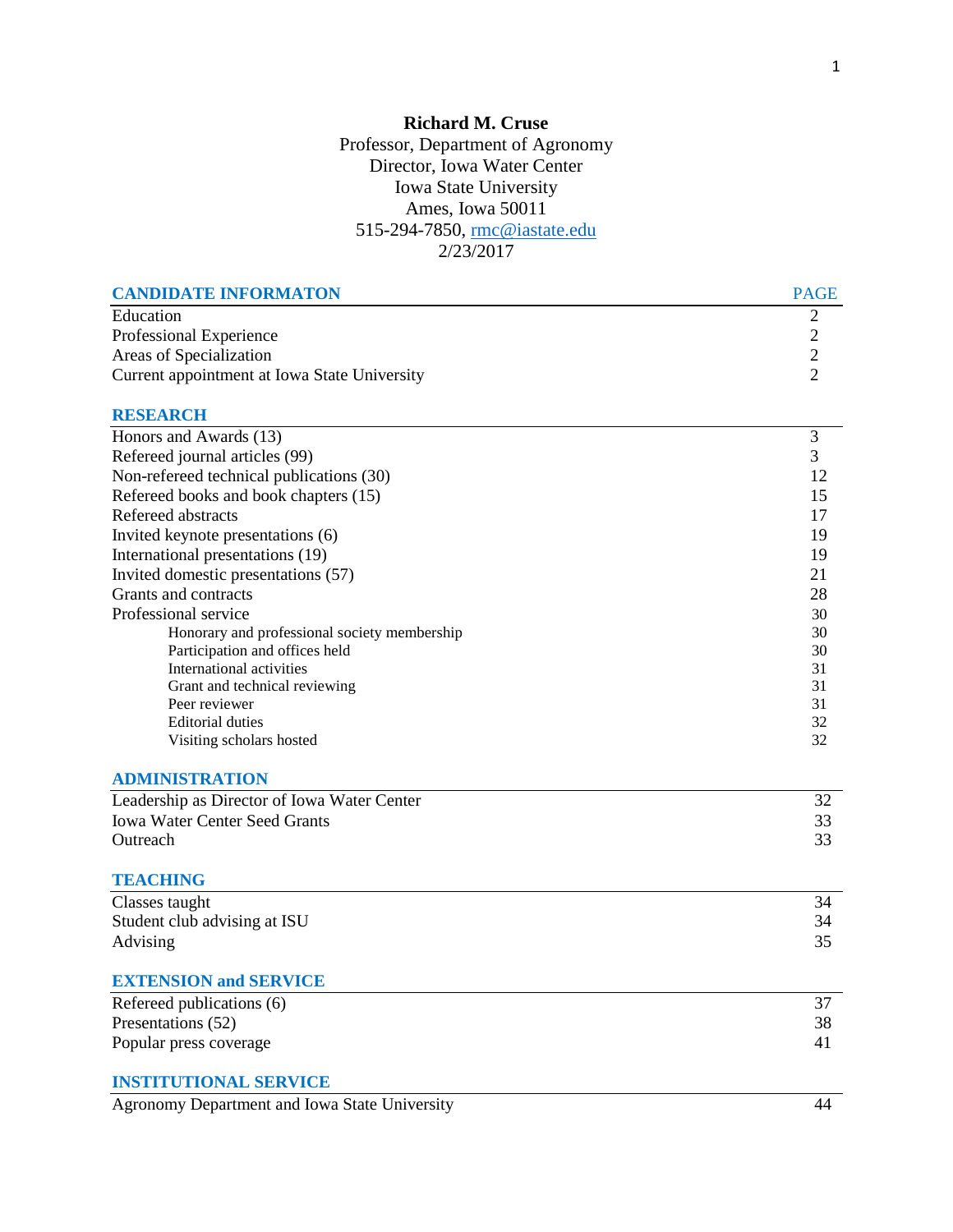#### **CANDIDATE INFORMATION**

#### **Education**

| Ph.D.       | Soil Physics | University of Minnesota      | 1978 |
|-------------|--------------|------------------------------|------|
| M.S.        | Soils.       | University of Minnesota      | 1975 |
| <b>B.S.</b> | Agronomy     | <b>Iowa State University</b> | 1972 |

#### **Professional Experience**

| Appointment                                                         | Year             |
|---------------------------------------------------------------------|------------------|
| <b>Adjunct Professor, Northeast Forestry University</b>             | $2009$ – present |
| Harbin, China                                                       |                  |
| Adjunct Professor, Northeast Institute of Geography and Agroecology | $2007$ – present |
| Harbin, China                                                       |                  |
| Director, Iowa Water Center                                         | $2006$ – present |
| Iowa State University, Ames, Iowa                                   |                  |
| Adjunct Professor, St. Istvans University                           | $2000$ – present |
| Gyongyos, Hungary                                                   |                  |
| Professor, Iowa State University                                    | $1988 - present$ |
| Department of Agronomy, Ames, Iowa                                  |                  |
| Associate Professor, Iowa State University                          | $1983 - 1988$    |
| Department of Agronomy, Ames, Iowa                                  |                  |
| <b>Assistant Professor, Iowa State University</b>                   | $1979 - 1983$    |
| Department of Agronomy, Ames, Iowa                                  |                  |
| <b>Assistant Professor, North Carolina State University</b>         | $1978 - 1979$    |
| Department of Soil Science, Raleigh, NC                             |                  |
| Research Assistant, University of Minnesota                         | $1972 - 1978$    |
| Department of Soil Science, Minneapolis, MN                         |                  |
|                                                                     |                  |

#### **Areas of Specialization**

My research emphasizes quantifying both water-driven soil erosion rates and soil loss rates as affected by management. Specifically, I work to improve spatial and temporal erosion rates estimates beyond what the National Resources Inventory reports. I continue to study soil erosion impacts on crop yields and profitability in Iowa, and as co-leader of the Daily Erosion Project team, publically report current soil erosion rates across Iowa. Additionally, I address soil management practices affecting soil physical properties and crop production.

#### **Current appointment at Iowa State University**

50% Research/ 25% Administration/ 10% Teaching/ 10% Extension/ 5% Institutional Service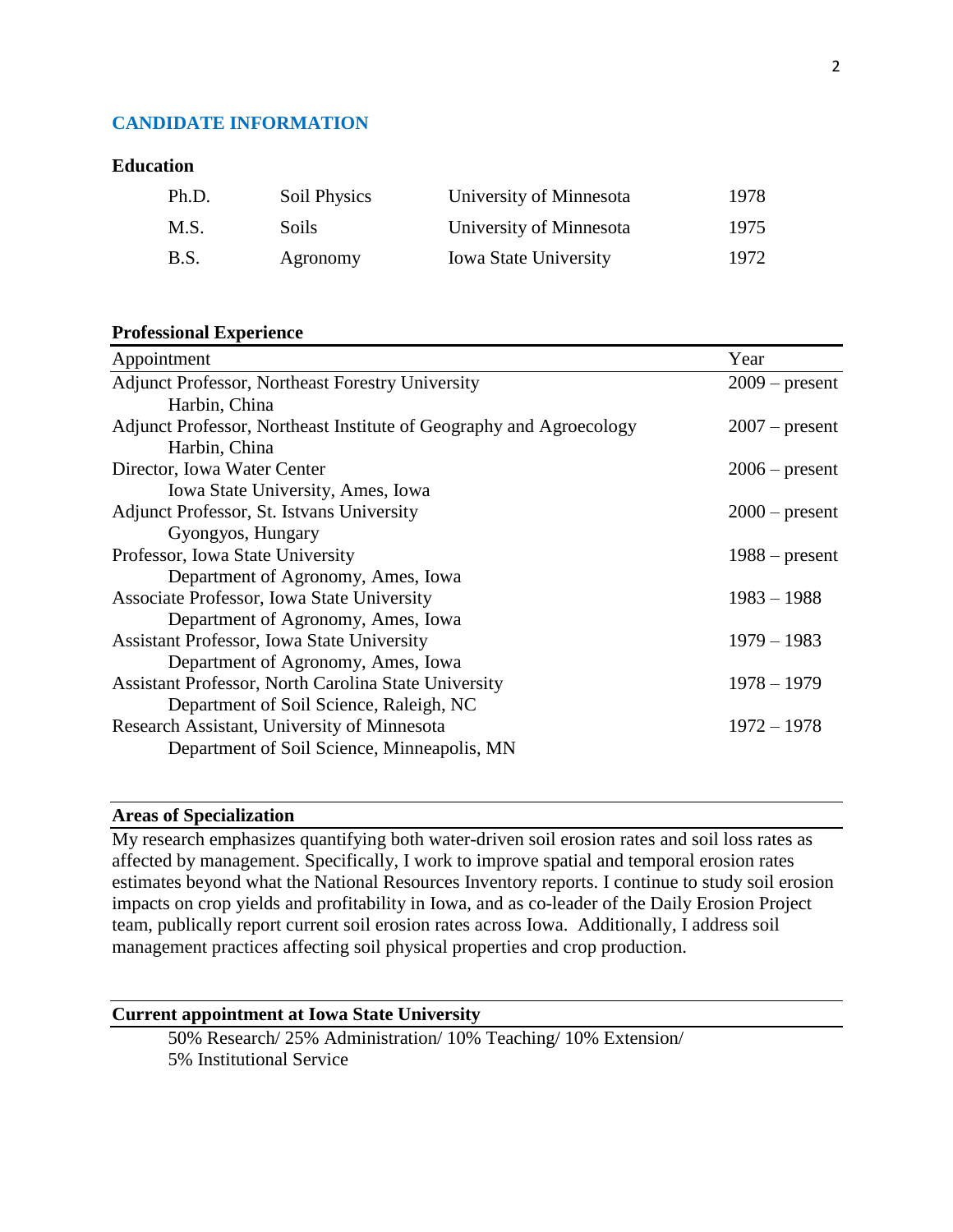#### **RESEARCH**

#### **Honors and Awards (13)**

| Award                                                                        | Year          |
|------------------------------------------------------------------------------|---------------|
| White House Invitation to participate in "Gaining Ground-Soil as a Renewable | 2016          |
| Resource." White House Office of Science, Technology and Policy.             |               |
| August 1, 2016.                                                              |               |
| President, National Institutes for Water Resources. October 1, 2015 -        | $2015 - 2016$ |
| September 30, 2016.                                                          |               |
| White House Invitation to participate in Round Table on Soil Health. White   | 2015          |
| House Office of Science, Technology and Policy. December 17, 2015            |               |
| Stewards of Iowa's Land (SOIL) Award, Drake University Agricultural Law      | 2015          |
| Center. November 19, 2015                                                    |               |
| Best Research Paper Award for Impact and Quality (Honorable Mention)         | 2011          |
| Journal of Soil and Water Conservation                                       |               |
| President's Leadership Award, Soil and Water Conservation Society            | 2011          |
| International Award of Merit, Gamma Sigma Delta Mission Award                | 2011          |
| <b>Iowa</b> Chapter                                                          |               |
| Honorary Ph.D., Karoly Robert College of Economics and                       | 2005          |
| Environmental Science, St. Istvans University, Gyongyos, Hungary             |               |
| Commendation Award, Soil and Water Conservation Society                      | 2003          |
| Fellow, Soil Science Society of America                                      | 2002          |
| Outstanding Educational Materials (Computer Software), American              | 2001          |
| Society of Agronomy, Division A-4, Certified Crop Advisors                   |               |
| Training Module – Water Storage in Soils                                     |               |
| Distinguished Professor Award, Gyongyos College of Economics,                | 2000          |
| Agriculture, and Environmental Sciences, St. Istvans University,             |               |
| Gyongyos, Hungary                                                            |               |
| Distinguished Service Award, Campus Organization for Club Advising,          | 2000          |
| Iowa State University (for Soil and Water Conservation Club)                 |               |
| Sustainable Agriculture Achievement Award, Practical Farmers of Iowa         | 1994          |
| Fellow, American Society of Agronomy                                         | 1993          |
| Excellence in Applied Research and Extension, Iowa State University          | 1992          |
| Raymond and Mary Baker Award for Agronomic Excellence,                       | 1986          |
| Department of Agronomy, Iowa State University                                |               |

# **Refereed journal articles (107)**

1. Gelder, Brian, Tim Sklenar, David James, Daryl Herzman, **Richard M. Cruse,** Karl Gesch, and John Laflen. 2017. The Daily Erosion Project – Daily Estimates of Water Runoff, Soil Detachment, and Erosion. Earth Surface Processes and Landforms. *Accepted for publication*.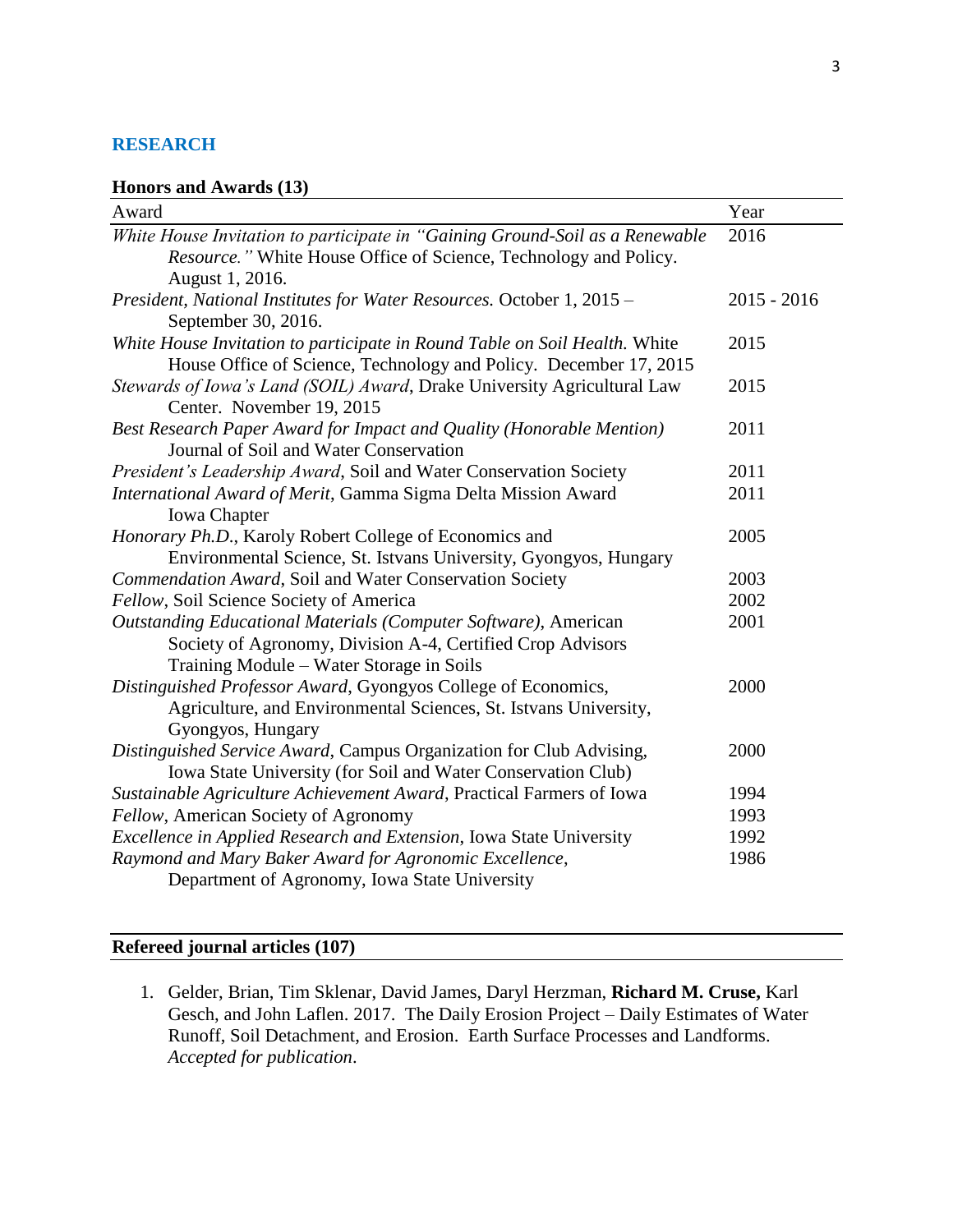- 2. Aller, Deborah, Samuel Rathke, David Laird, Richard Cruse, and Jerry Hatfield. 2017. Impacts of fresh and aged biochars on plant available water and water use efficiency. Geoderma. 307:114-121.
- 3. Daigh, Aaron, L.M., Warren A. Dick, Matthew J. Helmers, Rattan Lal, Joseph G. Lauer, Emerson Nafziger, Carl H. Pederson, Jeff Strock, Maria Millamil, Atanu Mukherjee and **Richard Cruse.** 2017. Yields and yield stability of no-till and chsel-plow fields in the Midwestern US Corn Belt. Field Crops Res. <http://dx.doi.org/10.1016/j.fcr.2017.04.002>
- 4. Hatfield, Jerry L., Thomas J. Sauer and Richard M. Cruse. 2017. Soil: The Forgotten Piece of the Water, Food, Energy Nexus. Adv. Agron. *143:1-46.*
- 5. Paulsen, Thomas H., Elena Y. Polush, T. Clark and Richard M. Cruse. 2016. Introducing a Precision Soil Conservation Curriculum: A Pre- and Post- Evaluation. Journal of Agricultural Systems, Technology, and Management. Accepted for publication pending revision. (10/4/2016).
- 6. G A Fox · A Sheshukov · **R Cruse** · R L Kolar · L Guertault · K R Gesch · R C Dutnell. 2016. Reservoir Sedimentation and Upstream Sediment Sources: Perspectives and Future Research Needs on Streambank and Gully Erosion. Environmental Management. DOI 10.1007/s00267-016-0671-9.
- 7. **Richard M. Cruse**, Daniel L. Devlin, Doug Parker, Reagan M. Waskom. 2016. Irrigation aquifer depletion: the nexus linchpin. J. Env. Studies and Sci. 6:149-160. DOI 10.1007/s13412-016-0369-6
- 8. Wells, Robert R., Henrique G. Momm, Sean J. Bennett, Karl R. Gesch, Seth M. Dabney, **Richard Cruse**, and Glenn V. Wilson. 2015. A measurement method for rill and ephemeral gully erosion assessments. Soil Sci. Soc. Am. J. doi:10.2136/sssaj2015.09.0320
- 9. Li, H, **R**. **M. Cruse**, R. L. Bingner, K. R. Gesch, and X. Zhang. 2015. Evaluating ephemeral gully erosion impact on *Zea mays* L. yield and economics using AnnAGNPS. Soil Till. Res. 155:157-165.
- 10. Gesch, K.R., R.R. Wells, **R.M. Cruse**, H.G. Momm, S.M. Dabney. 2015. *Quantifying uncertainty of measuring gully morphological evolution with close-range digital photogrammetry*. Soil Sci. Soc. Am. J. 79:650-659.
- 11. Wang, E., **R.M. Cruse**, Y. Zhao, and X. Chen. 2015. *Quantifying soil physical condition based on solid, liquid and gaseous phases*. Soil Till. Res. 146:4-9.
- 12. DeLong, C., **R.M. Cruse**, and J. Wiener. 2015. *The soil degradation paradox: Compromising our resources when we need them most.* Sustainability. 7:866-879.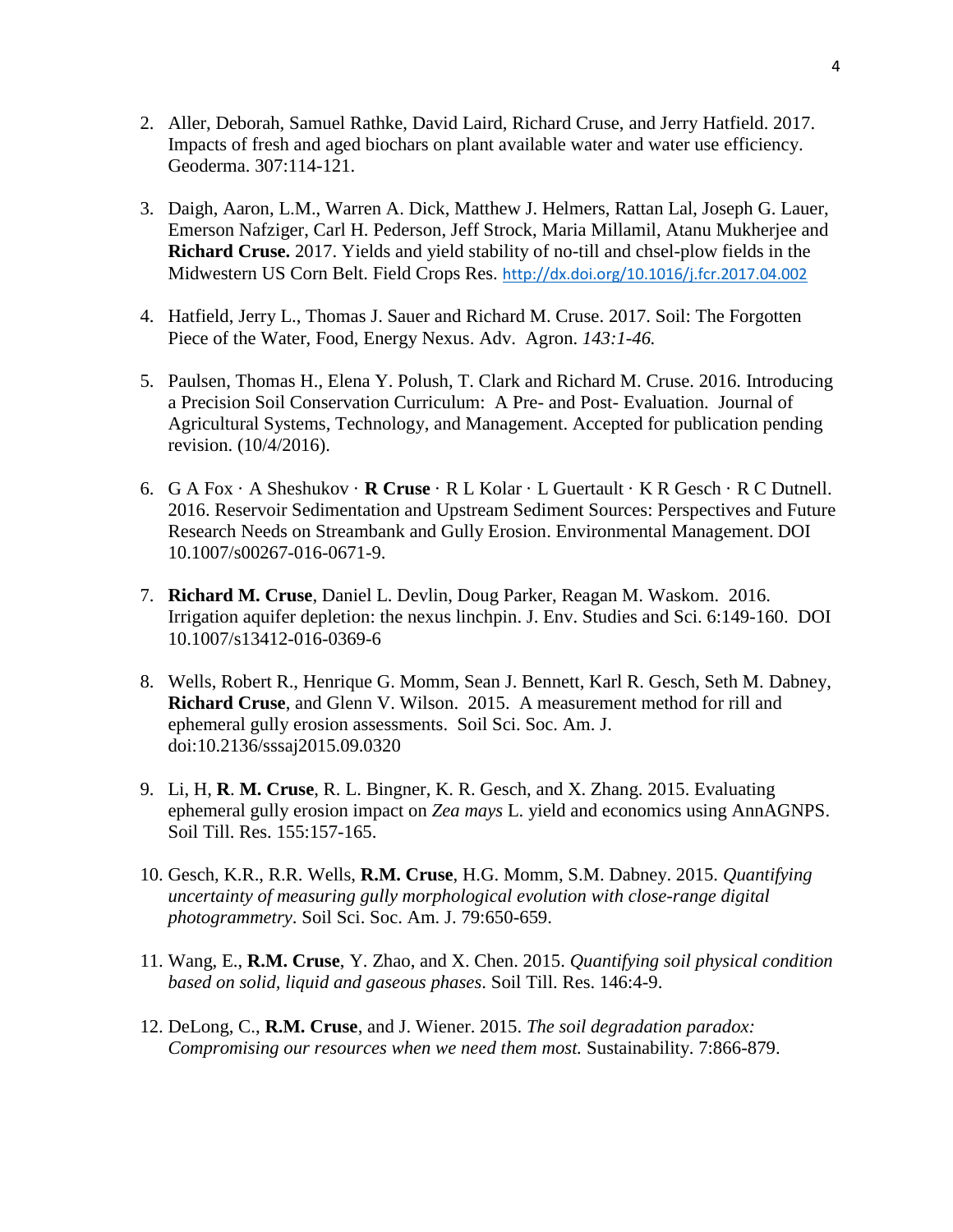- 13. Eleki, K., **R.M. Cruse**, N. Rogovska, L. Fodor, L. Szabó, and S. Holló. 2014. *Soil and crop management and biomass removal effects on soil organic matter content in Hungary*. Stud. Agric. Econ. 116:107-113.
- 14. E.J. Kladivko, M.J. Helmers, L.J. Abendroth, D. Herzmann, R. Lal, M.J. Castellano, D.S. Mueller, J.E. Sawyer, R.P. Anex, R.W. Arritt, B. Basso, J.V. Bonta, L.C. Bowling, **R.M. Cruse**, N.R. Fausey, J.R. Frankenberger, P.W. Gassman, A.J. Gassmann, C.L. Kling, A. Kravchenko, J.G. Lauer, F.E. Miguez, E.D. Nafziger, N. Nkongolo, M. O'Neal, L.B. Owens, P.R. Owens, P. Scharf, M.J. Shipitalo, J.S. Strock, M.B. Villamil. 2014. *Standardized research protocols enable transdisciplinary research of climate variation impacts in corn production systems*. J. Soil Water Conserv. 69:532-542.
- 15. Sun T., **R.M. Cruse**, Q. Chen, X. Li, H. Li, C. Song and X. Zhang. 2014. *Design and initial evaluation of a portable in situ runoff and sediment monitoring device*. J. Hydrol. 519:1141-1148.
- 16. Sun T., Q, Chen, Y. Chen, **R.M. Cruse**, X.F. Li, C.Y Song, Y.S. Kravchenko, and X.Y. Zhang. 2014. *A novel soil wetting technique for measuring wet stable aggregates*. Soil Till. Res.141:19-24.
- 17. Smith, T., R. Kolka, X. Zhor, M. Helmers, **R.M. Cruse**, and M. Tomer. 2014. *Effects of native perennial vegetation buffer strips on dissolved organic carbon in surface runoff from an agricultural landscape*. Biogeochemistry. 120:121-132.
- 18. X. Zhou, M.J. Helmers, H. Asbjornsen, R. Kolka, M.D. Tomer, and **R.M. Cruse.** 2014. *Nutrient removal by prairie filter strips in agricultural landscapes*. J. Soil Water Conserv. 69:54-64.
- 19. **Cruse, R.M.**, D. Abbas, K. Gesch, C. Kowaleski, U. Kreuter, K. LaValley, C. Lepczyk, H. Salwasser, V. Scott, and M. Willig. 2014. Grand Challenges: Sustainability. In Association of Public and Land-grant Universities, Board on Natural Resources and Board on Oceans, Atmosphere, and Climate Science, Education and Outreach Roadmap for Natural Resources.
- 20. Hatfield, J.L., **R.M. Cruse**, and M.D. Tomer. 2013. *Convergence of Agricultural Intensification and Climate Change in the Midwestern United States: Implications for Soil and Water Conservation*. Mar. Freshwater Res. 64:423-435.
- 21. Helmers, M.J, X. Zhou, H. Asbjornsen, R. Kolka, M.D. Tomer, and **R.M. Cruse.** 2012. *Sediment removal by prairie filter strips in row-cropped ephemeral watersheds*. J. Environ. Qual. 41(5) 1531-1539.
- 22. **Cruse, R.M.** 2012. *Agriculture: Is climate change a serious issue?* In: O. Ernst, M.P. Bidegain, J. Terra, and M. Barbazan (eds). Agrociencia Uruguay, Special Issue. p. 9-19.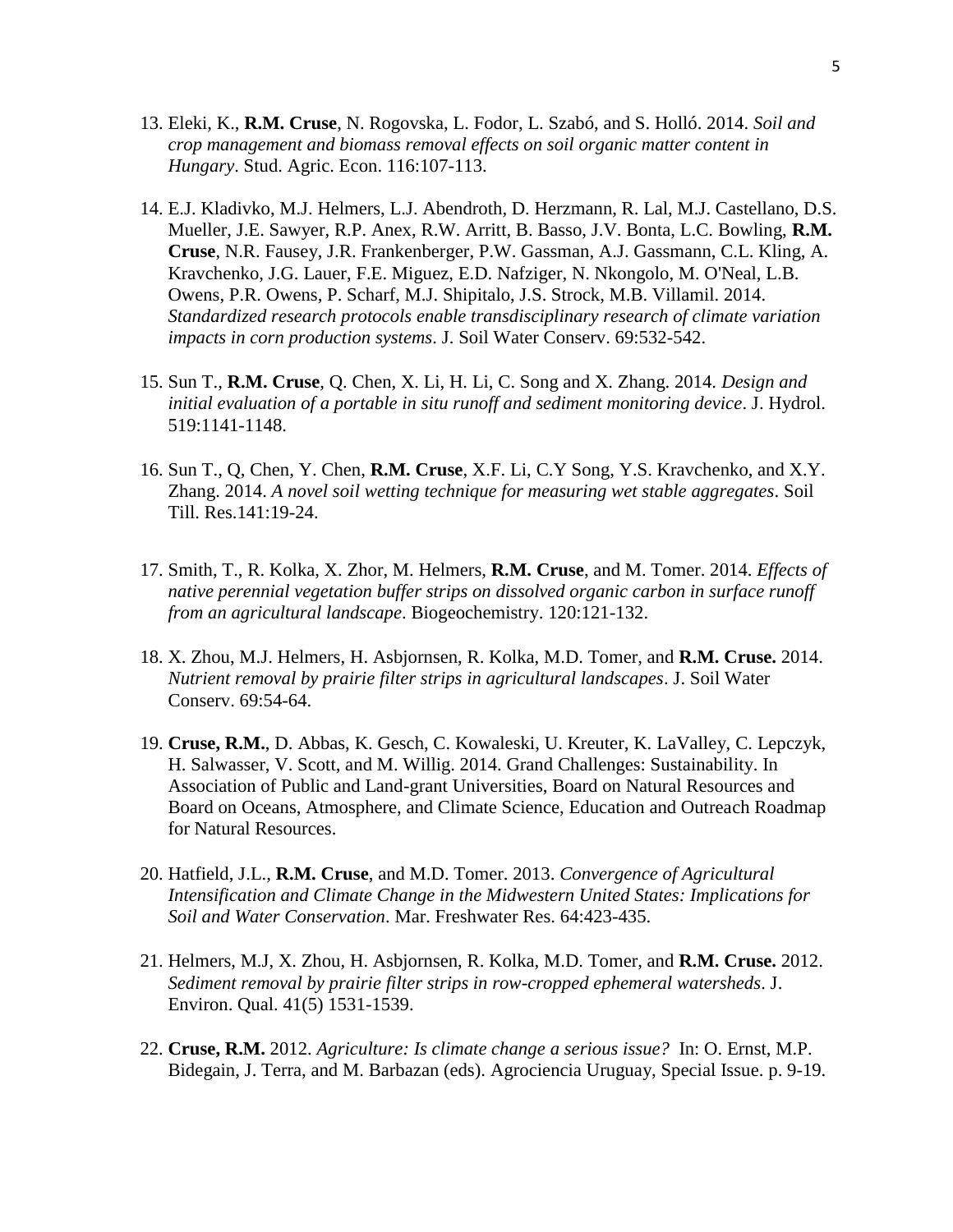- 23. Liu, X., C.L. Burras, Y.S. Kravchenko, A. Duran, T. Huffman, H. Morras, G. Studdert, X. Zhang, **R.M. Cruse**, and X. Yuan. 2012. *Overview of Mollisols in the world: Distribution, land use and management.* Can. J. Soil Science. 92(3):383-402.
- 24. Wang, E., **R.M. Cruse**, X. Chen, and A. Daigh. 2012. *Effects of moisture condition and freeze/thaw cycles on surface soil aggregate size distribution and stability.* Can. J. Soil Sci. 92(3): 529-536.
- 25. **Cruse, R.M.** D. Huggins, C. Lenhart, J. Magner, T. Royer, and K. Schilling. 2012. *Assessing the health of streams in agricultural landscapes: The impacts of land management change on water quality.* Council for Agriculture Science and Technology Special Publication No. 31. Ames, IA, USA.
- 26. Zhao, Y., E. Wang, **R.M. Cruse** and X. Chen. 2012. *Characterization of seasonal freeze/thaw and potential impacts on soil erosion in Northeast China*. Can. J. Soil Sci. 92(3): 567-571.
- 27. Chen, Y., S. Liu, H. Li, X.F. Li, C.Y. Song, **R.M. Cruse**, and X.Y. Zhang. 2011. *Effects of conservation tillage on corn and soybean yield in the humid continental climate region of Northeast China.* Soil Till. Res. 115-116:56-61.
- 28. Liu, X., S. Zhang, X. Zhang, G. Ding, and **R.M. Cruse**. 2011*. Soil erosion control practices in northeast China: A mini review.* Soil Till. Res. 114:44-48*.*
- 29. Rogovska, N.P., D.L. Laird, **R.M. Cruse**, S. Trabue, and E. Heaton. 2011. *Germination tests for assessing biochar quality*. J. Environ. Qual. 41:1014-1022.
- 30. **Cruse, R.M**., C. Herndl, E. Polush, and M. Shelly. 2011*. An assessment of cellulosic ethanol industry sustainability based on industry configurations.* J. Soil Water Conserv. 67:67-74.
- 31. Gemesi, Z., J.A. Downing, **R.M. Cruse**, and P.F. Anderson. 2011. *Effects of watershed configuration and composition on downstream lake water quality.* J. Environ. Qual. 40:517-527.
- 32. Kravchenko, Y.S., X. Zhang, X. Liu, C. Song, and **R.M. Cruse**. 2011. *Mollisols properties and changes in Ukraine and China*. Chin. Geogr. Sci. 21:257-266.
- 33. Rogovska, N., P. Fleming, D. Laird, **R.M. Cruse**, T. Parkin, and D. Meek. 2011. *Impact of biochar on manure carbon stabilization and greenhouse gas emissions.* Soil Sci. Soc. Am J. 75:871-879.
- 34. Wilson, H., **R.M. Cruse,** and C.L Burras. 2011. *A method to adapt watershed-scale sediment fingerprinting techniques to small-plot runoff experiments*. J. Soil Water Conserv. 66:323-328.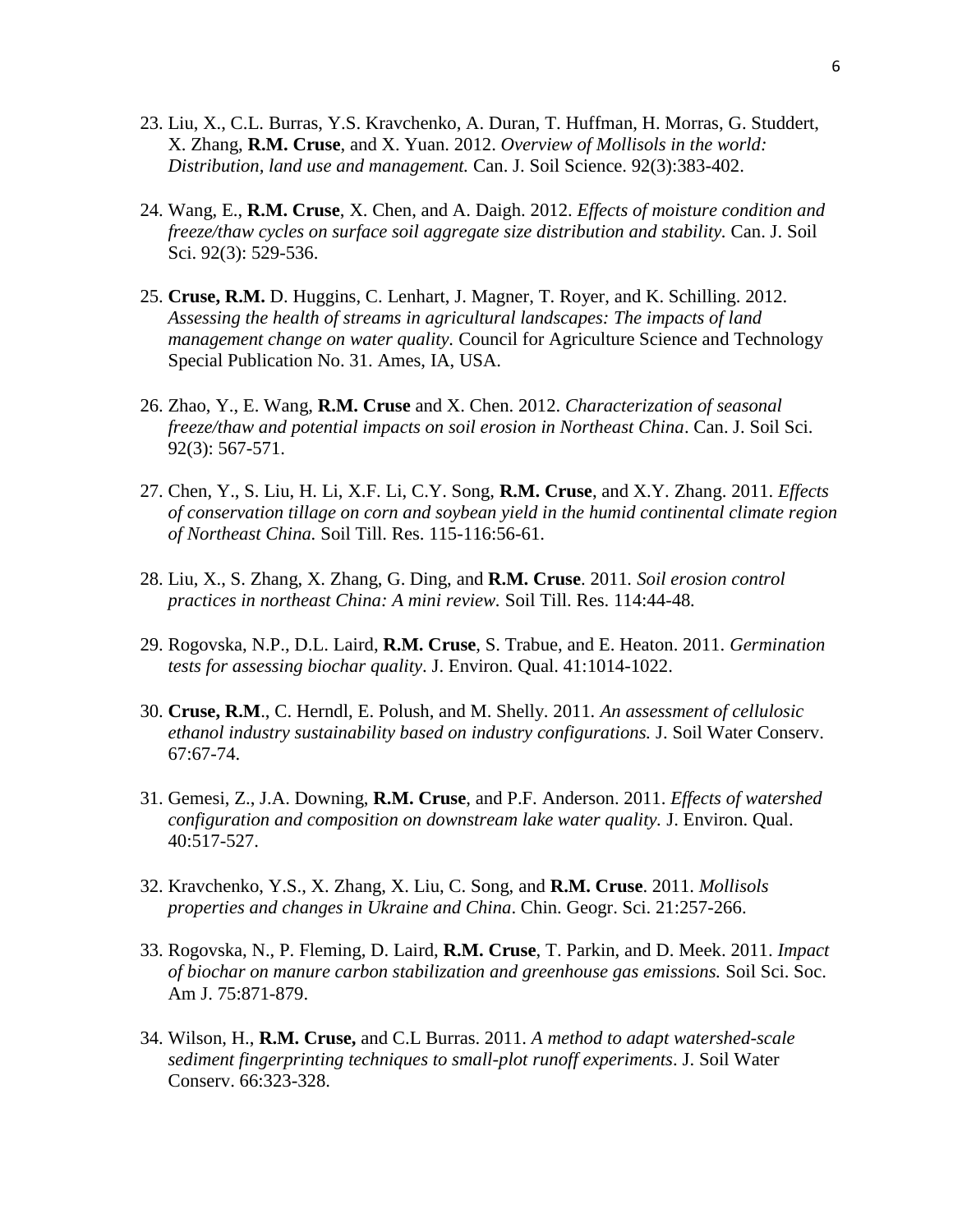- 35. Wilson, H., **R.M. Cruse**, and C.L. Burras. 2011. *Perennial grass management impacts on runoff and sediment export from vegetated channels in pulse flow runoff events.*  Biomass Bioenerg. 35:429-436.
- 36. Bidegain, M., M. Helmers, and **R.M. Cruse**. 2011. *Modeling phosphorus transport in an agricultural watershed using the WEPP model*. J. Environ. Qual. 39:2121-2129.
- 37. Gelder, B.K., A.L. Kaleita, and **R.M. Cruse**. 2009. *Estimating mean field residue cover on Midwestern soils using satellite imagery*. Agron. J. 101:635-643.
- 38. **Cruse, R.M**. and C. Herndl. 2009*. Balancing corn stover harvest for biofuels with soil and water conservation*. J. Soil Water Conserv. 64(4):286–291.
- 39. Robertson, G.P., V.H. Dale, O.C. Doering, S.P. Hamburg, J.M. Melillo, M.M. Wander, W.J. Parton, P.R. Adler, J.N. Barney, **R.M. Cruse**, C.S. Duke, P.M. Fearnside, R.F. Follet, H.K. Gibbs, J. Goldemberg, D.J. Mladenoff, D. Ojima, M.W. Palmer, A. Sharpley, L. Wallace, K.C. Weathers, J.A. Wiens, and W.W. Wilhelm. 2008. *Sustainable biofuels redux*. Science. 322:49-50.
- 40. Gelder, B.K., **R.M. Cruse,** and A.L. Kaleita. 2008. *Automated determination of management units for precision conservation*. J. Soil Water Conserv. 63:273-279.
- 41. Gelder, B.K., A.L. Kaleita, and **R.M. Cruse**. 2007. Estimating mean field residue cover on Midwestern soils using satellite imagery. Agron J. 101:635- 643.
- 42. **Cruse, R.M** and A. Molnar. 2007. *A bioüzemanyagok jelenlegi és jövobeni szerepe az USA-ban*, MAG - Kutatás Fejlesztés és Környezet. ÉVFOLYAM,. 2:12-16.
- 43. Gelder, B.K., **R.M. Cruse**, X.Y. Zhang. 2007. *Comparison of track and tire effects of planter tractors on corn yield and soil properties.* Trans. ASABE: 50(2):365-370.
- 44. Perez-Bidegain, M., **R.M. Cruse**, and A. Ciha. 2006*. Tillage system by planting date interaction effects on corn and soybean yield*. Soil Sci. Soc. Am. J. 70:613-619.
- 45. **Cruse, R.M.,** D. Flanagan, J. Frankenberger, B. Gelder, D. Herzmann, D. James, W. Krajewski, M. Kraszewski, J. Laflen, J. Opsomer, and D. Todey 2006. *Daily estimates of rainfall, water runoff, and soil erosion in Iowa*. J. Soil Water Conserv. 61:191-198.
- 46. Zhang, X.Y., **R.M. Cruse**, Y.Y. Sui, and Z. Jun. 2006. *Soil compaction induced by small tractor traffic in Northeast China*. Soil Sci. Soc. Am. J.70: 613-619.
- 47. Eleki, K., **R.M. Cruse**, and K.A. Albrecht. 2005. *Root segregation of C3 and C4 species using carbon isotope composition.* Crop Sci. 45:879-882.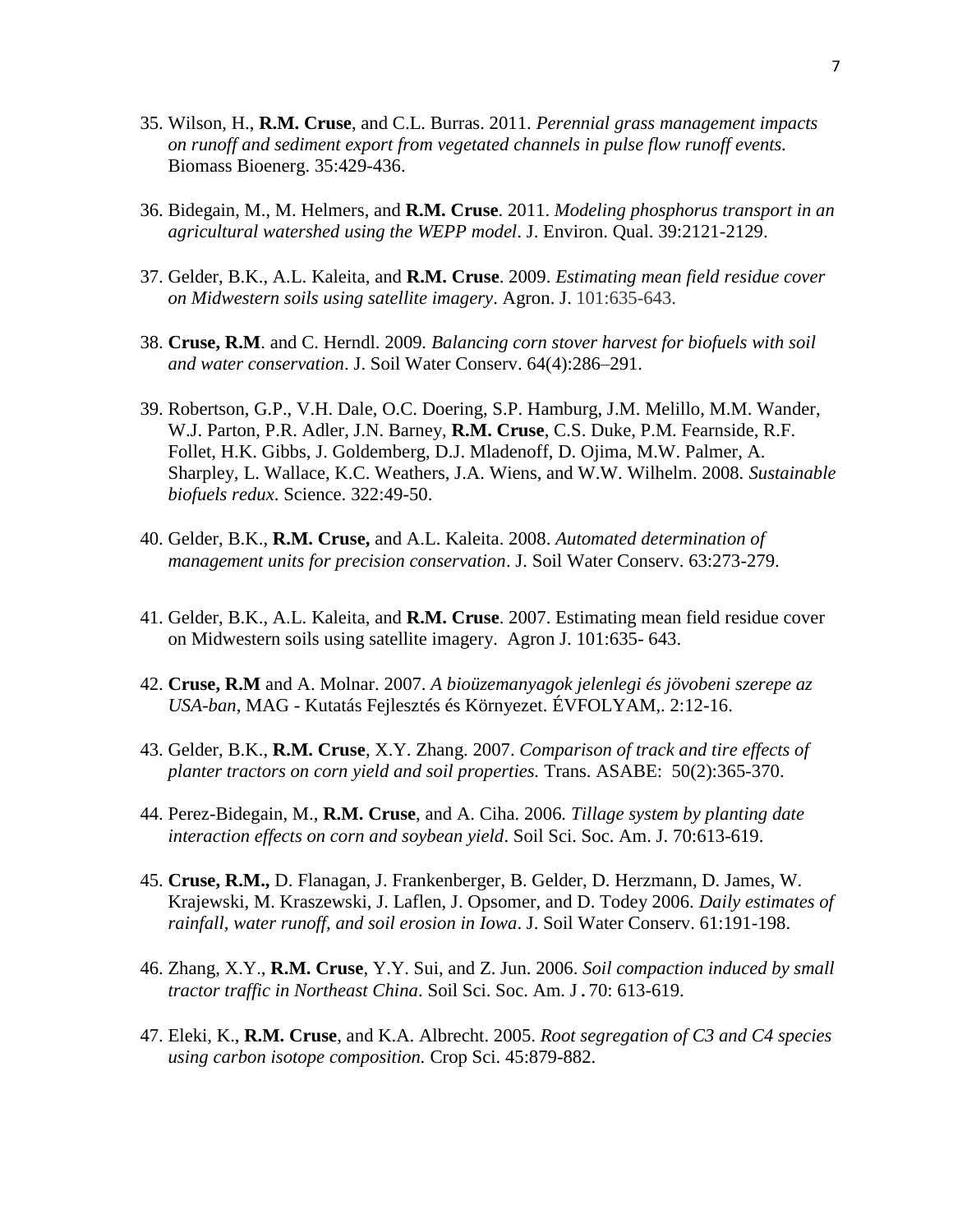- 48. Santelmann, M.V., D. White, K. Lindsay, J.I. Nassauer, J.M. Eilers, K.B. Vaché , B.J. Danielson, R.C. Corry, M.E. Clark , S. Polasky, **R.M. Cruse**, J. Sifneos, H. Rustigian, C. Coiner, J. Wu, and D. Debinski. 2004. *Assessing Alternative Futures for Agriculture in Iowa, U.S.A.* Landscape Ecol. 19:357–374.
- 49. Kanwar, R.S., **R. Cruse**, M. Ghaffarzadeh, A. Bakhsh, D. Karlen, and T. Bailey. 2005. *Corn-soybean and alternative farming systems effects on water quality.* Appl. Eng. Agric. 21:181-188.
- 50. Nassauer, J., R.C. Corry, and **R.M. Cruse**. 2002. The Landscape in 2025: *Alternative future landscape scenarios: A means to consider agricultural policy*. J. Soil Water Conserv. 57:44-53.
- 51. Exner, D.N. and **R.M. Cruse**. 2001. *Profitability of crop rotations in Iowa in a stress environment.* J. Iowa Acad. Sci. 108:84-89.
- 52. Harbur, M.M., **R.M. Cruse**. 2000 *Higher population and twin row configuration does not benefit strip intercropped corn*. J. Iowa Acad. Sci. 107:3-9.
- 53. Ghaffarzadeh, M., F. García Préchac, **R.M. Cruse**, and M.M. Harbur. 2001. *Tillage effect on soil water content and soybean yields in a strip intercropping system*. J. Iowa Acad. Sci. 108: 19-23.
- 54. **Cruse, R.M.,** R. Mier, and C.W. Mize. 2001. *Surface residue effects on erosion of thawing soils*. Soil Sci. Soc. Am. J. 65:178-184.
- 55. Wright, S.R., D.D. Buhler, K.A. Kohler and **R.M. Cruse.** 2000. *Weed seedbanks and seedling emergence in a two and three crop narrow strip intercropping/rotation system*. J. Iowa Acad. Sci. 107:10-15.
- 56. Harbur, M.M., M. Ghaffarzadeh, and **R.M. Cruse**. 2000. *Corn (Zea Mays L.) yield response to N fertilizer in conventional and alternative rotations* J. Iowa Acad. Sci. 107: 42-45.
- 57. **Cruse, R.M**., B.E. Berghoefer, C.W. Mize, and M. Ghaffarzadeh. 2000. *Water drop impact angle and soybean protein amendment effects on soil detachment.* Soil Sci. Soc. Am. J. 64:1474-1478.
- 58. Exner, D.N., D.G. Davidson, M. Ghaffarzadeh, and **R.M. Cruse**. 1999. *Yields and returns from strip intercropping on six Iowa farms*. Am. J. Alternative Agr. 14(2):69-77.
- 59. Froese, J., **R.M. Cruse**, and M. Ghaffarzadeh. 1999. *Erosion mechanics of soils with an impermeable subsurface layer*. Soil Sci. Soc. Am. J. 63:1836-1841.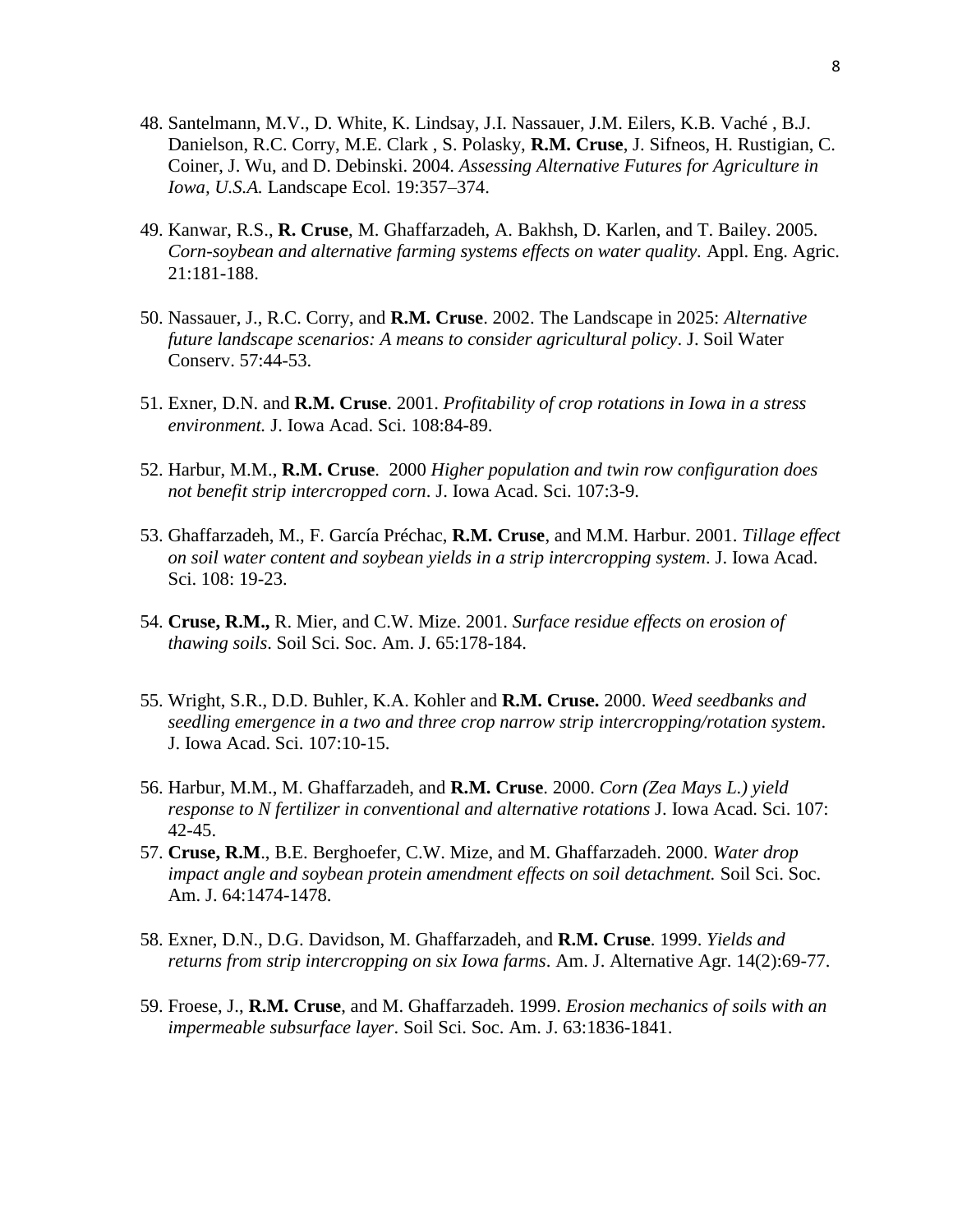- 60. Ellsbury, M.M., D.D. Exner, and **R.M. Cruse**. 1999. *Movement of corn rootworm larvae (Coleoptera: Chrysomelidae) between border rows of soybean and corn in a strip intercropping system.* J. Econ. Entomol. 92:207-214.
- 61. Ghaffarzadeh, M., F. García Préchac, **R.M. Cruse,** and M.M. Harbur. 1998. *Fertilizer and soil nitrogen use by corn and border crops in a strip intercropping system*. Agron. J. 90:758-762.
- 62. Kohler, K., M. Ghaffarzadeh, and **R.M. Cruse**. 1998. *Planting method and fertilizer timing effects on ridge-till corn*. J. Iowa Acad. Sci. 106:15-20.
- 63. Gilley, J.E., L.A. Kramer, **R.M. Cruse**, and A. Hull. 1997. *Sediment movement within a strip intercropping system*. J. Soil Water Conserv. 52:443-447.
- 64. Ghaffarzadeh, M., F. García Préchac, and **R.M. Cruse**. 1997. *Tillage effect on soil water content and corn yield in a strip intercropping system*. Agron. J. 89:893-899.
- 65. Ghaffarzadeh, M., D.C. Erbach, and **R.M. Cruse**. 1996. *Ridge shape as influenced by ridge building technique*. Trans. ASAE. 12:281-286.
- 66. Robinson, C.A., **R.M. Cruse**, and M. Ghaffarzadeh. 1996. *Cropping system and nitrogen effects on Mollisol organic carbon.* Soil Sci. Soc. Am. J. 60:264-269.
- 67. Robinson, C.A., M. Ghaffarzadeh, and **R.M. Cruse**. 1995. *Vegetative filter strip effects on sediment concentration in cropland runoff*. J. Soil Water Conserv. 51:227-230.
- 68. Karlen, D.L., G.E. Varvel, D.G. Bullock, and **R.M. Cruse**. 1994. *Crop rotations for the twenty-first century*. Adv. Agron. 53:1-45.
- 69. Ghaffarzadeh, M., F. García Préchac, and **R.M. Cruse**. 1994*. Grain yield response of corn, soybean, and oat grown in a strip intercropping system.* Am. J. Alternative. Agr. 9:171-177.
- 70. Exner, D.N. and **R.M. Cruse**. 1993. *Interseeded forage legume potential as winter ground cover, nitrogen source, and competitor.* J. Prod. Agric. 6:226-231.
- 71. Erbach, D.C., J.G. Benjamin, **R.M. Cruse**, M.A. Elamin, S. Mukhtar, and C.H. Choi. 1992. *Soil and corn response to tillage with paraplow.* Trans. ASAE. 35(5):1347-1354.
- 72. Craft, E.M., **R.M. Cruse**, and G.A. Miller. 1992*. Soil erosion effects on corn yields assessed by potential yield index model*. Soil Sci. Soc. Am. J. 56:878-883.
- 73. Blaylock, A.D. and **R.M. Cruse**. 1992. *Ridge-tillage corn response to point-injected N fertilizer*. Soil Sci. Soc. Am. J. 56:591-595.
- 74. Brown, H.J., **R.M. Cruse**, and D.C. Erbach. 1992. *Tractive device effects on soil physical properties*. Soil Till. Res. 22:41-53.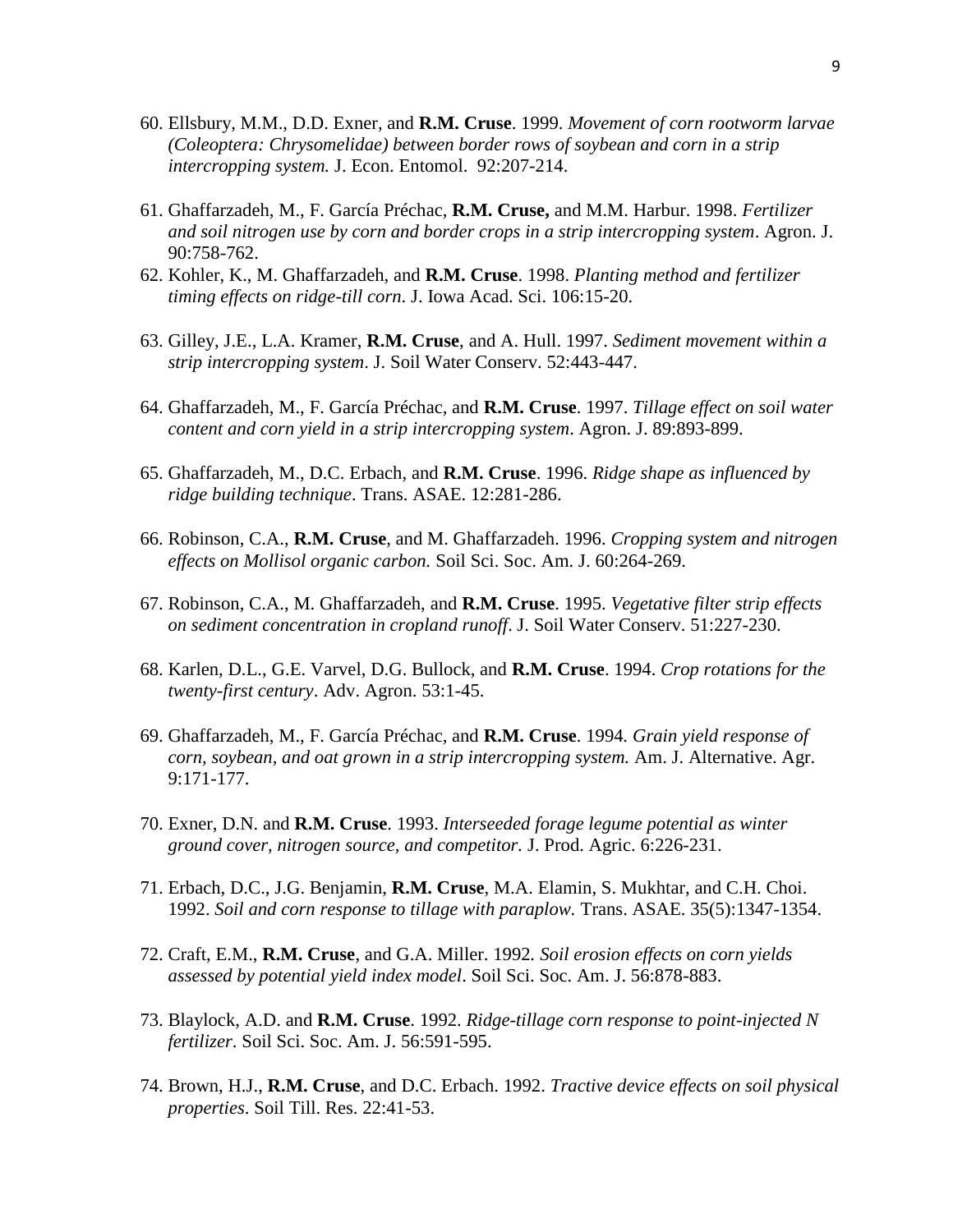- 75. Timmons, D.R. and **R.M. Cruse**. 1991. *Effect of fertilization method and tillage on nitrogen-15 recovery by corn*. Agron. J. 82:777-784.
- 76. Kaspar, T.C., D.D. Erbach, and **R.M. Cruse**. 1990. *Corn response to seed-row residue removal*. Soil Sci. Soc. Am J. 54:1112-1117.
- 77. Timmons, D.R. and **R.M. Cruse**. 1990. *Residual nitrogen-15 recovery by corn as influenced by tillage and fertilization method*. Agron. J. 83:357-363.
- 78. Blaylock, A.D., J.G. Benjamin, and **R.M. Cruse**. 1990*. Microplot design for determining corn recovery of nitrogen fertilizer applied in the row*. Soil Sci. Soc. Am. J. 54:930-932.
- 79. Benjamin, J.G., M.R. Ghaffarzadeh, and **R.M. Cruse**. 1990. *Coupled water and heat transport in ridged soils*. Soil Sci. Soc. Am. J. 54:963-969.
- 80. Benjamin, J.G., A.D. Blaylock, H.J. Brown, and **R.M. Cruse**. 1990*. Ridge tillage effects on simulated water and heat transport.* Soil Till. Res. 18:167-180.
- 81. Dickey, E.E., D.J. Eckert, W.E. Larson, R. Johnson, J. Mannering, J. Kinsella, I. Wikner, **R.M. Cruse**. 1989. *To till or not to till during drought*. J. Soil Water Conserv. 44: 117- 120.
- 82. Brown, H.J., **R.M. Cruse**, and T.S. Colvin. 1988. *Tillage system effects on crop growth and production costs for a corn-soybean rotation*. J. Prod. Agric. 2:273-279.
- 83. Benjamin, J.G., **R.M. Cruse**, A.D. Blaylock, and L.V. Vogl. 1988. *A small-plot point injector for liquid fertilizer application*. Soil Sci. Soc. Am. J. 52:1194-1195.
- 84. Garcia, F., **R.M. Cruse**, and A.M. Blackmer. 1988. *Compaction and nitrogen placement effect on root growth, water depletion, and nitrogen uptake*. Soil Sci. Soc. Am. J. 52:792-797.
- 85. Potter, K.N., R. Horton, and **R.M. Cruse**. 1987. *Soil surface roughness effects on radiation reflectance and soil heat flux*. Soil Sci. Soc. Am. J. 51:855-859.
- 86. Benjamin, J.G., and **R.M. Cruse.** 1987. *Tillage effects on shear strength and bulk density of soil aggregates*. Soil Till. Res. 9:255-264.
- 87. Kaspar, T.C., T.M. Crosbie, **R.M. Cruse**, D.C. Erbach, D.R. Timmons, and K.N. Potter. 1987. *Growth and productivity of four corn hybrids as affected by tillage*. Agron. J. 79:477-480.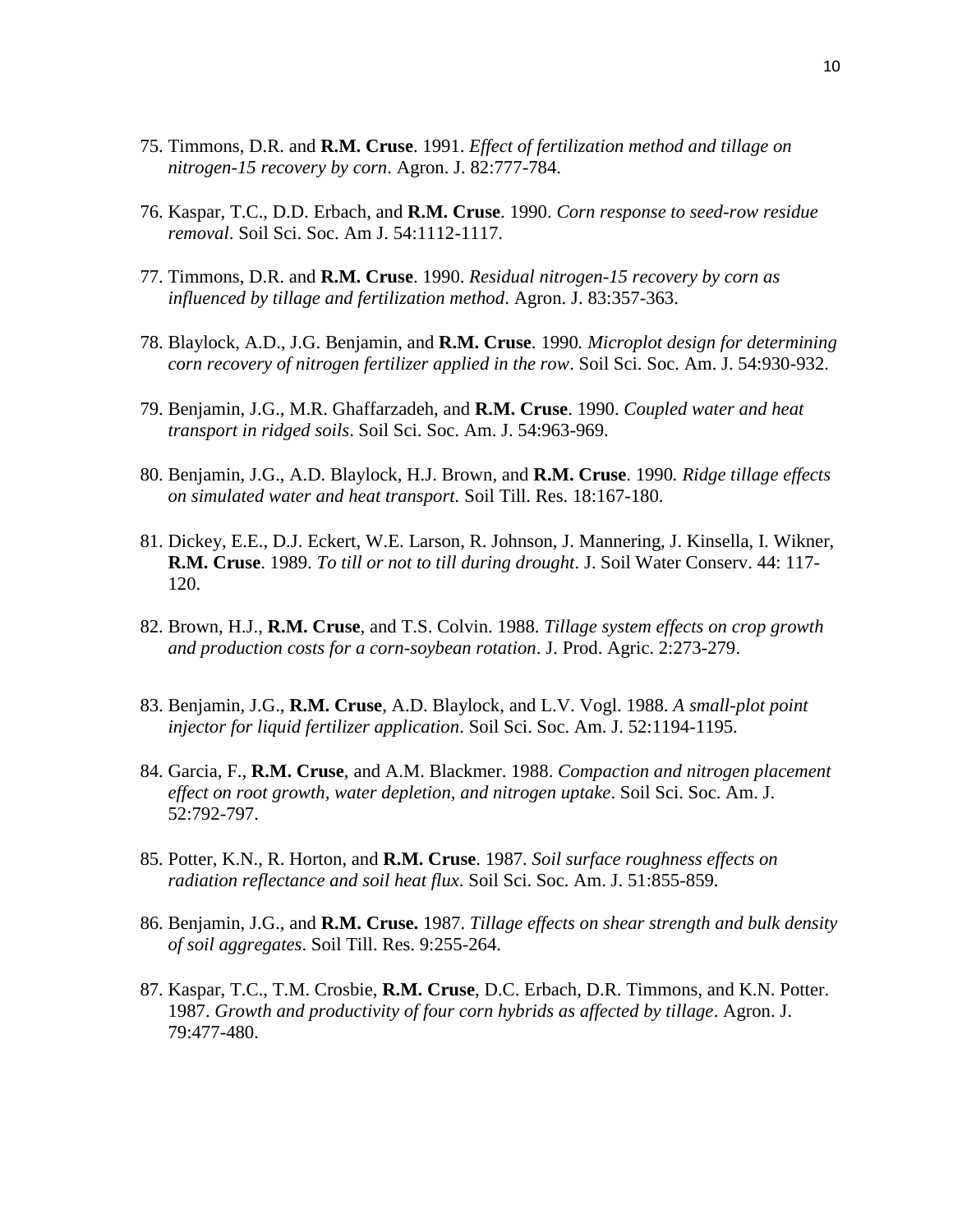- 88. Timmons, D.R., T.M. Crosbie, **R.M. Cruse**, D.C. Erbach, and K.N. Potter. 1986*. Effect of tillage and corn hybrids on N, P and K uptake at different growth stages*. Maydica. 31:279-294.
- 89. Erbach, D.C., and **R.M. Cruse**. *Evaluation of the paraflow for continuous corn production*. 1986. Soil Till. Res. 8:336.
- 90. Erbach, D.C., **R.M. Cruse**, T.M. Crosbie, D.R. Timmons, and K.N. Potter. 1986. *Maize response to tillage-induced soil conditions*. Trans. ASAE. 29:690-695.
- 91. **Cruse, R.M.** 1985. *Watch soil temperatures—managing crop residues brings several benefits*. Crops Soils. 38:17-18.
- 92. Hill, R.L., R. Horton and **R.M. Cruse**. 1985*. Tillage effects on soil water retention and pore size distribution of two mollisols*. Soil Sci. Soc. Am. J. 49:1264-1270.
- 93. Benjamin, J.G. and **R.M. Cruse**. 1985. *Measurement of shear strength and bulk density of soil aggregates*. Soil Sci. Soc. Am. J. 49:1248-1251.
- 94. Potter, K.N., **R.M. Cruse** and R. Horton. 1985. *Tillage effects on soil thermal properties*. Soil Sci. Soc. Am. J. 49:968-973.
- 95. Hill, R.L. and **R.M. Cruse**. 1985*. Tillage effects on bulk density and soil strength of two mollisols.* Soil Sci. Soc. Am. J. 49:1270-1273.
- 96. Hill, R.L., B. Dalali, **R.M. Cruse**, and A.S. Felsot. 1984. *Effect of seed-treatment methods and soil water content on early growth and acephate uptake by corn and cotton plants.* J. Econ. Entomol. 77:880-884.
- 97. Yakle, G.A. and **R.M. Cruse**. 1984. *Effects of fresh and decomposing corn plant residue extracts on corn seedling development*. Soil Sci. Soc. Am. J. 48:1143-1146.
- 98. Colvin, T.S., D.C. Erbach, W.F. Buchele, and **R.M. Cruse**. 1984. *Tillage index based on created soil conditions*. Trans. Am. Soc. Agric. Eng. 27:370-371.
- 99. **Cruse, R.M.** and P.B. Francis. 1984. *Shallow-layer soil water potential changes due to water drop impact*. Soil Sci. Soc. Am. J. 48:498-500.
- 100.**Cruse, R.M**., G.A. Yakle, T.S. Colvin, D.R. Timmons, and A.L. Musselman. 1983. *Tillage effects on corn and soybean production in farmer-managed, university-monitored field plots.* J. Soil Water Conserv. 38(6):512-514.
- 101.Francis, P.B. and **R.M. Cruse**. 1983. *Soil water matric potential effects on aggregate stability*. Soil Sci. Soc. Am. J. 47:478-581.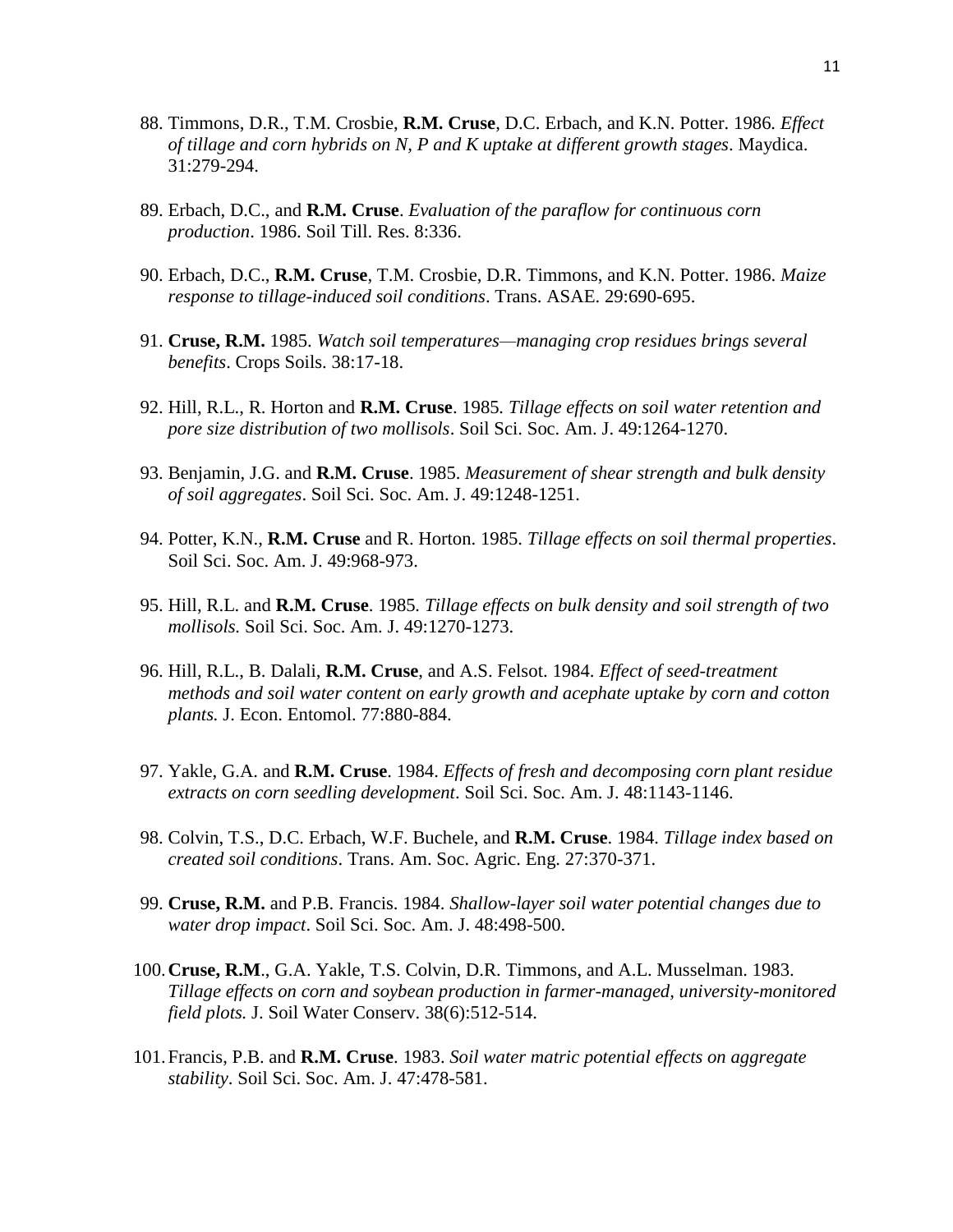- 102.Yakle, G.A. and **R.M. Cruse**. 1983. *Corn plant residue age and placement effects on early corn growth*. Can. J. Plant Sci. 63:871-877.
- 103.**Cruse, R.M**., D.K. Cassel, R.E. Stitt, and F.E. Averette. 1981. *Effect of particle surface roughness on mechanical impedance of coarse textured soil materials*. Soil Sci. Soc. Am. J. 45:1210-1214.
- 104.**Cruse, R.M.,** K.N. Potter, and R.R. Allmaras. 1980. *Modeling tillage effects on soil temperature*. In: P.W. Unger and D.M. Van Doran, Jr. (eds), Predicting Tillage Effects on Soil Physical Properties and Processes. ASA Special Publication No. 44, pp. 133-150.
- 105.**Cruse, R.M**., D.K. Cassel, and F.G. Averette. 1980. *Effect of particle surface roughness on densification of coarse textured soils.* Soil Sci. Soc. Am. J. 44:692-697.
- 106.**Cruse, R.M.,** D.R. Linden, J.K. Radke, W.E. Larson, and K. Larntz. 1980. A *model to predict tillage effects on soil temperature*. Soil Sci. Soc. Am. J. 44: 378-383.
- 107.**Cruse R.M.** and W.E. Larson. 1977*. Effect of soil shear strength on soil detachment due to raindrop impact*. Soil Sci. Soc. Am. J. 41:777-781.

#### **Non-refereed technical publications: conference proceedings, reports etc. (34)**

- 1. **Cruse, Rick,** Brian Gelder, David James, and Daryl Herzmann**.** 2017. Soil erosion: How much is occurring, when and where? Wisconsin Agribusiness Classic. Available at: <http://agclassic.org/proceedings/2017Cruse-etal.pdf>
- 2. **Cruse, Rick.** 2017. Why conserving Wisconsin's soil and water resources is a global necessity. Wisconsin Agribusiness Classic. Available at: <http://agclassic.org/proceedings/2017Cruse-1.pdf>
- 3. **Cruse, Rick.** 2016. Soil erosion defined. Pgs. 16-17. In Clay, R and Runyan, C (eds.) Getting Into Soil and Water. 2016. Iowa Water Center. Ames, IA.
- 4. **Cruse, Richard M.,** Brian Gelder, David James, and Daryl Herzmann. 2016. Daily Erosion Project: daily estimates of soil erosion and water runoff. Pp. 193-194. In Integrated Crop Management Conference Proceedings. Ames, IA.
- 5. Isenhart, T. and **R.M Cruse**. 2014. Gulf of Mexico Hypoxia: Why Blame Iowa Farmers? In: D.C. McDonough (ed.) *Getting Into Soil and Water: 2014*. Iowa Water Center, Ames, IA.
- 6. **Cruse, R.M.,** 2014. Soil erosion in Iowa: How much is really occurring? *Crop Advantage Proceedings*. AEP 0200. p. 34-35.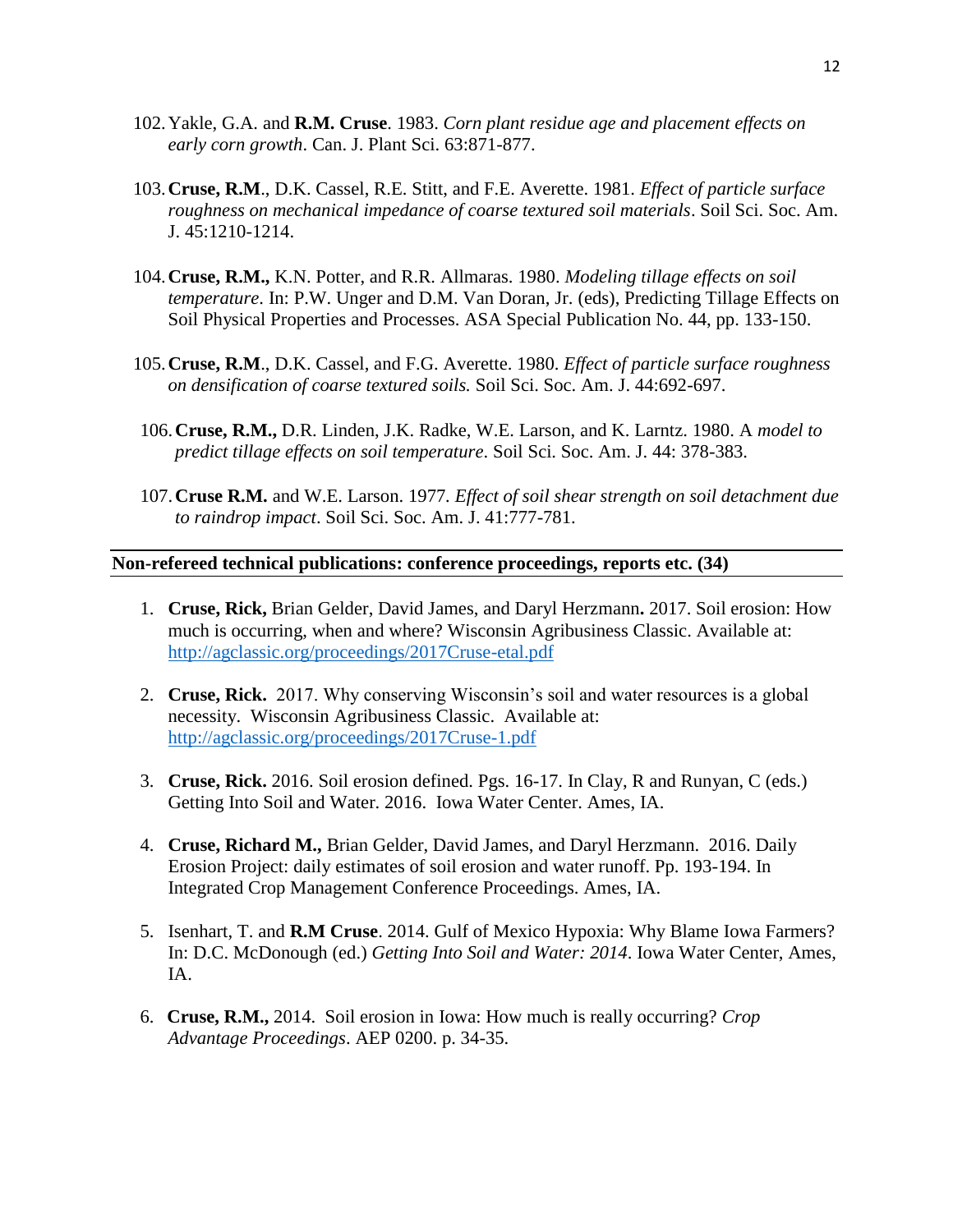- 7. Rogovska, N. and **R.M. Cruse**. 2010. Consequences for Iowa Agriculture. In: Connie Mutel (ed.) *Climate Change Impacts on Iowa 2010. Report to the Governor and Iowa General Assembly*.
- 8. Rogovska, N., D. Laird, **R.M Cruse**, and E. Heaton. 2010. Quality of pyrolyzed organic biomass and its potential use as a soil ameliorant. In: X. Liu, C. Song, **R.M. Cruse** and T. Huffman (eds.) *New Advances of Research and Management of World Mollisols. Proceedings of International Symposium on Soil Quality and Management of World Mollisols*. p. 153-154. Northeast Forestry University Press.
- 9. Burras, C.L., **R.M. Cruse**, S.A. Willis, J.M. McMichael, and J.J. Veenstra. 2010. Managing mollisols to enhance infiltration and carbon sequestration across fields susceptible to erosion and sedimentation. In: X. Liu, C. Song, **R.M. Cruse**, and T. Huffman (eds.) *New Advances of Research and Management of World Mollisols. Proceedings of International Symposium on Soil Quality and Management of World Mollisols*. p. 114. Northeast Forestry University Press.
- 10. Wang, E, **R.M. Cruse**, X. Chen, and A. Daigh. 2010. Effects of moisture condition and freeze-thaw cycles on surface soil aggregate size distribution and stability of two mollisols. In: X. Liu, C. Song, **R.M. Cruse** and T. Huffman (eds.) *New Advances of Research and Management of World Mollisols. Proceedings of International Symposium on Soil Quality and Management of World Mollisols*. p. 90. Northeast Forestry University Press.
- 11. Wang, E., **R.M. Cruse**, Y. Zhao, and X. Chen. 2010. Characterization of seasonal freezethaw and its effects on soil structure of black soil in Northeast China. In: X. Liu, C. Song, **R.M. Cruse**, and T. Huffman (eds.) *New Advances of Research and Management of World Mollisols. Proceedings of International Symposium on Soil Quality and Management of World Mollisols*. p. 88-89. Northeast Forestry University Press.
- 12. Burras, C.L, J. Veenstra, M. Ibrahim, **R.M. Cruse,** and T. Fenton. 2010. Black soils of the USA–A brief introduction. In: X. Liu, C. Song, **R.M. Cruse** and T. Huffman (eds.) *New Advances of Research and Management of World Mollisols. Proceedings of International Symposium on Soil Quality and Management of World Mollisols*. p. 46-50. Northeast Forestry University Press.
- 13. **Cruse, R.M.,** B.K. Gelder, and E. Wang. 2010. Recent spatial and temporal erosion of Iowa mollisols. In: X. Liu, C. Song, **R.M. Cruse**, and T. Huffman (eds.) *New Advances of Research and Management of World Mollisols. Proceedings of International Symposium on Soil Quality and Management of World Mollisols*. p. 70-71. Northeast Forestry University Press.
- 14. Eleki, K., **R.M. Cruse**, L. Fodor, L. Szabo, and S. Hollo. 2005. Soil management and crop biomass removal impacts on soil organic matter content. In: S. Hidvegi (ed.) *Proceedings of the IV. Alps-Adria Scientific Workshop. Cereal Research Communications*. Szeged, Hungary. p. 305-307.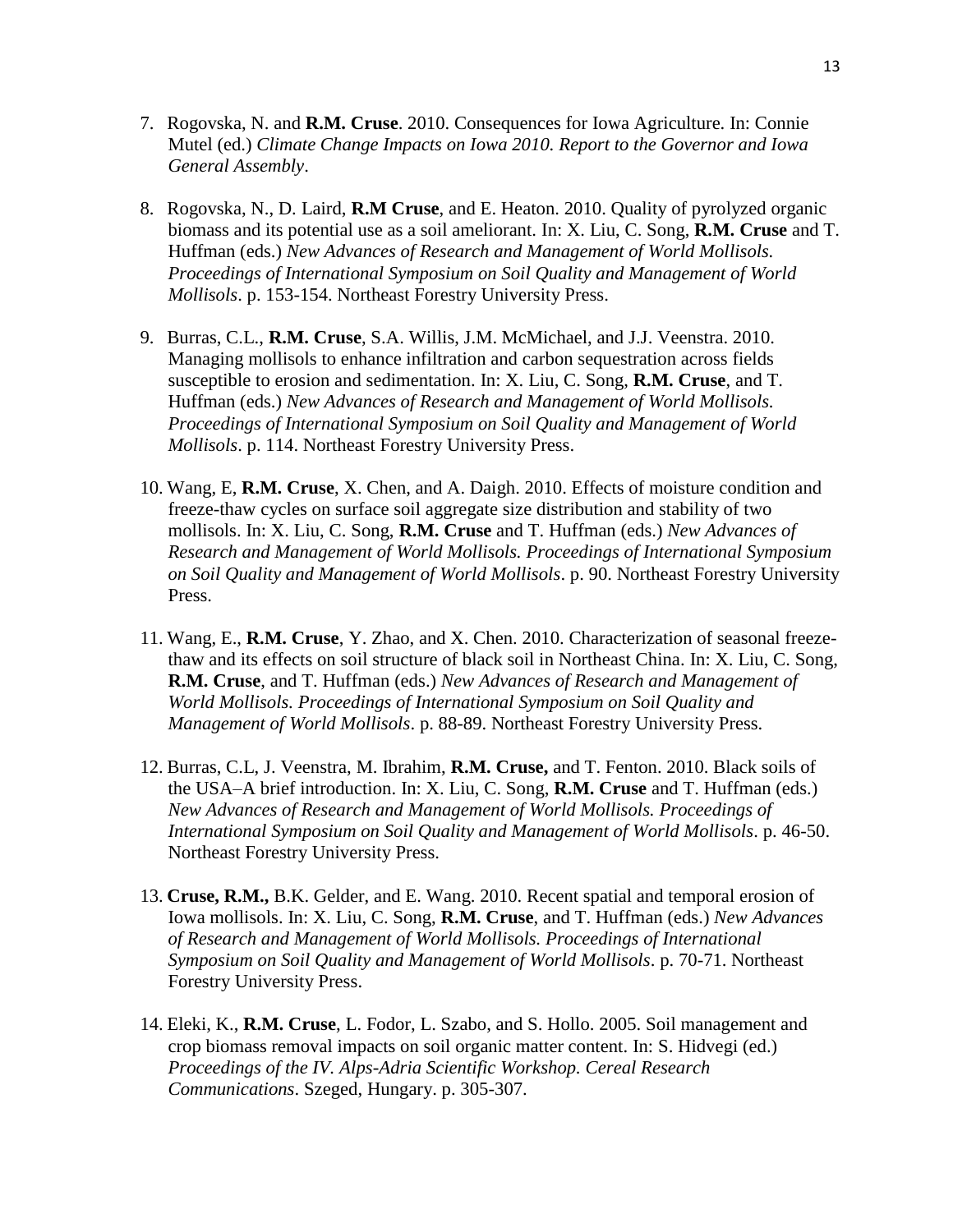- 15. Gelder, B.K., **R.M. Cruse**, J.M. Laflen, J. Opsomer, W. Krajewski, M. Kraszewski, D. Herzmann, D. James, D. Flanagan, J. Frankenberger, and D. Todey. 2004. Daily estimates of soil erosion and runoff in Iowa. Paper no. 114, p. 1-6. In: *ISCO 2004 - 13th International Soil Conservation Organisation Conference – Brisbane, Australia, July 2004: Conference Proceedings. Australian Society of Soil Science Inc. and Warragul Vic and Picton NSW.*
- 16. Perez-Bidegain, **R.M. Cruse**, and A. Ciha. 2003. Strip till, no-till, and conventional tillage comparisons: Does date of planting affect results? *Proceedings of the 15th Annual Integrated Crop Management Conference*. p. 165-168.
- 17. Eleki, K. and **R.M. Cruse**. 2002*.* Effect of kura clover living mulch on soil erosion and water runoff. *Proceedings of Saint Stephen University College of Economics and Agriculture*, Gyongyos 8th International Agrieconomic Scientific Days. March 26-27. Vol. 1. p. 282-285.
- 18. **Cruse, R.M**., F. Laszlo, and L. Szabo. 2000. Sustainable Corn Production. p. 173-180. In Magda Sandor and Lajos Szabo (eds.) *Proceedings of 7th International Agrieconomic Scientific Days*. Gyongyos, Hungary, March 28-29.
- 19. Mize, C., W. Batchelor, J. Brandle, **R.M Cruse**, M. Ghaffarzadeh, X.Qi, E. Takle, and P. Wray. 1999. SAMS (Shelterbelt Agroforestry Modeling System): Present Status and Future Directions. In: L. Buck and J. Lassoie, (eds.) *Exploring the Opportunities for Agroforestry in Changing Rural Landscapes*. Proceedings Fifth Conference on Agroforestry in North America, Ithaca, New York. Aug. 1999. p. 135-136.
- 20. Keeney, D. and **R.M. Cruse**. 1997. Soil quality: The bridge to a sustainable agriculture. *International Symposium on Soil, Human and Environment Interactions*. Institute of Soil Science, Chinese Academy of Sciences. Nanjing, P.R. China. May 4-11.
- 21. Froese, J. and **R.M. Cruse**. 1997. Erosion impacts of the soil-thawing process. In: Iskandar, E.A., E.A. Wright, J.K. Radke, B.S. Sharratt, P.H. Groenevelt, and L.D. Hinzman (eds.) *International Symposium on Physics, Chemistry, and Ecology of Seasonally Frozen Soils*. Proceedings. U.S. Army Cold Regions Research and Engineering Laboratory, Hanover, NH. p. 231-234.
- 22. Kanwar, R.S., **R.M. Cruse**, D.L. Karlen, C. Cambardella. 1995. Swine manure and N management systems: impact on ground water quality. *Clean Water, Clean Environment, 21st Century: team agriculture working to protect water resources: Conference proceedings*. March 5-8. Kansas City, MO.
- 23. Swan, J.B., B. Lowery, **R.M Cruse,** T. Kaspar, M.J. Lindstrom, J.F. Moncrief, and J. Staricka. 1995. Crop residue management to reduce erosion and improve soil quality. *USDA-ARS Cons. Rept*. 47:73-77.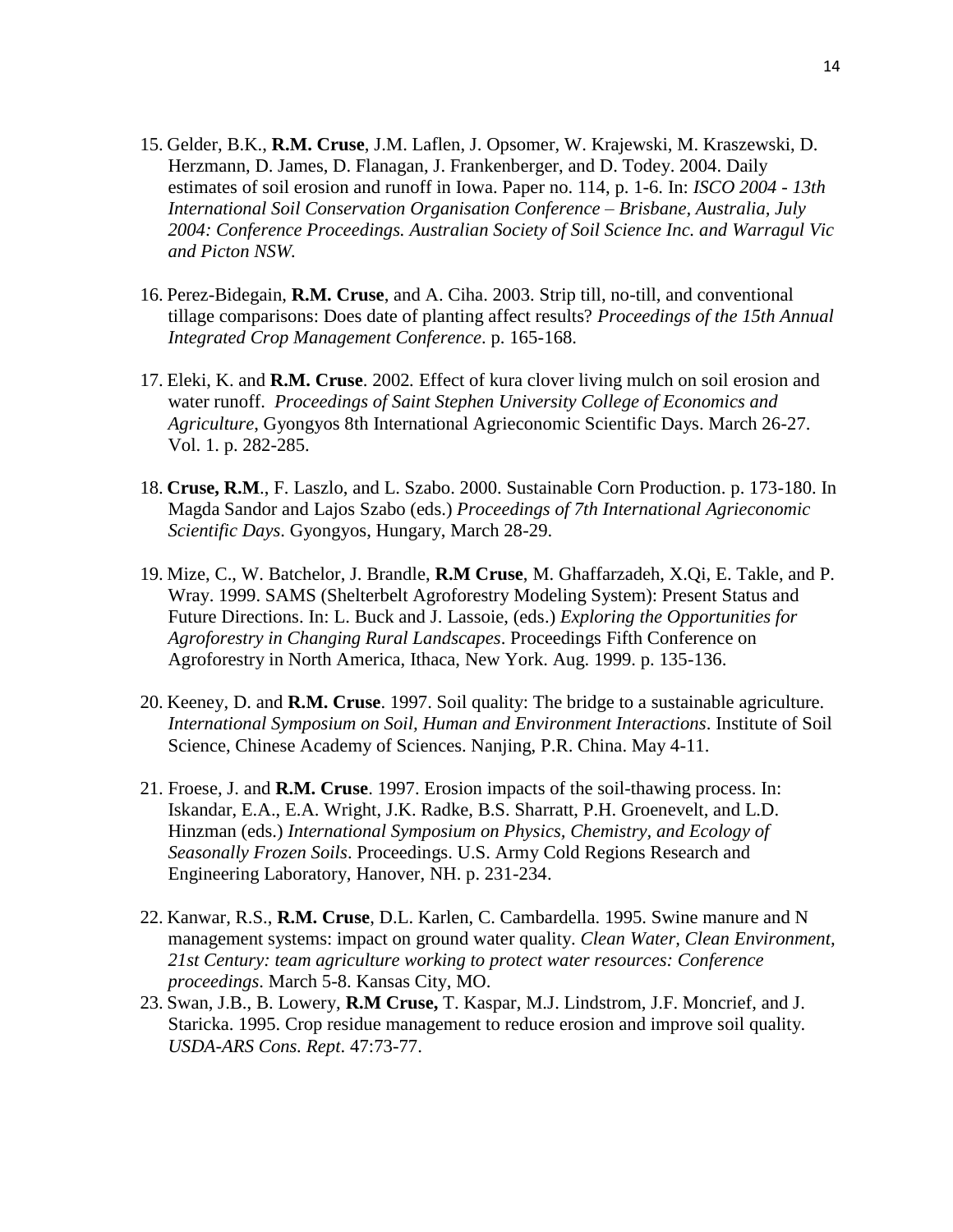- 24. Kaspar, T.C., **R.M. Cruse**, and D.R. Timmons. 1991. Demonstration of how fertilizer placement interacts with root growth. Iowa State University Cooperative Extension Service (PM-1417). In the series analytic: *Integrated Farm Management Demonstration Program. 1990 Progress Report*. p. 63-68.
- 25. **Cruse, R.M** and C. Francis. 1990. Planting cereals in a ridge till system. *Crop Production News*. Vol. X, No. 9. February 23, 1990. Institute of Agriculture & Natural Resources, University of Nebraska.
- 26. **Cruse, R.M.** 1990. Strip Intercropping. In: *Farming Systems for Iowa: Seeking Alternatives. Leopold Center for Sustainable Agriculture 1990 Conference Proceedings*.
- 27. **Cruse, R.M.** 1990*.* Fertilizer placement considerations for conservation tillage. In: *1990 Crop Production and Protection Conference Proceedings*. Iowa State University Extension Service. p 127-130.
- 28. **Cruse, R.M.** 1987. Matching tillage and cropping systems to Clarion-Webster soils*. Proceedings of Conservation Tillage on Wet Soils*. Clear Lake, IA. p. 100-107.
- 29. **Cruse, R.M.,** I.C. Anderson, and F.B. Amos, Jr. 1985. Residual effects of corn and soybean on the subsequent corn crop. In: R. Shibles (ed.) *World Soybean Research Conference III Proceedings*. p.1061-1065.
- 30. **Cruse, R.M.** 1985. What can be done about soil compaction? *Iowa State University 36th Annual Fertilizer and Ag Chemical Dealers Conference*. Ce-2081.
- 31. **Cruse, R.M**. 1983. Crop stress: The effect of soil properties. *Iowa State University 36th Annual Fertilizer and Ag Chemical Dealers Conference*. Ce-1981's.
- 32. **Cruse, R.M**. 1983. Effect of crop residue on corn-soybean rotations. *Proceedings of the Soils, Fertilizer and Agricultural Pesticide Short Course*. University of Minnesota. p.18.
- 33. **Cruse, R.M**. 1983. Maintaining soil fertility. *Proceedings of the Management Alternatives for Biological Farming Workshop*. p. 32-33.
- 34. **Cruse, R.M**., D. Tapper, and T.M. Crosbie. 1983. A perspective on developments. III. Biological sciences and their impact on productivity. In: *NRE Staff Report No. AGES830315, Perspectives on Vulnerability of U.S. Agriculture to Soil Erosion*. p. 5-9.

#### **Refereed books and book chapters (15)**

1. **Cruse, R.M.,** S. Lee, T.E. Fenton, E. Wang, and J. Laflen. 2013. Soil renewal and sustainability. In: R. Lal and B. A. Stewart (eds.) *Principles of Sustainable Soil Management in Agroecosystems*. CRC Press, Boca Raton, LA. p. 477-500.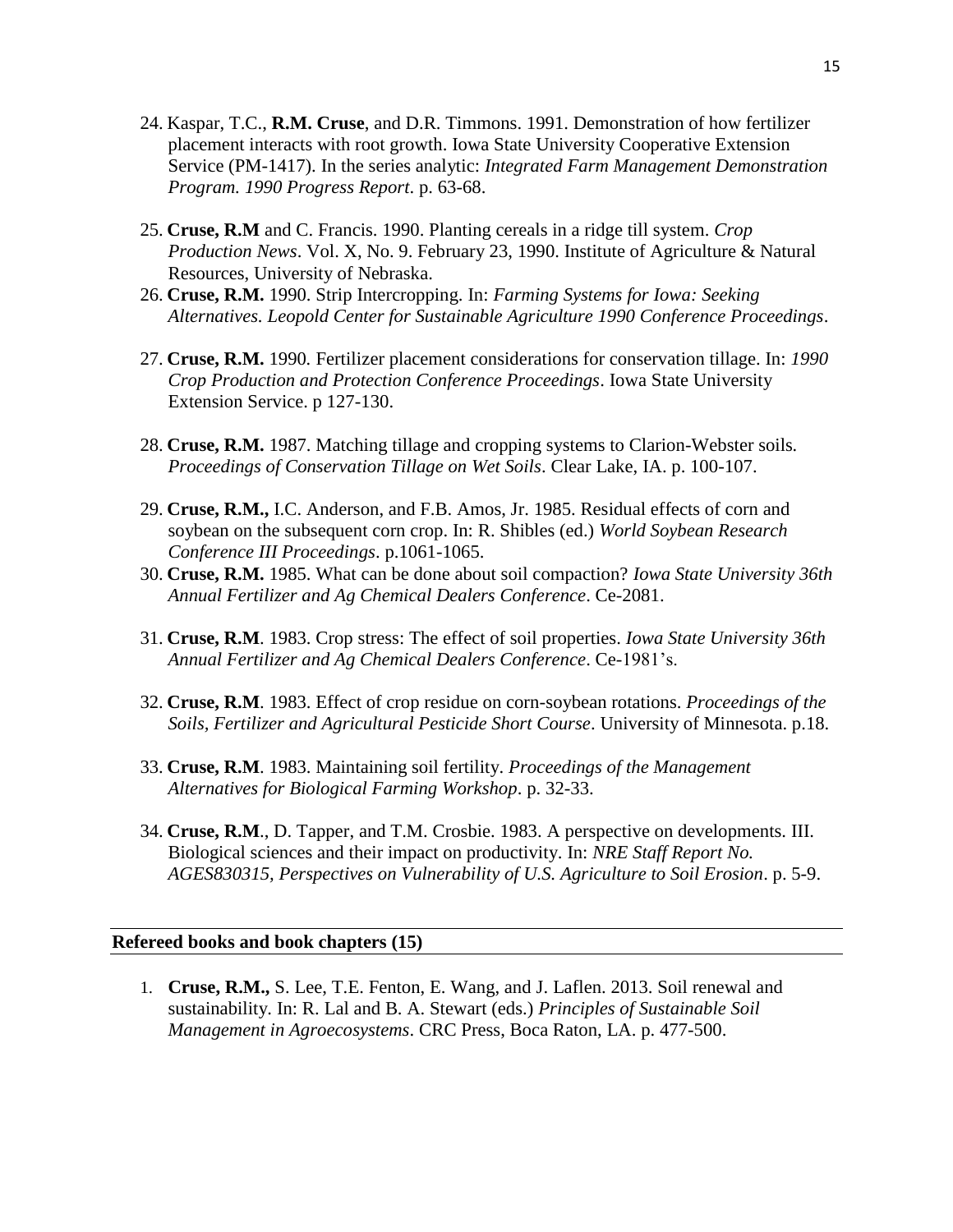- 2. **Cruse, R.M.**, E. Wang, S. Lee, and X. Chen. 2013. Agriculture and water quality. In: S. Ahuja, M.C. Larsen, J. Eimers, C. Patterson, S. Sengupta, and J.L. Schnoor (eds.) *Comprehensive Water Quality and Purification*. Elsevier, Boston, MA. p. 42-54.
- 3. **Cruse, R.M.**, H. Olson, and J.M. Laflen. 2010. How did the flood affect farmland? In: C. Mutel (ed.) *A Watershed Year: Anatomy of Iowa Floods of 2008*. Bur Oak Books, University of Iowa Press, Iowa City, IA. p. 147-154.
- 4. **Cruse, R.M**., M.J. Cruse, and D. Reicosky. 2009. Soil quality impacts of residue removal for biofuel feedstocks. In: R. Lal and B.A. Stewart. (eds.) *Soil Quality and Biofuel Production*. CRC Press. Boca Raton, LA. p. 45–62.
- 5. Santelmann, M.V., D. White, D.F. Lindsay, J.I. Nassauer, J.M. Eilers, K.B. Vache, B.J. Danielson, R., C. Corry, M.E. Clark, S. Polasky, **R.M. Cruse**, J.C. Sifneos, H.L. Rustigian, C.U. Coiner, J. Wu, and D.M. Debinski. 2007. An integrated assessment of alternative futures for Corn Belt agriculture. In: J. Nassauer, M.V. Santelmann, and D. Scavia (eds.) *From the Corn Belt to the Gulf: Resources for the Future*. Washington, D.C. p. 162-174.
- 6. Nassauer, J., R.C. Corry, and **R.M. Cruse**. 2007. Alternative scenarios for future Iowa agricultural landscapes. In: J. Nassauer, M.V. Santelmann, and D. Scavia (eds.) *From the Corn Belt to the Gulf: Resources for the Future*. Washington, D.C. p. 41-55.
- 7. **Cruse, R.M.**; K. Eleki, J. Kost, and J.G. Neppel. 2003. Erosion control, tillage/residue management*.* In: T. Howell, and B.A. Stewart (eds.) *Encyclopedia of Water Science*, 1st Ed. Marcel Dekker, Inc. New York, NY.
- 8. Santelmann, M., K. Freemark, D. White, J. Nassauer, M. Clark, B. Danielson, J. Eilers, **R.M. Cruse**, S. Galatowitsch, S. Polasky, K. Vaché, and J. Wu. 2001. *Applying ecological principles to land-use decision-making in agricultural watersheds*. In Dale V.H. and Haeuber R.A. (eds.), Applying Ecological Principles to Land Management. Springer-Verlag, New York, New York, USA, p. 226–252.
- 9. Keeney, D., and **R.M. Cruse**. 1998*.* The connection between soil conservation and sustainable agriculture. In: F.J. Pierce and W.W. Frye (eds.) *Advances in Soil and Water Conservation*. Sleeping Bear Press, Inc. Chelsea, MI. p. 185-194.
- 10. Kanwar, R.S., J.L. Baker, D.L. Karlen, C. Cambardella, and **R.M. Cruse**. 1996. Nitrogen management systems for sustainable crop production and water quality enhancement. In: S. Arya, K. Arora, and R.K. Behl (eds.) *Sustainable Agriculture & Environment*, Vol 1. Soc. Sust. Agri. & NRM, Hisar and MMB, New Delhi, India. p. 99-105.
- 11. **Cruse, R.M**. and D.L. Dinnes. 1995. Spatial and temporal diversity in production fields. In: R.K. Olson, C.A. Francis, and S. Kaffka (eds.) *Exploring the role of diversity in sustainable agriculture*. American Society of Agronomy, Madison, WI. p. 73-94.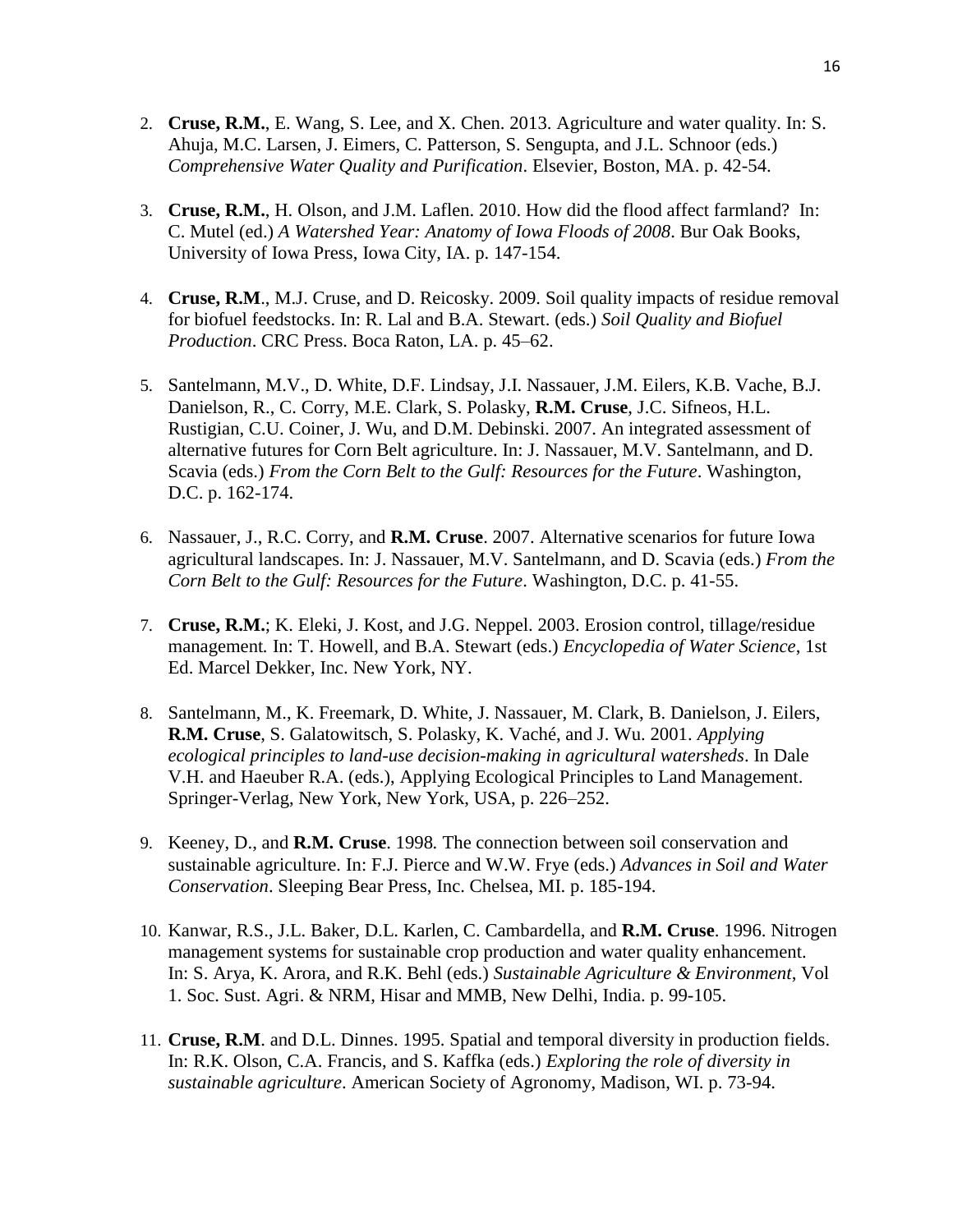- 12. Robinson, C.A., **R.M. Cruse,** and K.A. Kohler. 1994. Soil Management. In: J.L. Hatfield and D.L. Karlen (eds.) *Sustainable Agricultural Systems*. Lewis Publishers, Boca Raton, FL. p. 109-134.
- 13. Follett, R.F., D.R. Keeney, and **R.M. Cruse**. 1991. Managing Nitrogen for Groundwater Quality and Farm Profitability. Soil Science Society of America, Inc., Madison, WI.
- 14. **Cruse, R.M.** and S.C. Gupta. 1990. Structural stability effects on soil compaction. In R. Lal and F.J. Pierce (eds.) *Soil Management for Sustainability*. Soil and Water Conservation Society, Ankeny, IA. p. 19 - 24.
- 15. Craft, E.M., S.A. Carlson, and **R.M. Cruse**. 1985. A model of erosion and subsequent fertilization impacts on soil productivity. In*: Erosion and Soil Productivity*. ASAE Publication, 8-85. St. Joseph, MI. p. 143-151.

#### **Abstracts**

*Approximately 100 prior to 2010*

- 1. Gelder, Brian, Richard Cruse, Daryl Herzmann, David James, and Timothy Sklenar. 2017. The daily erosion project: hillslope to regional scale estimates of erosion. Madison, WI. [http://www.swcs.org/documents/filelibrary/17ac/17AC\\_Abstract\\_Book\\_1085002174566.](http://www.swcs.org/documents/filelibrary/17ac/17AC_Abstract_Book_1085002174566.pdf) [pdf](http://www.swcs.org/documents/filelibrary/17ac/17AC_Abstract_Book_1085002174566.pdf) p 152
- 2. Sharma, Bhavna, Bradley Miller and Richard Cruse. 2017. Soil erosion impacts on soil water storage capacity and flooding potential. Soil and Water Conservation Annual Meetings. Madison, WI. [http://www.swcs.org/documents/filelibrary/17ac/17AC\\_Abstract\\_Book\\_1085002174566.](http://www.swcs.org/documents/filelibrary/17ac/17AC_Abstract_Book_1085002174566.pdf) [pdf](http://www.swcs.org/documents/filelibrary/17ac/17AC_Abstract_Book_1085002174566.pdf)
- 3. Chen, Xuewen, Richard M. Cruse, Brian Gelder, and Xingyi Zhang. 2017. Application of the daily erosion project (DEP) in Northeast China. Soil and Water Conservation Society Annual meetings. Madison, WI. [http://www.swcs.org/documents/filelibrary/17ac/17AC\\_Abstract\\_Book\\_1085002174566.](http://www.swcs.org/documents/filelibrary/17ac/17AC_Abstract_Book_1085002174566.pdf) [pdf](http://www.swcs.org/documents/filelibrary/17ac/17AC_Abstract_Book_1085002174566.pdf) p. 170
- 4. Yu, Changhong, Richard Cruse and Jiuhao Li. 2017. Runoff and sediment yield from strong storms on sloping laterite soils producing sugarcane. Soil and Water Conservation Society Annual meetings. Madison, WI. [http://www.swcs.org/documents/filelibrary/17ac/17AC\\_Abstract\\_Book\\_1085002174566.](http://www.swcs.org/documents/filelibrary/17ac/17AC_Abstract_Book_1085002174566.pdf) [pdf](http://www.swcs.org/documents/filelibrary/17ac/17AC_Abstract_Book_1085002174566.pdf) p. 194
- 5. Tim Sklenar, Mario Perez-Bidegain, **Richard Cruse**, Brian Gelder, and Daryl Herzmann. 2016. Integrating Phosphorus Movement with Soil and Water Loss in the Daily Erosion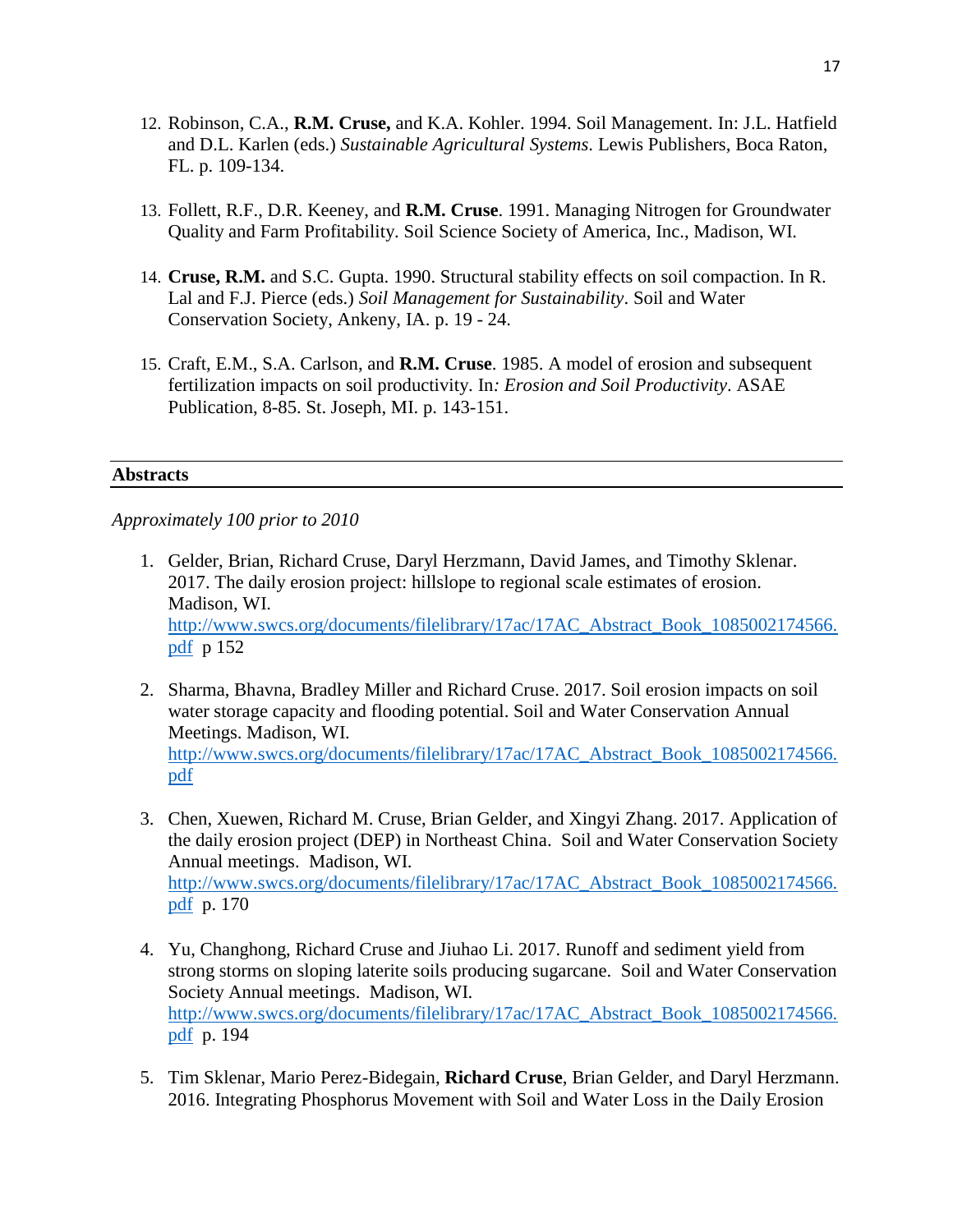Project. European Geosciences Union. Vienna Austria. Available at: <http://meetingorganizer.copernicus.org/EGU2016/EGU2016-18026.pdf>

- 6. Scott Lee and **Richard Cruse**. 2015. Topsoil Depth Effects on Crop Yields as Affected by Weather. European Geosciences Union Annual Meeting. Vienna Austria. Available at:<http://meetingorganizer.copernicus.org/EGU2015/EGU2015-6577.pdf>
- 7. Brian Gelder, David James, Daryl Herzmann, Victoria Scott, **Richard Cruse**, John Laflen, Dennis Flanagan, Jim Frankenberger, and Jean Opsomer. 2015. The Daily Erosion Project - lessons learned by expanding a statewide erosion and runoff model beyond state boundaries. European Geosciences Union Annual Meeting. Vienna Austria. Available at: <http://meetingorganizer.copernicus.org/EGU2015/EGU2015-15022.pdf>.
- 8. Cruse, R.M. 2015. Supplemental Irrigation: Improving Sustainability or Risking Our Soil Resource. 3rd Inter-Regional Conference on Land and Water Challenges. Colonia, Uruguay.
- 9. Caon, L., A. Kessler, S. Keesstra, and **R.M. Cruse.** 2014. *Soil erosion and mitigation measures on rented and owned fields in Uruguay: the impact of transgenic soya and foreign investors on the resource soil*. European Geosciences Union Annual Meeting. Vienna, Austria.
- 10. Wang, E., **R.M. Cruse,** Y. Zhao, and X. Chen. 2010. *Quantifying soil structure based on solid, liquid and gas components.*American Society of Agronomy Annual Meetings. Long Beach, CA.
- 11. Rogovska, N., D. Laird, **R.M. Cruse**, and E. Heaton. 2010*. Evaluation of biochar quality utilizing standard germination tests*. American Society of Agronomy Annual Meetings. Long Beach, CA.
- 12. **Cruse, R.M.**, B. Gelder, R. Anex, and H. Olson. 2010. *Water foot print of various biofuel crops.* American Society of Agronomy Annual Meetings. Long Beach, CA.
- 13. Helmers, M., H. Asbjornsen, X. Zhou, R. Kolka, M. Tomer and **R.M. Cruse**. 2010. *Integration of perennials in row crop agriculture for enhancing water quality in central Iowa*. American Society of Agronomy Annual Meetings. Long Beach, CA.
- 14. Heaton, E., J. Singer, **R.M. Cruse**, and D. Davenport. 2010. *Under cover: Secrets to using companion crops in establishment of M. x Giganteus*. American Society of Agronomy Annual Meetings. Long Beach, CA.
- 15. **Cruse, R.M.**, E. Wang, and X. Chen. 2010. *Soil structure: Science or fantasy*. American Society of Agronomy Annual Meetings. Long Beach, CA.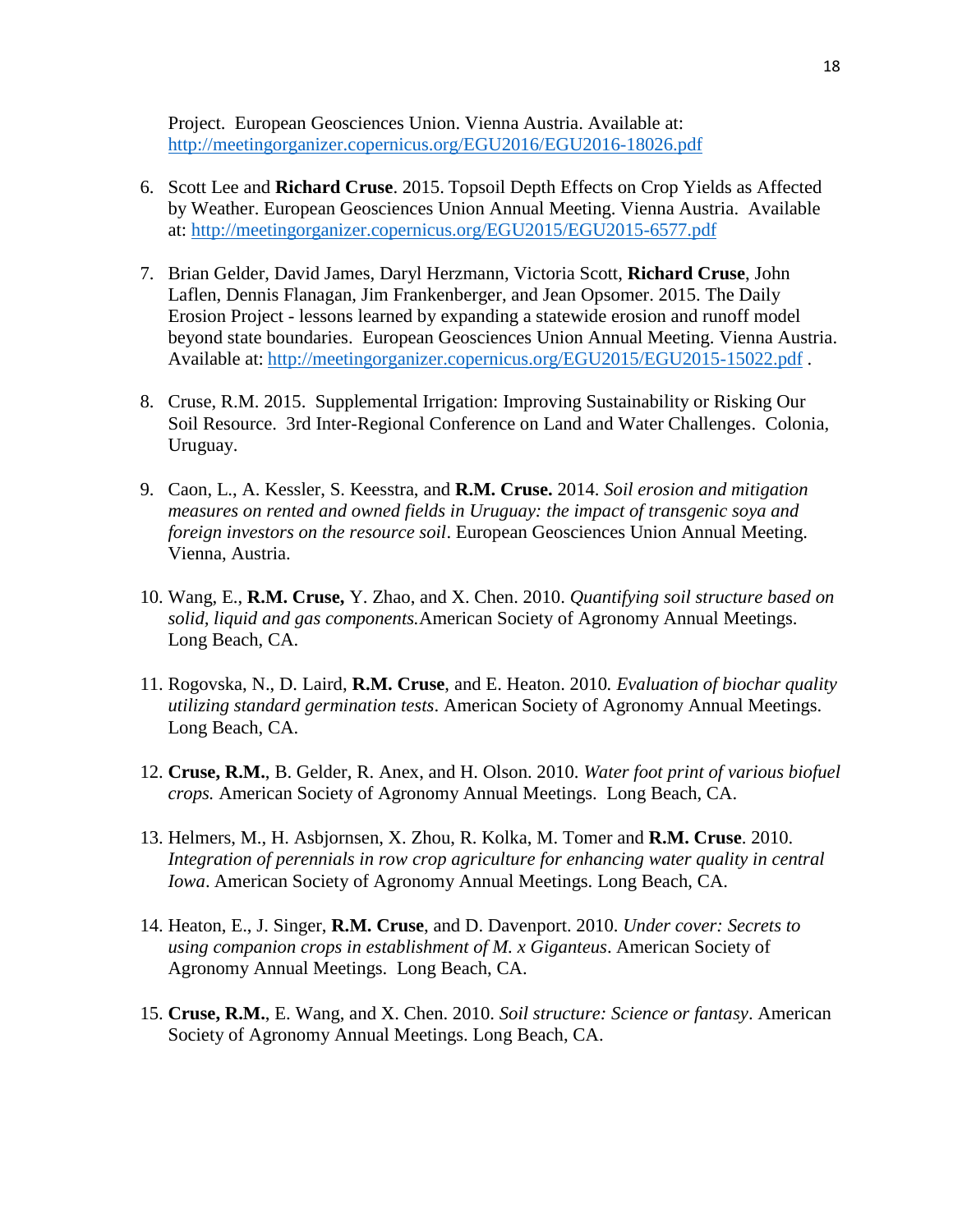#### **Invited keynote presentations (6)**

- **1. Cruse, Richard.** May 26, 2016. Daily Erosion Project (DEP): Estimating soil erosion and water runoff in near real time.  $7<sup>th</sup>$  International Symposium on Gully Erosion. West Lafayette, IN
- 2. **Cruse, R.M.** February 4, 2015. Is soil and water degradation inevitable? Don't bet your life on it! Ontario Soil and Crop Improvement Association Annual Meeting. London, Ontario, Canada.
- 3. **Cruse, R.M.** July 28, 2014. Is soil and water degradation inevitable? Don't bet your life on it! Pritchard Lecture, Soil and Water Conservation Society Annual Meeting. Lombard, IL.
- 4. **Cruse, R.M.** March 27, 2014. Changing and Adopting: Agriculture and the Countryside. 14<sup>th</sup> International Scientific Days, Karoly Robert College. Gyongyos, Hungary.
- 5. **Cruse, R.M.** September 24, 2012. Agriculture and climate change. International Soil and Tillage Research Conference. Montevideo, Uruguay.
- 6. **Cruse, R.M.** September 5, 2012. Are we really losing ground? Conservation Districts of Iowa Annual Meeting. Des Moines, IA.
- 7. **Cruse, R.M.** June 26, 2011. Global pressure on agriculture*.* ASA-CSSA-SSSA Northeastern Branch Annual Meeting. Chesapeake Beach, MD.

#### **International presentations (26)**

- 1. **Cruse, Rick.** September 27, 2017. Gully channel erosion, and its prevention and control in US Mollisol area. Yanji, China.
- 2. **Cruse, Rick.** February 8, 2017. Cost of Soil Erosion. Rendez-vous végétal 2017. Brossard, Québec, Canada
- 3. **Cruse, Rick.** March 31, 2016. Are Current Soil Erosion Rates Sustainable? Huron County Soil and Crop Improvement Association. Holmesville, Ontario, Canada
- 4. **Cruse, R.M.** September 31, 2015. Daily Erosion Project. Instituto Nacional Investigacion Agropecuaria. Colonia, Uruguay.
- 5. **Cruse, R.M.** September 28, 2015. Irrigation and Agriculture in Uruguay? 3rd Inter-Regional Conference on Land and Water Challenges. Colonia, Uruguay.
- 6. Brian Gelder, David James, Daryl Herzmann, Karl Gesch, **Richard Cruse,** John Laflen, Dennis Flanagan, Jim Frankenberger and Jean Opsomer. April 13, 2015. The Daily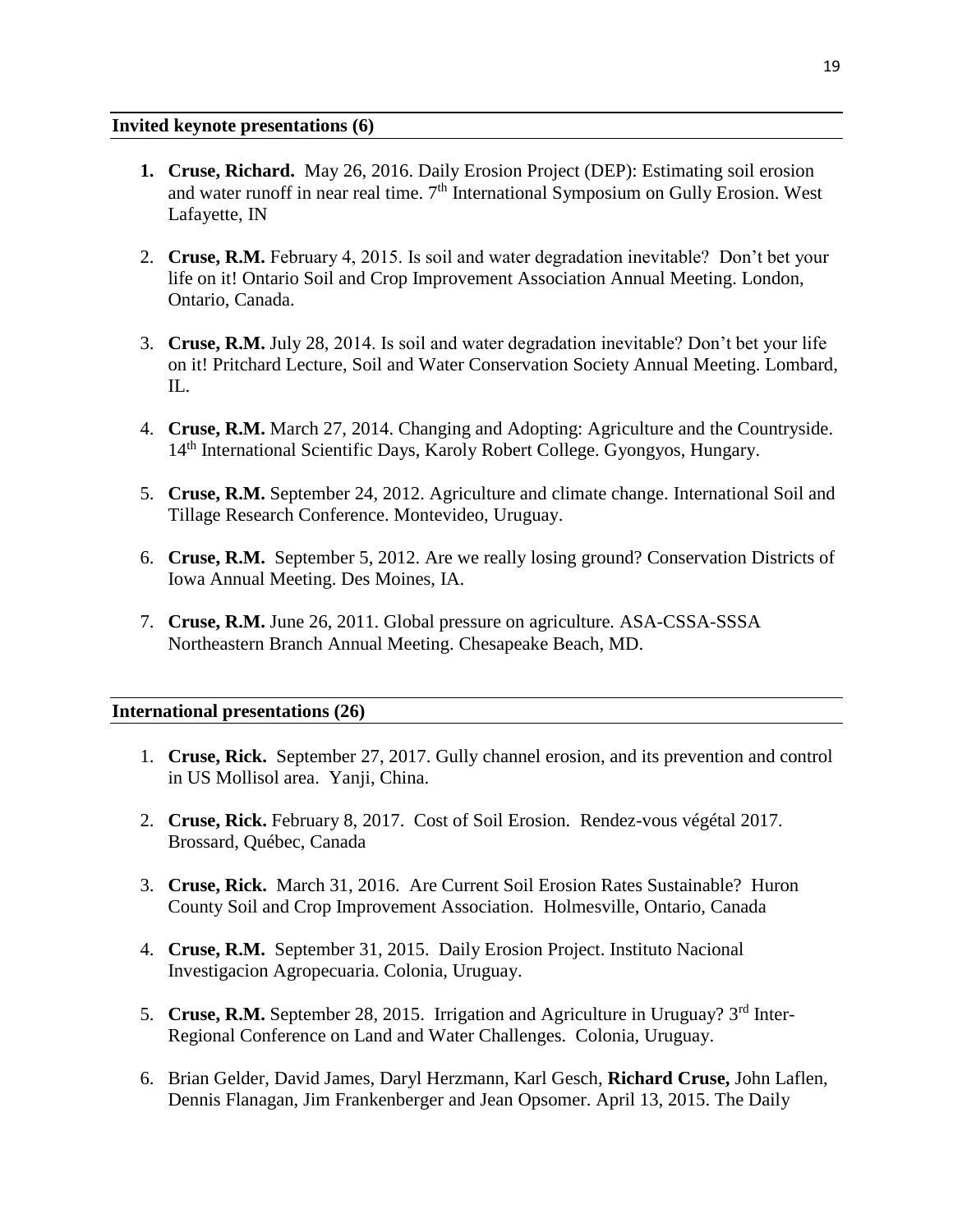Erosion Project: Lessons Learned. European Geosciences Union. Vienna, Austria.

- 7. **Cruse, Richard,** Scott Lee and Tim Sklenar. April 13, 2015. Topsoil Depth Effects on Crop Yields And Weather Impacts. European Geosciences Union. Vienna, Austria.
- 8. **Cruse, R.M.** January 6-7, 2015. The economics of soil health: What is erosion costing us? Southwest Agricultural Conference. Ridgetown, Ontario, Canada. (Snow storm canceled flights – presented as webinar). (Invited).
- 9. **Cruse, R.M.** July 15, 2014. Resource degradation, climate change and rising global demand. Research School for Socioeconomic and Natural Sciences of the Environment. Bonn, Germany. (Invited).
- 10. Euken, J. and **R.M. Cruse,** July 8, 2014. Soil and Water Resource: Challenges and opportunities for biofuels. 3rd European Biorefinery Training School. Budapest, Hungary. (Invited).
- 11. **Cruse, R.M.** March 29, 2012. Electronic learning at Iowa State University. 13th International Scientific Days, Karoly Robert College (presented from Iowa State University). Gyongyos, Hungary. (Invited).
- 12. **Cruse, R.M.** April 8, 2011. Biofuels, climate change and hydrology: A tsunami of challenges. Low Carbon Economy: EU Energy and Environment Innovations. The Hungarian EU Presidency 2011 - Open University Programme. St. Istvans University. Gödöllő, Hungary. (Invited).
- 13. **Cruse. R.M.** March 25, 2010. Distance education: Lessons learned. International Scientific Days, Karoly Robert College. Gyongyos, Hungary. (Invited).
- 14. **Cruse, R.M.** July 18, 2008. Soil and water conservation in the U.S.: History, techniques, and policies. The Northeast Institute of Geography and Agricultural Ecology, Chinese Academy of Sciences. Harbin, China. (Invited).
- 15. **Cruse, R.M**. and M.J. Cruse. July 14, 2008. Soil erosion control methods in Iowa. The Northeast Institute of Geography and Agricultural Ecology, Chinese Academy of Sciences. Chanchun, China. (Invited).
- 16. Eleki, K**., R.M. Cruse**, L. Fodor, L. Szabó, S. Holló. March 4, 2005. Soil management and crop biomass removal impacts on soil organic matter content. IV. Alps-Adria Scientific Workshop. Portoroz, Slovenia.
- 17. **Cruse, R.M.** 2005. Soil and water conservation issues in the United States (3 lectures). Institute of Soil and Water Conservation of Heilongjaing Province, China; Institute of Soil and Fertilizer, Agricultural Academy of Science, Heilongaing Province; and Northeast Institute of Geography and Agricultural Ecology, Chinese Academy of Sciences, Heilongaing Province. In or near Harbin, China. (Invited).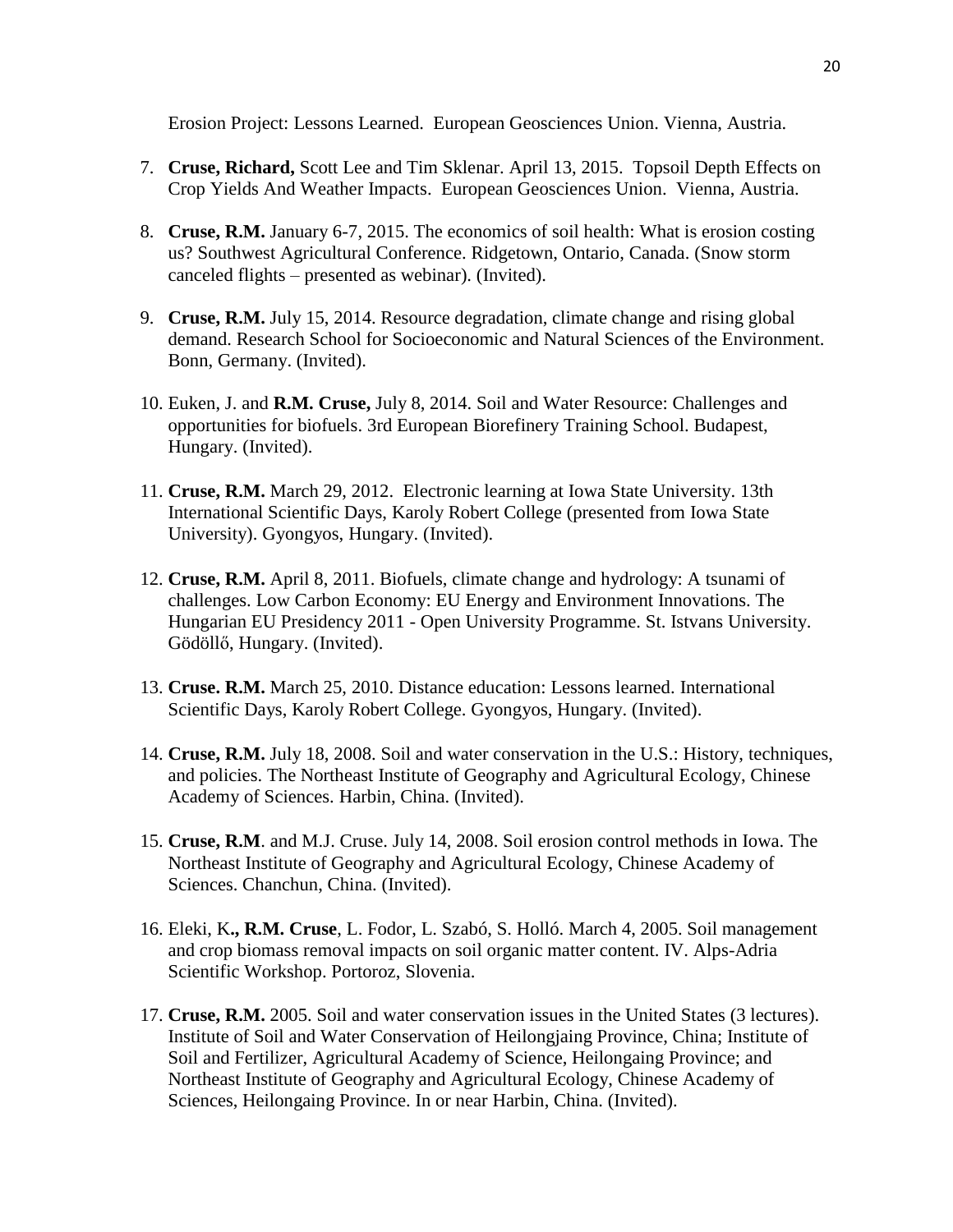- 18. Eleki, K. and **R.M. Cruse**. 2002. Effect of Kura Clover living mulch on soil erosion and water runoff. Gyongyos 8th Int'l Agrieconomic Scientific Days. 1:282-285. (Invited).
- 19. **Cruse, R.M.,** F. Laszlo, and L. Szabo. February 20, 2001. Nitrogen and energy balance in maize (Zea Mays L.) production. Croatian Symposium on Agriculture. Opatija, Croatia.
- 20. **Cruse, R.M**., F. Laszlo, and L. Szabo. March 28, 2000. Sustainable corn production. Gyongyos, Hungary. (Invited).
- 21. **Cruse, R.M.** September 7, 1999. Corn production in Iowa. Extension meeting held at Tass-puszta Research Farm. Gyongyos, Hungary. (Invited).
- 22. **Cruse, R.M.** May 8, 1992. Concepts in sustainable agriculture. Research Institute of Agriculture. Kiev, Ukraine. (Invited).
- 23. **Cruse, R.M.** May 4, 1992. Concepts in sustainable agriculture. Research Institute of Agriculture and Soil Conservation. Kursk, Russia. (Invited).
- 24. **Cruse, R.M.** February 26, 1992. Tillage and soil fertility -Iowa perspective. Ontario Corn Producers' Association. London, Ontario, Canada. (Invited).
- 25. **Cruse, R.M.** February 12, 1992. Potential for sustainable cereal grain production in the U.S. Workshop on Sustainable Agriculture Technology and Practices. Organization for Economic Cooperation and Development. Paris, France. (Invited)
- 26. **Cruse, R.M.** February 12, 1992. Feasibility of sustainable farming practices in the U.S. Organization for Economic Cooperation and Development. Paris, France. (Invited).

#### **Invited domestic presentations (87)**

- 1. **Cruse, Rick.** Daryl Herzmann, Brian Gelder, and David James. August 16, 2017. Crop residue management decisions: How do they influence daily soil erosion estimates. Crop Residues for Advanced Biofuels Workshop. Sacramento, CA.
- 2. **Cruse, Rick.** August 5, 2017. Iowa International Agricultural Summit panel member Environment. Des Moines, IA.
- 3. **Cruse, Rick.** August 1, 2017. Soils and Soil Fertility Crisis: Earmarks of Solutions? 2017 SWCS Annual Meetings. Madison WI.
- 4. **Cruse, Rick.** June 27, 2017. Soil and Water: Resources with a troubled future. Des Moines Water Works. Des Moines, IA.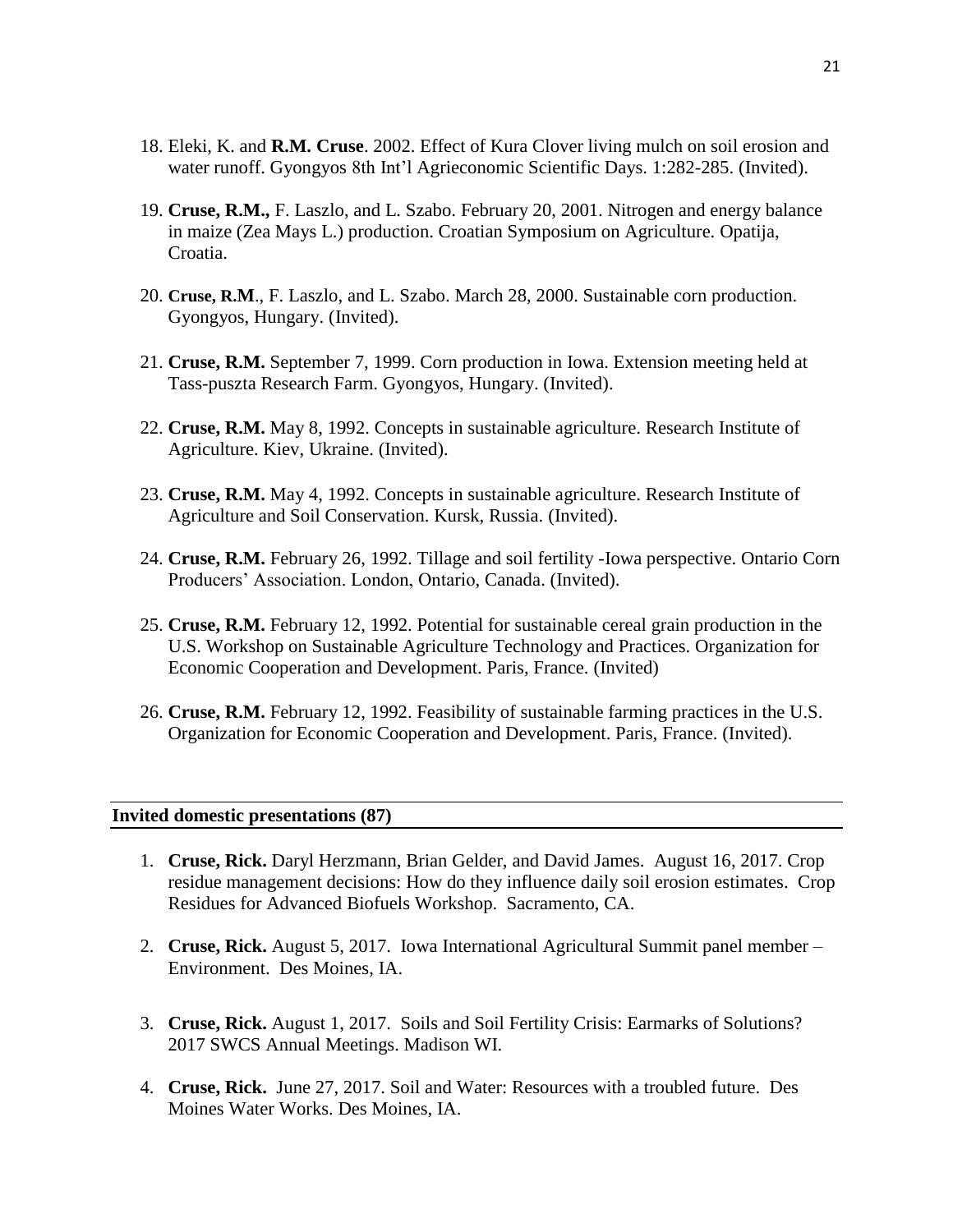- 5. **Cruse, Rick.** May 10, 2017. Soil: A resource with a troubled future. National Adaptation Forum. St. Paul, MN. [https://www.nationaladaptationforum.org/program/wednesday/concurrent-session-](https://www.nationaladaptationforum.org/program/wednesday/concurrent-session-4/adaptation-maintain-agricultural-productivity)[4/adaptation-maintain-agricultural-productivity](https://www.nationaladaptationforum.org/program/wednesday/concurrent-session-4/adaptation-maintain-agricultural-productivity)
- 6. **Cruse, Rick.** March 31, 2017. Cost of soil erosion. Cedar River Watershed Coalition meeting: Improving the Upper Cedar River Watershed: Challenges & Successes. Osage, IA. 50 people attending.
- 7. **Cruse, Rick.** March 19, 2017. Is soil and water degradation inevitable? United Methodist Church adult forum. Ames, IA 16 people attending.
- 8. **Cruse, Rick.** March 15, 2017. Why conserving Wisconsin's soil and water resources is a global necessity. Soil Health Seminar. Cedar Lake Protection & Rehabilitation District. New Richmond, WI. 80 people attending.
- 9. **Cruse, Rick,** Brian Gelder, David James, and Daryl Herzmann**.** January 11, 2017. Soil erosion: How much is occurring, when and where? Wisconsin Agribusiness Classic. Madison, WI. ~300 people attending
- 10. **Cruse, Rick.** January 11, 2017. Why conserving Wisconsin's soil and water resources is a global necessity. Wisconsin Agribusiness Classic. Madison, WI. ~ 250 people attending.
- 11. **Cruse, Rick.** December 13, 2016. Why sustaining soil and water resources is critical. Land O'Lakes SUSTAIN® Grower Recognition Meeting. Ft. Lauderdale, FL.
- 12. **Cruse, Rick.** October 7, 2016. Impact of Changing Intense Rainstorms on Soil Erosion. The 4th Annual Iowa Climate Science Educators Forum. Des Moines, IA.
- 13. **Cruse, Rick.** September 26, 2016. Daily Erosion Project: A Nebraska connection. Nebraska Resources Annual Conference. Kearney, NB.
- 14. **Cruse, Rick.** July 26, 2016. Water quality: Why such a challenge? Arkansas Annual Water Conference. Fayetteville, AR.
- 15. **Cruse, Rick**, Brian Gelder, Daryl Herzmann, and David James. May 24, 2016. Daily Erosion Project (DEP): Estimating statewide soil erosion and water runoff in near real time. International Symposium on Gully Erosion. West Lafayette, IN.
- 16. **Cruse, Rick.** April 15, 2016. Soil erosion: how much and what does it cost? The True Cost of American Food. San Francisco, CA.
- 17. **Cruse, Rick.** April 7, 2016. Soil and Water: Resources with decreasing life expectancy? Southern Illinois University. Carbondale, Il.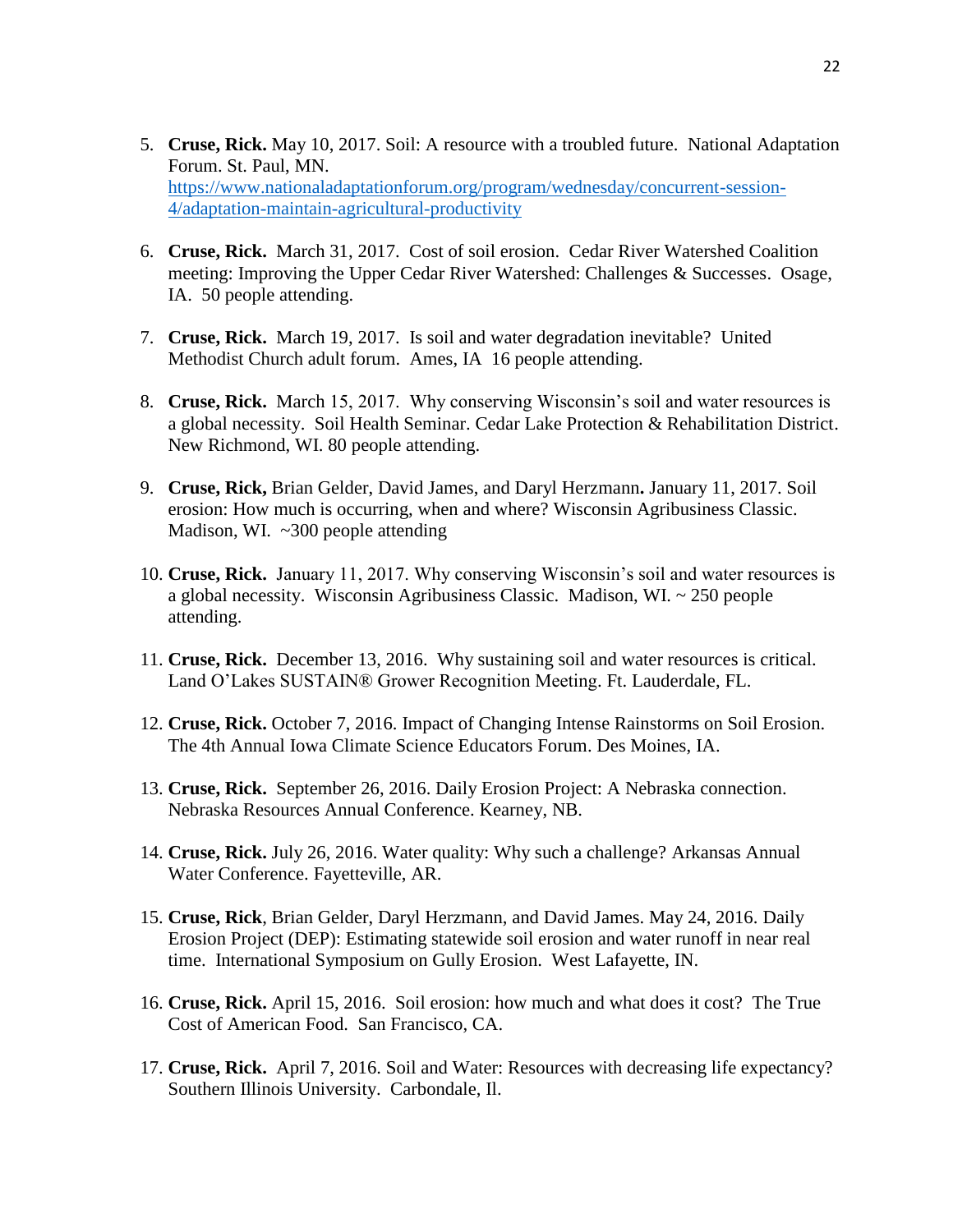- 18. **Cruse, Rick.** March 9, 2016. Why Soil Health? Archers Daniel Midland. Ankeny, IA.
- 19. **Cruse, Rick.** March 9, 2016. Why Soil Health? Archers Daniel Midland. Albia, IA.
- 20. **Cruse, Rick.** March 8, 2016. Why Soil Health? Archers Daniel Midland. Atlantic, IA.
- 21. **Cruse, Rick.** March 1, 2016. Threats to Water Quality: What does the future hold? Iowa Chapter of the American Fisheries Society.Honey Creek Resort. Moravia, IA.
- 22. **Cruse, Rick.** February 17, 2016. Threats to Water Quality: What does the future hold? Central Iowa Sierra Club. Des Moines, IA.
- 23. **Cruse, Rick.** January 27, 2016. Daily Erosion Project: Real time inventory of soil erosion and water runoff. University of Wisconsin, Madison, WI.
- 24. **Cruse, Rick.** December 30, 2015. Improving Profitability thru Improving Soil Management. North Central Iowa Crop and Land Stewardship Clinic. Iowa Falls, Iowa.
- 25. **Cruse, Rick.** November 19, 2015. Soil Erosion, how much is really happening. Sustaining Our Iowa Land (SOIL): the Past, Present and Future of Iowa's Soil and Water Conservation Policy. Drake University. Des Moines, Iowa.
- 26. **Cruse, Rick.** October 5, 2015. Is Soil and Water Degradation Inevitable? Ames Rotary Club. Ames, IA.
- 27. **Cruse, Rick.** September 17, 2015. Is Soil and Water Degradation Inevitable? Ames Golden Kiwanis Club. Ames, IA.
- 28. **Cruse, Rick.** July 9, 2015. Is Soil and Water Degradation Inevitable? Don't bet your life on it. Alumni Brown Bag Luncheon. Ames, IA.
- 29. **Cruse, Rick.** June 3, 2015. The Encouraging/Discouraging Aspects of Agroforestry in a Changing Agriculture. North American Agroforestry Conference. Ames, IA.
- 30. **Cruse, Richard M.** May 13, 2015. Making Progress with Water, Energy, and Soil. National Adaptation Forum. St. Louis, MO.
- 31. **Cruse, R.M.** April 1, 2015. Cost of soil erosion. USDA NRCS 2015 Spring Certified Crop Adviser Update. Paynesville, MN.
- 32. **Cruse, R.M.** November 19, 2014. Transforming Midwestern Agriculture with Continuous Living Cover: Challenges and Opportunities for Biofuels. Green Lands, Blue Waters annual conference. Decatur, IL.
- 33. **Cruse, R.M.** October 10, 2014. Invest in Clean Water Values and Resources. Iowa Environmental Council Annual Meeting. Des Moines, IA.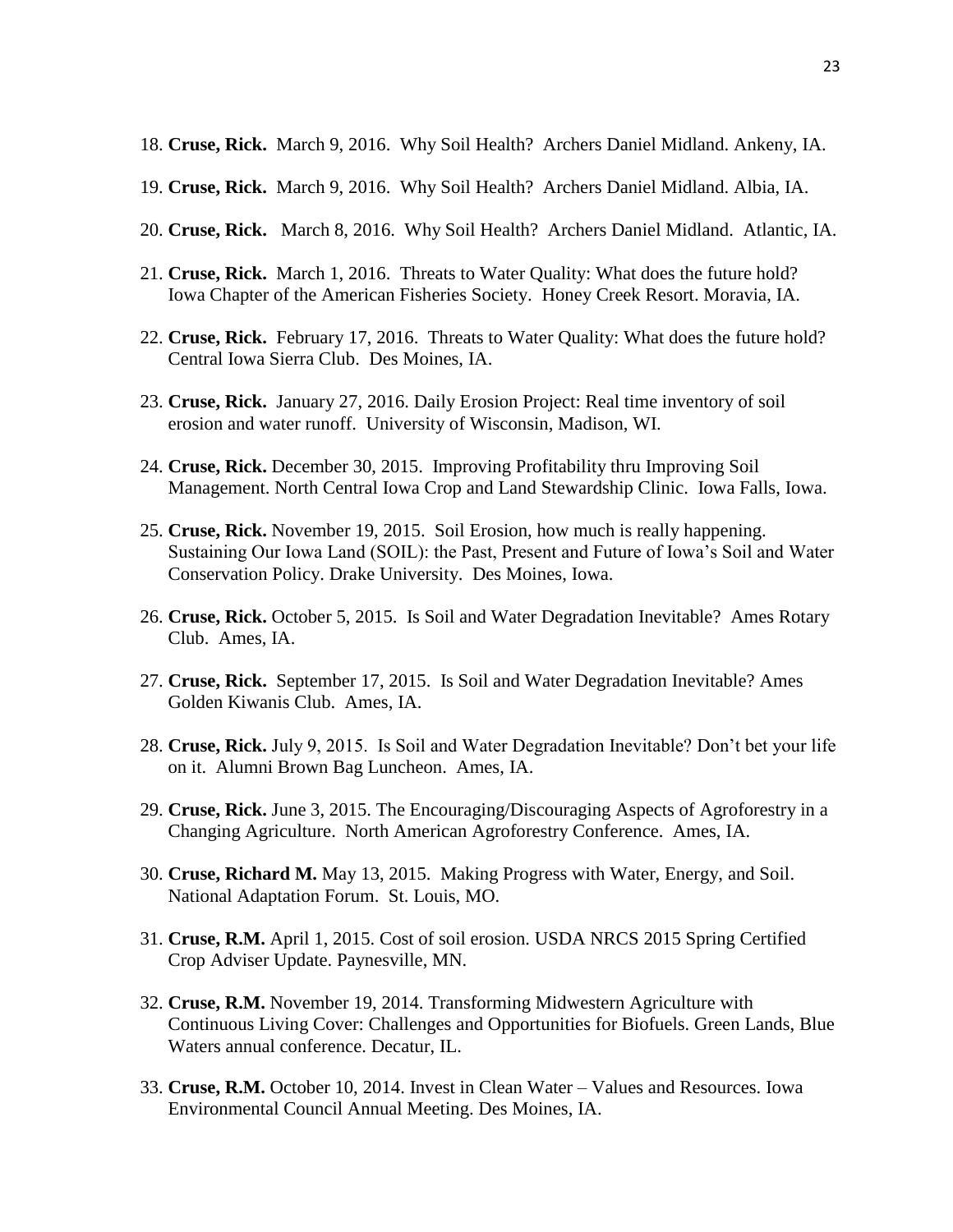- 34. **Cruse, R.M.** October 1, 2014. Iowa Daily Erosion Project. North Central Region Water Network Extension Beyond Borders Conference. Bloomington, MN.
- 35. **Cruse, R.M.** September 26, 2014. Economics of soil erosion. State Chapter, Soil and Water Conservation Society Annual Meeting. Nevada, IA.
- 36. **Cruse, R.M.** July 21, 2014. Soil erosion: how much is really occurring. Warren County Fair, Opening Day. Indianola, IA.
- 37. **Cruse, R.M.** December 11, 2013. The soil resource. Adapting to weather extremes: The economic impact in Iowa. Forkenbrock Series on Public Policy, University of Iowa. Des Moines, IA.
- 38. **Cruse, R.M.** October 11, 2013. Our degrading soil resource. Iowa Environmental Council Annual Meeting. Drake University. Des Moines, IA.
- 39. **Cruse, R.M.** June 11, 2013. The nexus: Climate change, global food demand and resource stress. University Council on Water Resources. Lake Tahoe, NV.
- 40. **Cruse, R.M.** May 31, 2013. Iowa's changing climate and water run-off: Water runoff trends in Iowa. Forkenbrock Series on Public Policy – Ongoing Impacts & Challenges of the 2008 Floods. Cedar Rapids, IA.
- 41. **Cruse, R.M.** April 16, 2013. Bioenergy future scenarios. Heartland Regional Water Conference. Overland Park, KS.
- 42. **Cruse, R.M.** April 4, 2013. The soil conservation connection. Adaptation for Landscaping Diversity in Farming and Habitat, National Adaptation Forum. Denver, CO.
- 43. **Cruse, R.M.** January 28, 2013. Limitations of T and soil loss. National Summit on Sustainable Residue Removal. National Wildlife Federation and Great Plains Institute. Washington, D.C.
- 44. **Cruse, R.M.** December 13, 2012. Why cover crops? (after dinner speech). Cover Crops Workshop sponsored by the Soil and Water Conservation Society. Prairie Meadows, Altoona, IA.
- 45. **Cruse, R.M.** November 13, 2012. Assessing the health of streams in agricultural landscapes: The impacts of land management change on water quality. Water: Science Practice and Policy. Nebraska Annual Water Conference. Lincoln, NE.
- 46. **Cruse, R.M.** March 26, 2012. Biomass production and multifunctional agriculture (*2 presentations*). Conservation, Energy Security and Jobs with Biomass Crops? A Question for the Next Farm Bill. Congressional Briefing. Washington, D.C.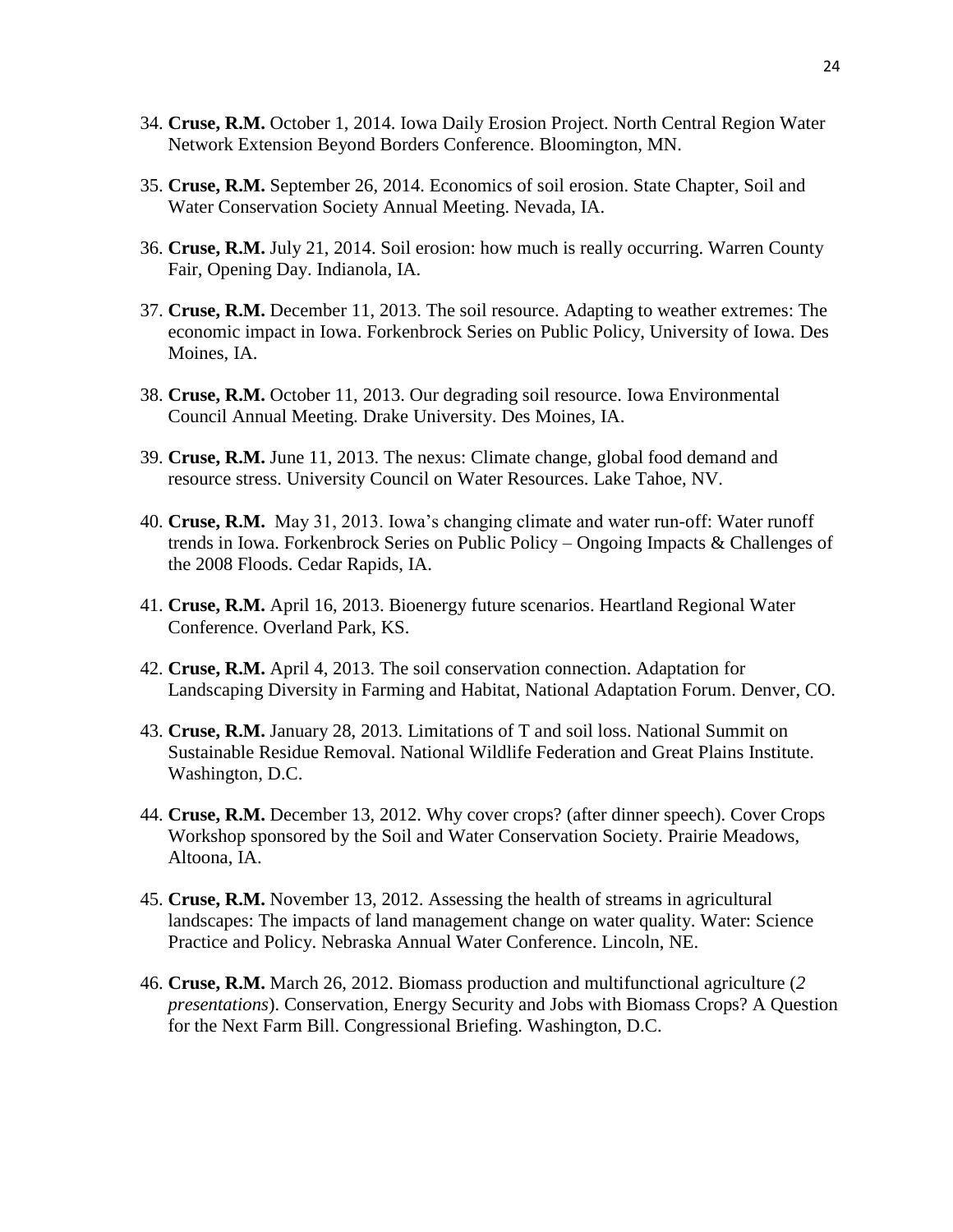- 47. **Cruse, R.M.** November 18, 2011. Climate Change and Agriculture. Forum on Adaption: Farm Production, Risk Management, Food Security and Changes in Weather and Climate. Bipartisan Policy Center. Washington, D.C.
- 48. **Cruse, R.M.** and S. Staggenborg. November 2, 2011. Climate change impact on crop performance and soil and water. Agricultural Decision Making with a Water and Climate Change Perspective. Heartland Regional Water Coordination Initiative. Nebraska City, NE.
- 49. **Cruse, R.M.** October 7, 2011. Climate change, natural resource degradation and the American dream. Guest lecture, "Environmental Challenges and Responses." Grinnell College, Grinnell, IA.
- 50. **Cruse, R.M.** June 13, 2011*.* Climate change impacts on Iowa. Inquiry Approaches to Climate, Weather, and Energy in the 6–9 Classroom. Center for Global and Regional Environmental Change. University of Iowa. Iowa City, IA.
- 51. **Cruse, R.M.,** B. Gelder, R. Anex, and H. Olson. November 2, 2010. Water foot print of various biofuel crops. American Society of Agronomy Annual Meetings. Long Beach, CA.
- 52. **Cruse, R.M.,** E. Wang, and X. Chen. November 1, 2010. Soil structure: Science or fantasy. Symposium–Remembering Ray Allmaras: Residue and Tillage Research. American Society of Agronomy Annual Meetings. Long Beach, CA.
- 53. **Cruse, R.M.** December 8, 2008. Farming systems–What did we learn? Leopold Center for Sustainable Agriculture Conference. "Learning from the Floods of 2008: Practical Strategies for Resilience." Ames, IA.
- 54. **Cruse, R.M.** and E. Takle. September 9, 2008. Carbon cycle and climate change: Biofuels—are they important? Biobased Industries Outlook Conference. Ames, IA.
- 55. **Cruse, R.M**. and E. Takle. March 11, 2008. Potential impact of climate change on the bioeconomy. American Chemical Society. New Orleans, LA.
- 56. **Cruse, R.M.** February, 2008. Protecting water resources in feedstock production. Agriculture Outlook Forum – U.S. Department of Agriculture. Washington, D.C.
- 57. **Cruse, R.M.** January 10, 2008. Bioenergy impacts on soil and water resources. Innovating for Sustainable Results: Integrated Approaches for Energy, Climate and the Environment ‒ Environmental Protection Agency. Chapel Hill, NC.
- 58. **Cruse, R.M.** November 5, 2007. Bioenergy implications on soil and water resources. American Society of Agronomy Annual Meeting. New Orleans, LA.
- 59. **Cruse, R.M.** August 24, 2007. Bioenergy impacts on soil and water conservation. Iowa Chapter of the Soil and Water Conservation Society. Carroll, IA.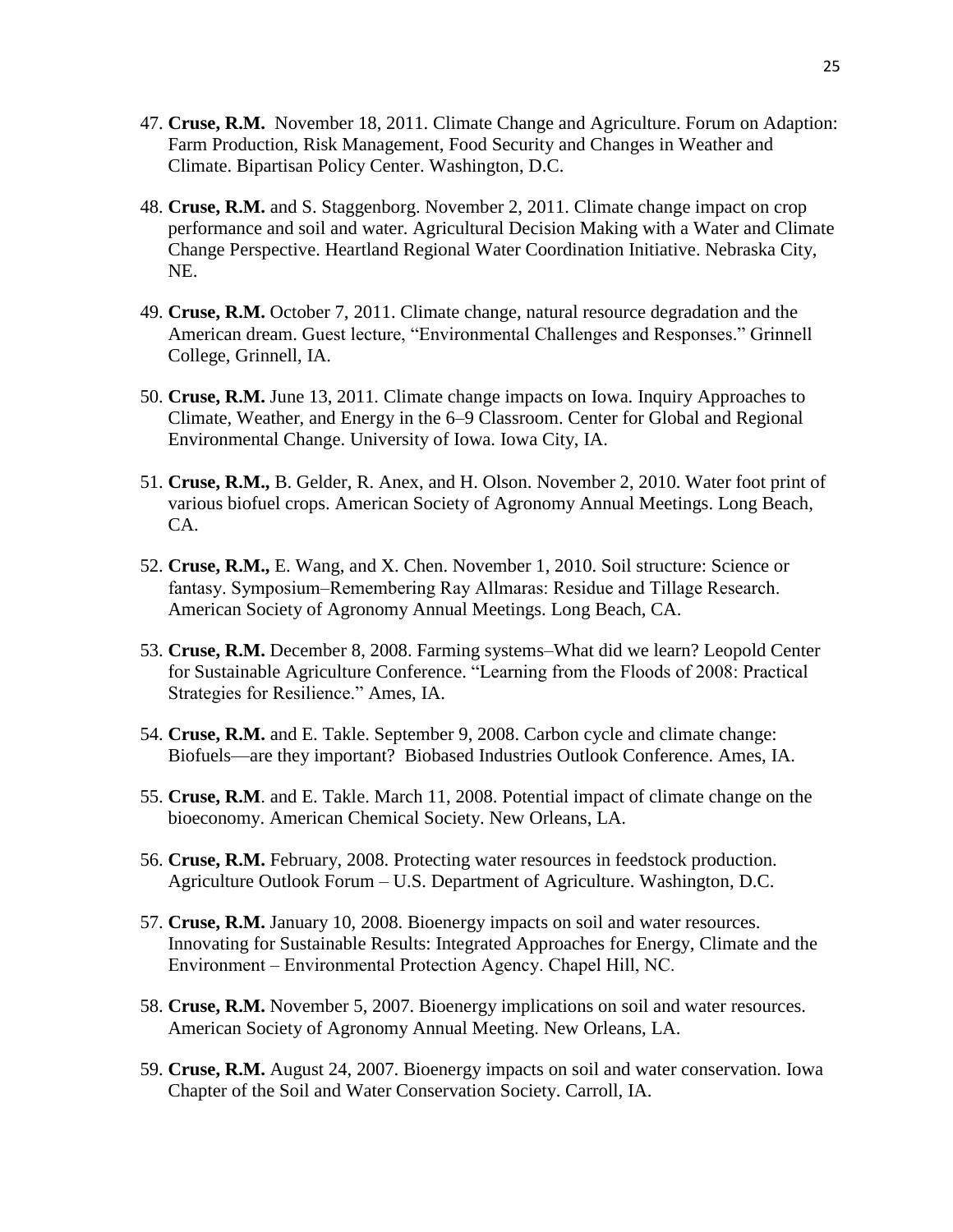- 60. **Cruse, R.M.** July 27, 2007. Bioenergy impacts on soil and water resources. Annual Meetings of the Soil and Water Conservation Society. Tampa, FL.
- 61. **Cruse, R.M.** and M. Burkart. July 12, 2007. Bioenergy industry impacts on water quality. National Academies of Science Colloquim on Water Implications of Biofuels. Washington, D.C.
- 62. **Cruse, R.M**. March 30, 2007. Bioenergy implications on soil and water resources. Montgomery County Soil and Water Conservation District Meeting. Red Oak, IA.
- 63. **Cruse, R.M.** March 28, 2007. Bioenergy implications on soil and water resources. Fayette County Soil and Water Conservation District Meeting. Elkader, IA.
- 64. **Cruse, R.M.** March 27, 2007. Bioenergy implications on soil and water resources. Cerro Gordo Soil and Water Conservation District Meeting. Mason City, IA.
- 65. **Cruse, R.M.** March 26, 2007. Bioenergy implications on soil and water resources. Pocahontas Soil and Water Conservation District Meeting. Pocahontas, IA.
- 66. **Cruse, R.M.** February 8, 2007. The bioeconomy: Water quality implications. Iowa State Senate Environment Committee. Des Moines, IA.
- 67. **Cruse, R.M.** January 11, 2007. The bioeconomy: Water quality implications. Iowa Watersheds Conference. Des Moines, IA.
- 68. **Cruse. R.M.** January 2, 2007. Tillage effects on root growth and fertilizer placement considerations. Illinois Crop Protection Technology Conference. Champaign, IL.
- 69. **Cruse, R.M.** December 7, 2006. Challenges and opportunities surrounding a sustainable bioeconomy. U.S. House of Representatives Soil Science Caucus. Washington D.C.
- 70. **Cruse, R.M.** October 12, 2006. The bioeconomy: Potential impacts on soil and water resources. Presented at: What Would Aldo Leopold Think about Corn Ethanol? University of Wisconsin, Madison, WI.
- 71. **Cruse. R.M.** and W. Simpkins. August 28, 2006. Water quality and water quantity for the bioeconomy. Biobased Industries Outlook Conference. University of Minnesota, St. Paul MN.
- 72. **Cruse. R.M.** April 19, 2006. Future bioeconomy and its impacts on soil and water resources. William E. Larson and Raymond R. Allmaras Lecture Series on Emerging Issues in Soil and Water. University of Minnesota, St. Paul, MN.
- 73. **Cruse. R.M.** April 12, 2006. Defining a future bioeconomy for the nation: Bio-renewable resources and complex systems. Power-Gen Renewable Energy Conference. Las Vegas, NV.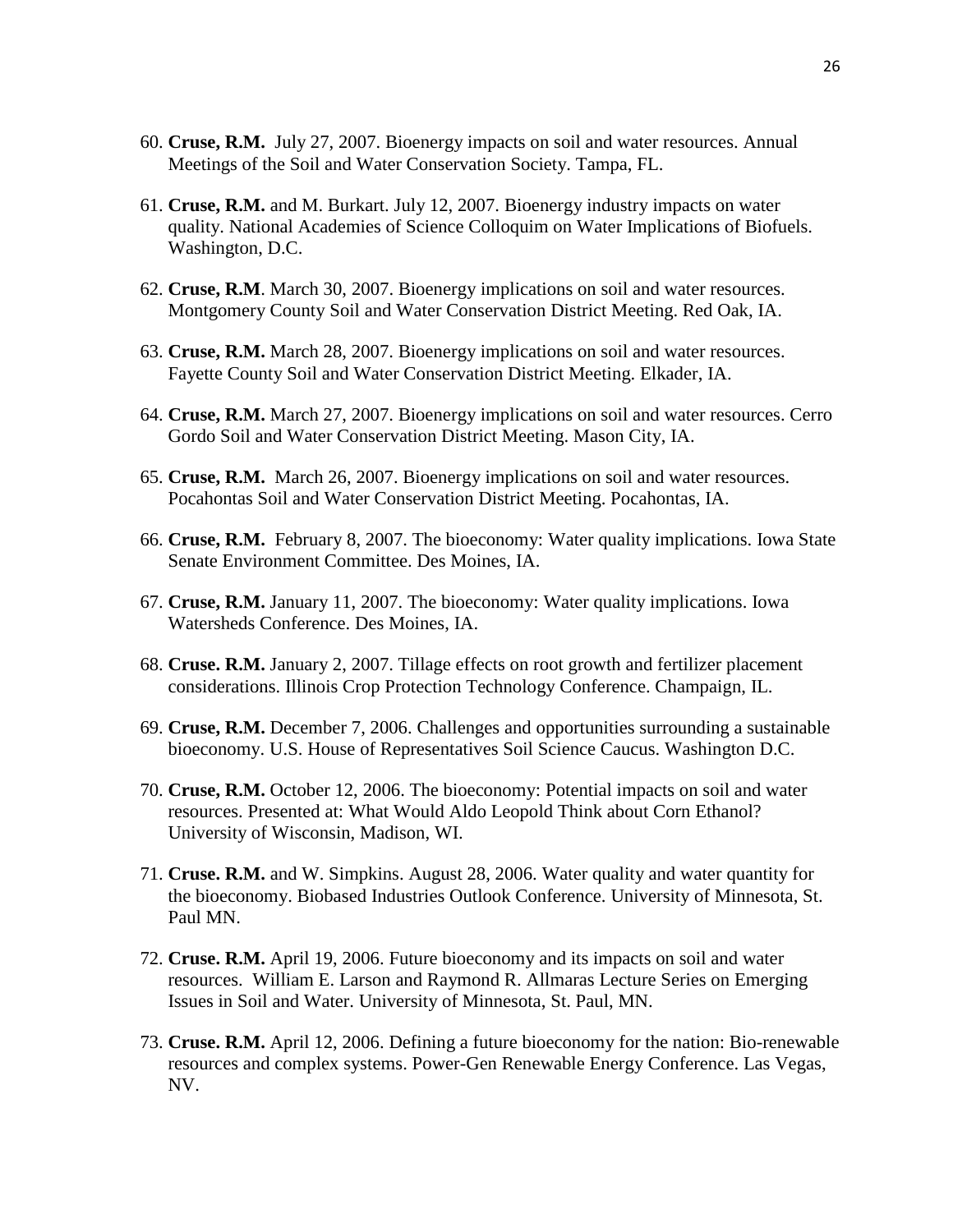- 74. **Cruse, R.M.** October 29, 1997. Division S-6: Who should we serve? American Society of Agronomy Annual Meeting. Anaheim, CA.
- 75. **Cruse, R.M.** September 23-25, 1996. Vegetative filter effects on runoff sediment concentration. National Symposium on Effectiveness of Erosion & Sediment Control Practices and Perspectives. Raleigh, N.C.
- 76. **Cruse, R.M.** 1994. Biological, spatial and temporal diversity in production fields. American Society of Agronomy.
- 77. **Cruse, R.M.** February 1, 1991. Soil erosion and agronomic productivity. Minnesota chapter of the Soil and Water Conservation Society Annual Meeting. Rochester, MN.
- 78. **Cruse, R.M.** November 15-16, 1990. On-farm research at Iowa State. On-Farm Research Techniques workshop. St. Paul, MN. November 15-16.
- 79. **Cruse, R.M.** May 8, 1990. The low-input sustainable agriculture research program. Agricultural Machinery Conference of the American Society of Agricultural Engineers. Cedar Rapids, IA.
- 80. **Cruse, R.M.** February 19, 1990. Tillage and cropping systems for sustainable agriculture. American Association for the Advancement of Science. New Orleans, LA.
- 81. **Cruse, R.M**. February 5, 1990. Strip intercropping systems. Leopold Center Conference on New Developments in Cropping and Livestock Management Systems. Ames, IA.
- 82. **Cruse, R.M.** March 22, 1988. Tillage and erosion control. Sustainable Agriculture in the Midwest. Lincoln, NE.
- 83. Horton, R., R.R. Allmaras, and **R.M. Cruse.** September 16, 1988. Tillage and compactive effects on hydraulic properties and water flow. NATO Advanced Research Workshop on Mechanics and Related Processes in Structure Agricultural Soils. University of Minnesota, St. Paul, MN.
- 84. **Cruse, R.M**. March 13, 1985. Influence of tillage and fertility on yields. North Central Branch Entomological Society of America. Lexington, KY.
- 85. **Cruse, R.M.** and I.C. Anderson. 1984. Residual effects of corn and soybeans on subsequent corn crop. World Soybean Research Conference-III,
- 86. **Cruse, R.M.** 1983. Tillage impacts on the soil environment and early plant growth. American Society of Agronomy.
- 87. **Cruse, R.M**., D. Tapper and T.M. Crosbie. 1983. A Perspective on developments in biological sciences and their impact on productivity. Perspectives on Vulnerability of U.S. Agriculture to Soil Erosion. Western Branch of the American Agricultural Economics Association. Logan, UT.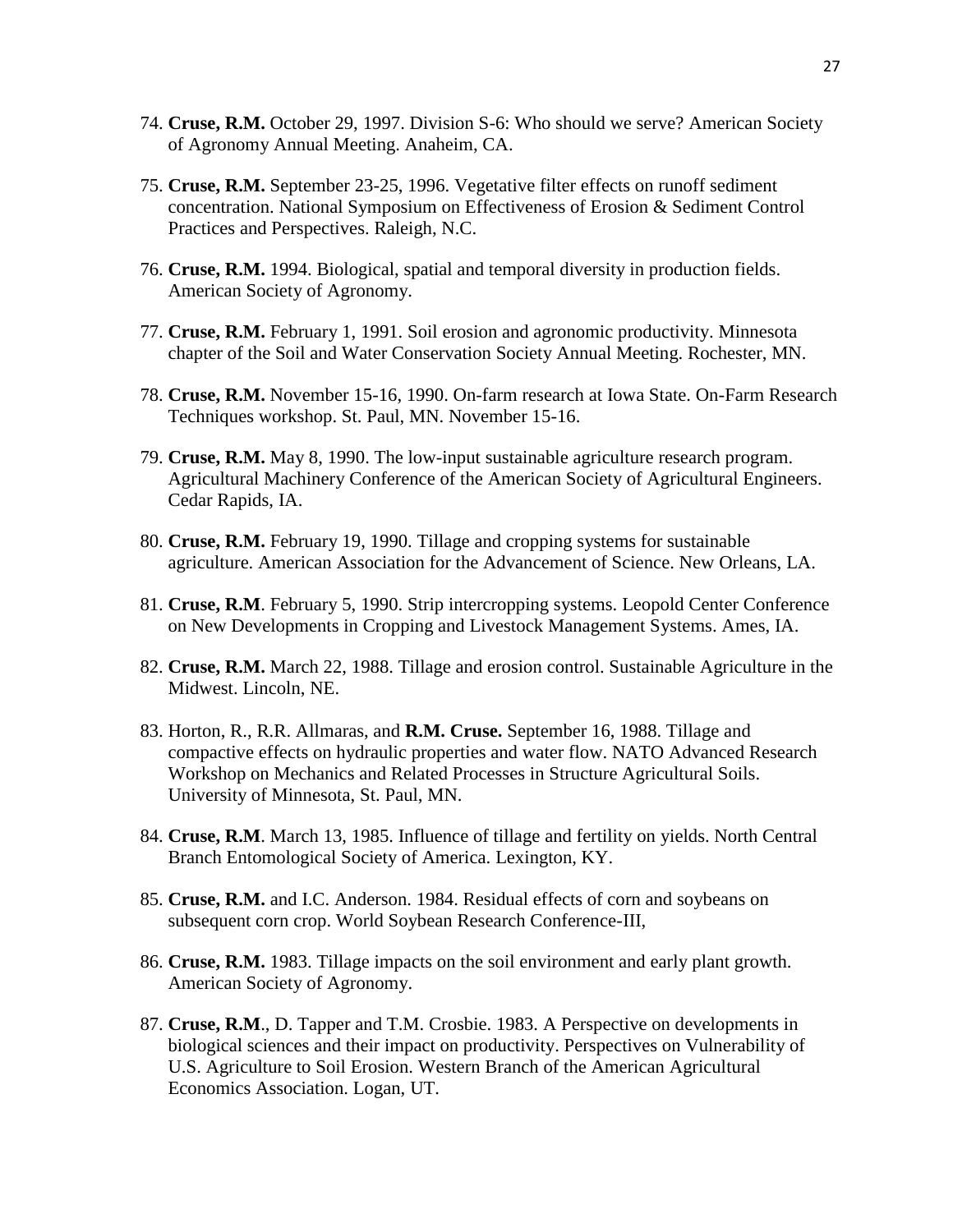# **Grants and contracts**

# **Funded (since 2000):** *Prior to 2000 total external funding: \$1,782,705*

| Dates of<br>Project       | <b>Title. Funding Source. Cooperators</b>                                                                                                                                                                                                   | Grant<br><b>Amount</b> |
|---------------------------|---------------------------------------------------------------------------------------------------------------------------------------------------------------------------------------------------------------------------------------------|------------------------|
| 10/1/2016-<br>9/31/2021   | Community Development Block Grant Program Disaster Recovery- National<br>Disaster Resilience; Iowa Economic Development Authority; IEDA, Iowa Flood<br>Center, Iowa Nutrient Research Center, ISU Extension                                 | \$975,000              |
| $1/1/2016 -$<br>9/30/2016 | Cropping System Impacts on Hill Slope Erosion Losses in Iowa; Union of<br>Concerned Scientist; Daily Erosion Project Team                                                                                                                   | \$10,477               |
| 2015-2016                 | Daily Erosion Project and Agricultural Conservation Planning Framework -<br>Extension Tools for Addressing Soil and Water Degradation. North Central Water<br>Network. R.M. Cruse (PI)                                                      | \$29,272               |
| $7/1/2015 -$<br>6/30/2017 | Stacked practice impacts on phosphorus loss and long term corn yield - Iowa<br>Nutrient Research Center; Daily Erosion Project Team                                                                                                         | \$75,497               |
| 2014-2015                 | A Smartphone-based Device for Measuring Soil Organic Matter. Leopold Center<br>for Sustainable Agriculture. M. Lu (PI), R.M. Cruse (Co-PI).                                                                                                 | \$40,182               |
| 2014-2015                 | Economic Impacts of Soil Erosion in Iowa. Leopold Center for Sustainable<br>Agriculture. R.M. Cruse (PI).                                                                                                                                   | \$15,768               |
| 2012-2014                 | Iowa Daily Erosion Project. Iowa State University Department of Agronomy<br>Endowment. R.M. Cruse (PI).                                                                                                                                     | \$252,160              |
| 2012-2016                 | An Integrated Approach to Precision Conservation Planning in the South Fork<br>Watershed. National Institute for Food and Agriculture. USDA. R.M. Cruse (PI).                                                                               | \$620,898              |
| 2011-2012                 | Land management impact on stream water quality. Iowa Department of<br>Agriculture and Land Stewardship. R.M. Cruse (PI).                                                                                                                    | \$24,572               |
| 2011-2016                 | Climate change, mitigation and adaptation in corn-based cropping<br>systems. USDA-AFRI. L.M. Wright (PI), R.M. Cruse one of 20+ Co-PIs.                                                                                                     | \$19,927,691           |
| 2011-2013                 | Biofuel cropping systems for feedstock production and greenhouse gas mitigation.<br>NASA - Carbon Cycle Science. M. Thompson (PI), R. Anex, R.M. Cruse (Co-<br>PI), M. Helmers, K. Hofmockel, R. Horton, M. Liebman, and F. Miguez (Co-PI). | \$726,508              |
| 2010-2011                 | Environmental credit and greenhouse gas emission reporting: A tutorial. NRCS.<br>R.M. Cruse (PI).                                                                                                                                           | \$99,733               |
| 2010-2011                 | Do nurse crops make M. x Giganteus establishment more sustainable? Sungrant,<br>USDA. E. Heaton (PI), R.M. Cruse (Co-PI) and M. O'Neal.                                                                                                     | \$180,969              |
| 2009-2010                 | Shaping a functional and sustainable biofuels industry through bridging<br>industry's needs with farmer production capabilities. Leopold Center for<br>Sustainable Agriculture. R.M. Cruse (PI).                                            | \$24,561               |
| 2009-2010                 | Environmental trading programs: A tutorial. USDA-NRCS. R.M. Cruse (PI)                                                                                                                                                                      | \$193,239              |
| 2008-2009                 | Agriculture and greenhouse gas emission reporting: A tutorial. USDA-NRCS.<br>R.M. Cruse (PI)                                                                                                                                                | \$172,028              |
| 2008-2009                 | Biofuel feedstock landscape coverage and ecoservice implications for various<br>biofuel industry scenarios. Environmental Protection Agency. R.M. Cruse (PI)                                                                                | \$100,000              |
| 2007-2009                 | Biofuel feedstock landscape coverage and ecoservice implications for various<br>biofuel industry scenarios. Environmental Protection Agency. R.M. Cruse (PI)                                                                                | \$49,723               |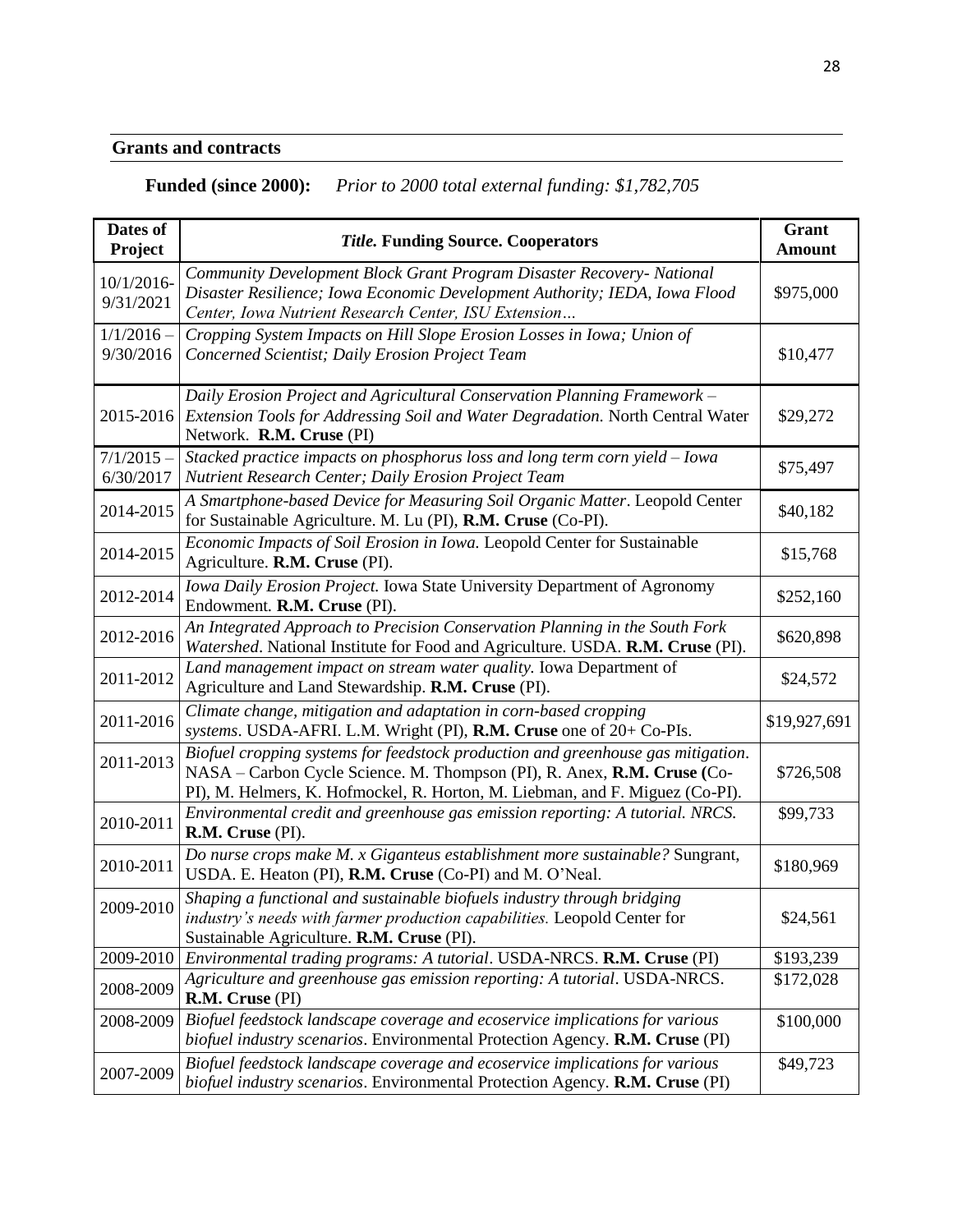| Dates of       | <b>Title. Funding Source. Cooperators</b>                                                                                                                                                                                                                      | Grant       |
|----------------|----------------------------------------------------------------------------------------------------------------------------------------------------------------------------------------------------------------------------------------------------------------|-------------|
| <b>Project</b> |                                                                                                                                                                                                                                                                | Amount      |
| 2005-2008      | Biocomplexity of integrated perennial-annual systems. National Science<br>Foundation; H. Asbjorensen, et. al. R.M. Cruse (Co-PI)                                                                                                                               | \$1,853,996 |
| 2003-2004      | Conservation tillage management, effects on corn production and soil erosion.<br>Iowa Department of Agriculture and Land Stewardship. R.M. Cruse (PI)                                                                                                          | \$23,632    |
| 2004-2005      | Remote sensing of soil managment practices. Natural Resources<br>Conservation Service. R.M. Cruse (PI)                                                                                                                                                         | \$17,000    |
| 2002-2004      | Tire design effects on soil compaction. Case/New Holland/DMI &<br>Michilen Tire. R.M. Cruse (PI).                                                                                                                                                              | \$20,000    |
| 2002           | Strip tillage, corn profitability, and soil conservation. Iowa Department of<br>Agriculture and Land Stewardship. R.M. Cruse (PI).                                                                                                                             | \$15,000    |
| 2001-2003      | Daily soil erosion and water runoff estimates for Iowa. Iowa State<br>University Department of Agronomy Path to the Future. R. M. Cruse (PI),<br>J. Opsomer, D. Todey, J. Laflen, and M. Al-Kaisi.                                                             | \$292,292   |
| 2001-2002      | Strip tillage, corn profitability and soil conservation. Iowa Department of<br>Agriculture and Land Stewardship. <b>R. M. Cruse</b> (PI).                                                                                                                      | \$30,000    |
| 1999-2001      | An assessment, management plan and evaluation of the water quality impacts of<br>switchgrass production for biomass for the Rathbun Lake Watershed. Chariton<br>Valley Resource Conservation and Development. R.M. Cruse (PI), J. Opsomer,<br>and T. Isenhart. | \$113,000   |

## **Not funded (since 2000):**

| Dates of<br><b>Project</b> | <b>Title. Funding Source. Cooperators</b>                                                                                                                                                           | Grant<br><b>Amount</b> |
|----------------------------|-----------------------------------------------------------------------------------------------------------------------------------------------------------------------------------------------------|------------------------|
| $2015 -$<br>2018           | The Daily Erosion Project: An Erosion, Runoff, and Soil Water Inventory for the<br>Midwest. R.M. Cruse et al. Presidential Initiative for Interdisciplinary Research<br>in Data Driven Science.     | \$559,859              |
| $2014-$<br>2017            | Daily Inventory and Cost of Soil Erosion. R.M. Cruse and B. Gelder. USDA<br><b>NRCS</b> Conservation Innovation Grants                                                                              | \$382,225              |
| 2014-<br>2017              | Seasonal Forecasting, Soil Organic Matter Dynamics and N Management. R.M.<br>Cruse, C. Anderson, J. Arbuckle, M. Castellano, E. Polush and M. Shelley.<br>Agriculture and Food Research Initiative. | \$985,834              |
| 2010                       | Evaluation of the Quality of Fast Pyrolysis Biochars. N. Rogovska (PI), D. Laird<br>and R.M. Cruse. USDA/NIFA.                                                                                      | \$581,839              |
| 2009                       | Identification of Environmentally sensitive lands: LIDAR technology, Ec. R.M.<br>Cruse (PI), Silvia Secchi, H. Olson and P. Gassman. USDA                                                           | \$24,480               |
| 2009                       | Decision support tools with LIDAR and web technologies: Promote perennial.<br>RM. Cruse (PI), S. Secchi and P. Gassman. USDA-EPA                                                                    | \$148,790              |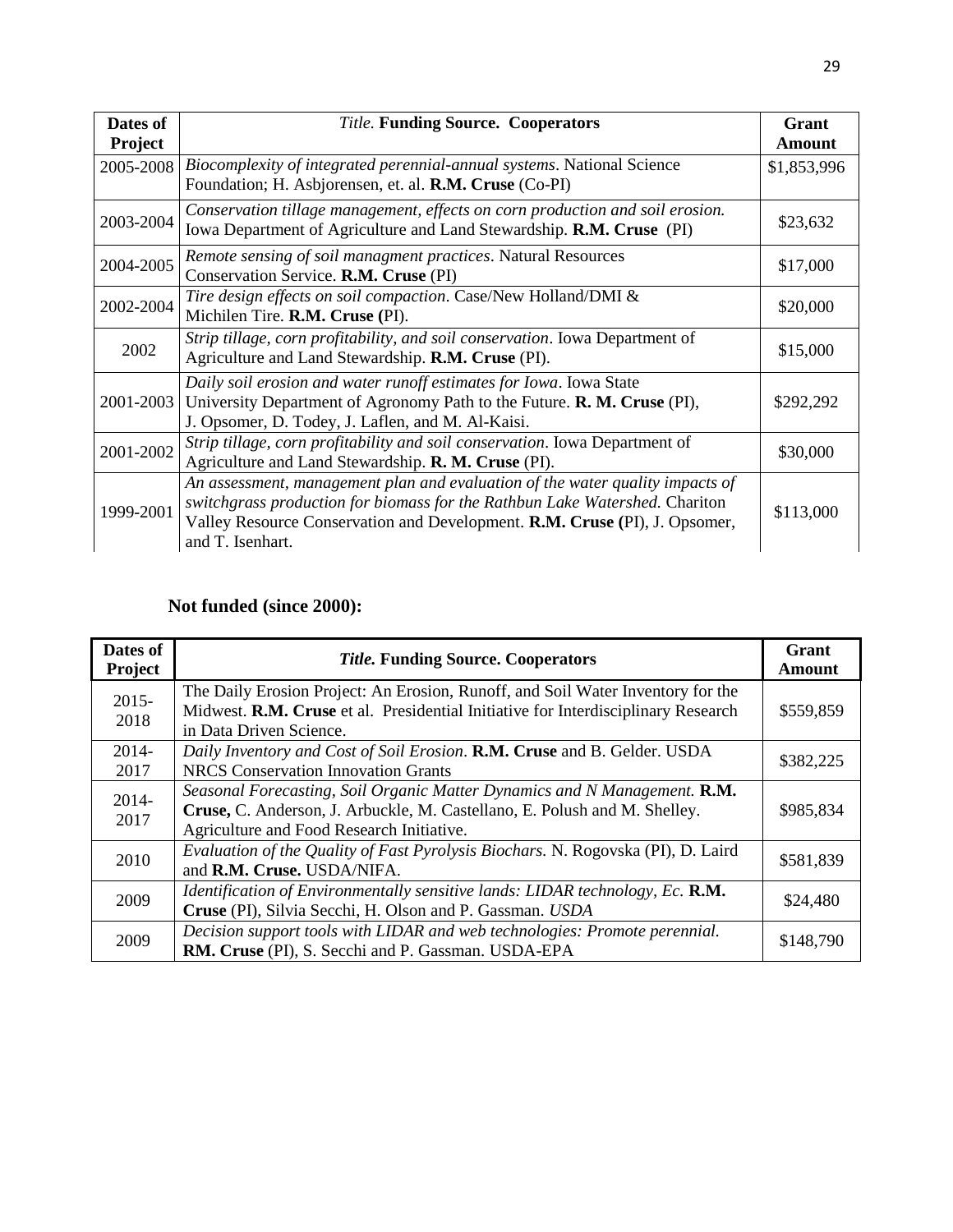## **Professional service**

Honorary and professional society membership

American Society of Agronomy Gamma Sigma Delta Iowa Environmental Council Practical Farmers of Iowa Sigma Xi Soil Science Society of America Soil and Water Conservation Society of America

| Participation and offices held |                                                                                                                                              |  |
|--------------------------------|----------------------------------------------------------------------------------------------------------------------------------------------|--|
| $2016 - 2017$                  | Past President, National Institutes for Water Resources                                                                                      |  |
| 2015-2016                      | President, National Institute for Water Resources                                                                                            |  |
| 2014                           | President Elect, National Institute of Water Resources                                                                                       |  |
| 2012-2013                      | Great Plains Regional Representative, National Institutute of Water Resources<br><b>Board of Directors</b>                                   |  |
| 2012                           | Scientific Committee, International Soil and Tillage Research Annual Meeting                                                                 |  |
| 2011                           | International Fulbright Science & Technology Selection Committee                                                                             |  |
| 2011                           | Member, Center for Global and Regional Research, University of Iowa                                                                          |  |
| 2011                           | Member, Iowa Nutrient Reduction Strategy Committee                                                                                           |  |
| 2010                           | Co-Chair (with X. Liu), International Symposium on Soil Quality and<br>Management of World Mollisols. Harbin, China. July 13-16.             |  |
| 2008-2010                      | Member, Iowa Climate Change Advisory Council, appointed by Governor's<br>office.                                                             |  |
| 2007-2009                      | Advisor, National Advisory Council for Environmental Policy and Technology:<br>U.S. Environmental Protection Agency Administrator - Biofuels |  |
| 2008                           | Technical Advisor, Council on Sustainable Biomass Production Water Working<br>Group                                                          |  |
| 2001-2003                      | Chair, Regional Committee NCT-186                                                                                                            |  |
| 1993                           | Member, Ad hoc Soil Science Society of America (SSSA) committee on the need<br>for a SSSA book on soil erosion                               |  |
| 1989-1990                      | Member, Nominations Committee, SSSA (S-116), Division S-6                                                                                    |  |
| 1988                           | Member, SSSA Nominating Committee for President Elect                                                                                        |  |
| 1988                           | Member, SSSA (S-480) Soil Science Education Award Committee                                                                                  |  |
| 1988                           | Chairman, SSSA, Division S-6                                                                                                                 |  |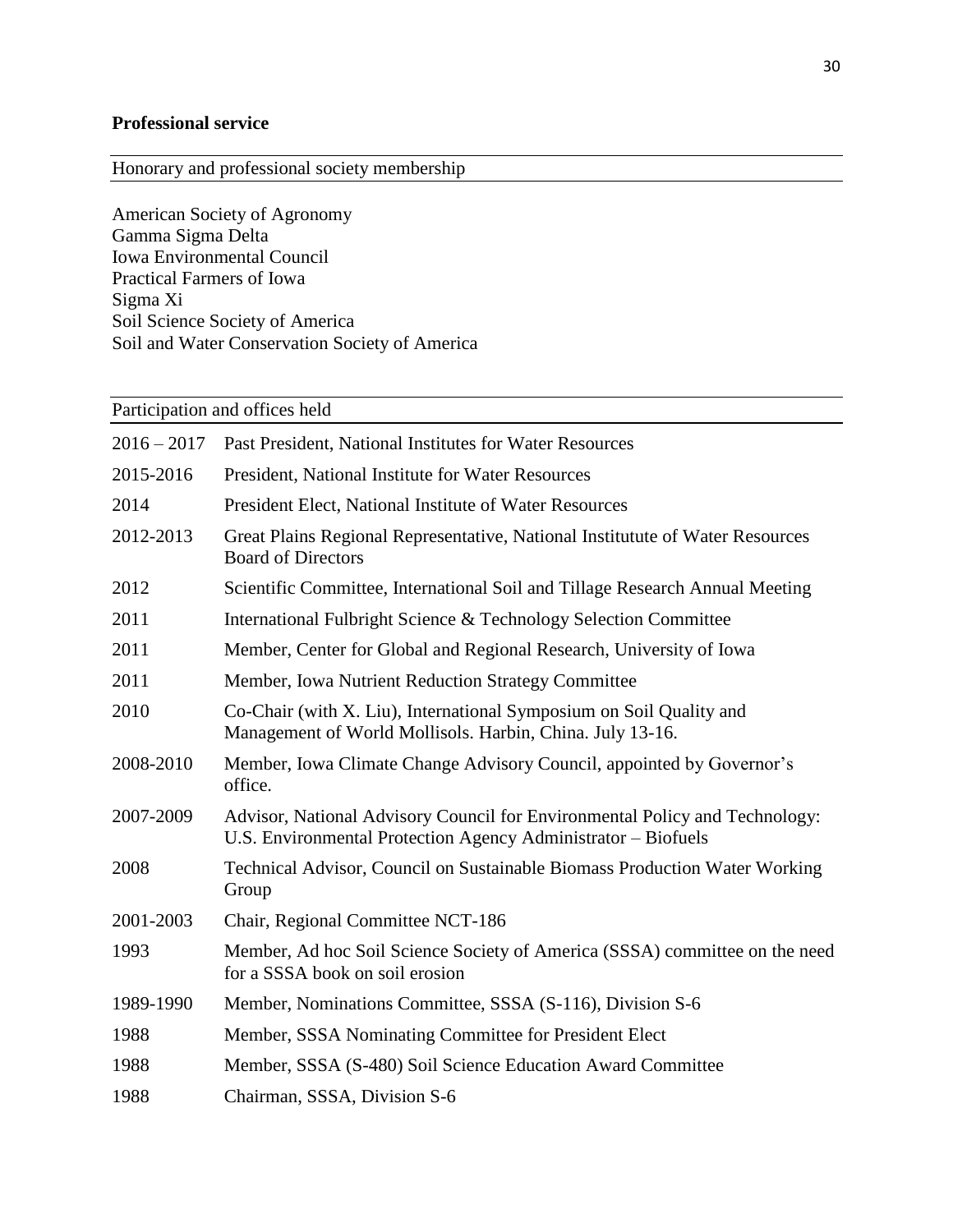| 1986      | President, Iowa Chapter of Agronomy Society of America (ASA)                            |
|-----------|-----------------------------------------------------------------------------------------|
| 1984-1985 | Chairman, Crops and Soils Award Committee (A-444), ASA                                  |
| 1984      | Chairman, Local Arrangements Committee for the World Soybean Research<br>Conference-III |
| 1983-1984 | Member, Crops and Soils Award Committee (A-444), ASA                                    |
| 1982      | Vice President, Iowa Chapter of ASA                                                     |

International research projects

| 2010      | Effect of freezing and thawing processes on soil structure, Northeast Forest<br>University, Harbin, China.                                                                |
|-----------|---------------------------------------------------------------------------------------------------------------------------------------------------------------------------|
| 2005-2008 | Impacts of wheel traffic on soil compaction and crop yields in China. Northeast<br>Institute of Geography and Agroecology, Chinese Academy of Sciences. Harbin,<br>China. |
| 1993-1996 | Cropping system effects on crop yields and water quality, Instytyty Melioracji i<br>Uzytkow Zieloncyl Falenty, Poland.                                                    |

# Grant and technical reviewing

| 2017             | Proposal reviewer, Center for Global and Regional Environmental<br>Research, University of Iowa.                                          |
|------------------|-------------------------------------------------------------------------------------------------------------------------------------------|
| 2014             | Proposal reviewer, University of Minnesota Water Resources Center                                                                         |
| 2002             | Reviewer representing Soil Science Society of America, Bush<br>Administration's Strategic Plan for Climate Change Science Program         |
| 1988             | Chair of North Central Region review panel, USDA Grant Program on<br>Low Input Sustainable Agriculture (LISA) in the North Central Region |
| $1980$ – present | Proposal reviewer, Small Business Innovative Research Program                                                                             |
| $1980$ – present | Proposal reviewer, National Research Initiative Competitive Research<br>Grants program                                                    |

# Peer reviewer

| $2009$ – present | Journal of Soil and Water Conservation      |
|------------------|---------------------------------------------|
| $2009 - 2014$    | Plant, Soil and Environment                 |
| $2006$ – present | <b>Environmental Science and Technology</b> |
| $2002$ – present | Canadian Journal of Soil Science            |
| $2000$ – present | Journal of Environmental Quality            |
| $1982$ – present | <b>Agronomy Journal</b>                     |
| $1982$ – present | Soil Science Society of America Journal     |
| 2017             | Earth Surface Processes and Land Forms      |

L.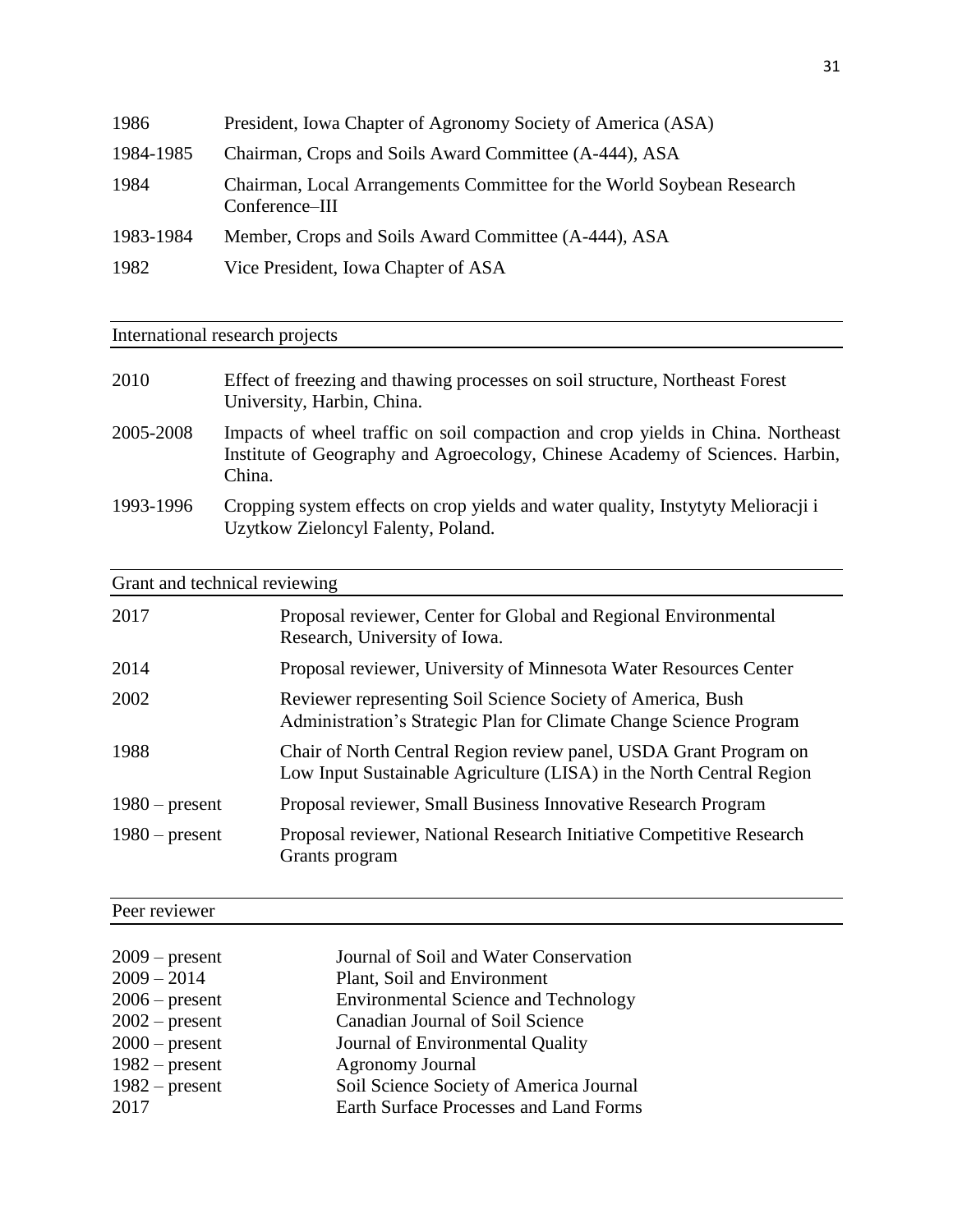Editorial duties

| $2010$ – present | <b>Studies in Agricultural Economics</b> | <b>Editorial Board</b>   |
|------------------|------------------------------------------|--------------------------|
| $2010 - 2012$    | Canadian Journal of Soil Science         | <b>Associate Editor</b>  |
| $1993 - 1995$    | Soil Science Society of America Journal  | Associate Editor $(S-6)$ |

Visiting Scholars Hosted

Eduardo Luquin Oroz, University of Wageningen, Wageningen, Netherlands. May 2015 – September 2015.

Hao Li, Northeast Institute of Geography and Agroecology, Chinese Academy of Sciences. Harbin, China. April 2014 – September, 2014

Enheng Wang, Northeast Forest University, China, November, 2009 – November, 2010

Xuewen Chen, Northeast Institute of Geography and Agroecology, Chinese Academy of Sciences. Harbin, China. August 2016 – July 2017.

Changhong Yu. South China Agricultural University. March 2016 – February 2017.

### **ADMINISTRATION**

Director, Iowa Water Center, 2006 – present

The Iowa Center (IWC), which is housed at Iowa State University, is a federally funded program. IWC has an annual budget of \$92,000 (funded through the U.S. Geological Survey) and maintains one professional and scientific employee. The purpose of the IWC is to:

- 1. identify research needs and fund selected projects about Iowa's water quality, water quantity, and the human dimensions of water-resources management
- 2. provide outreach and education opportunities to familiarize water-resource professionals, teachers, and students with current research about Iowa's water resources
- 3. disseminate information about Iowa's water resources to water-resource specialists, teachers, students, policymakers, and the general public.

The Center is part of a national network created by the U.S. Congress in 1964 when it enacted Public Law 88-379, the Water Resources Research Act. Today, there are 54 institutes or centers. The USGS administers the network, while the National Institutes of Water Resources facilitates network activities and provides information about each institute, their common goals, and the nation's water resources.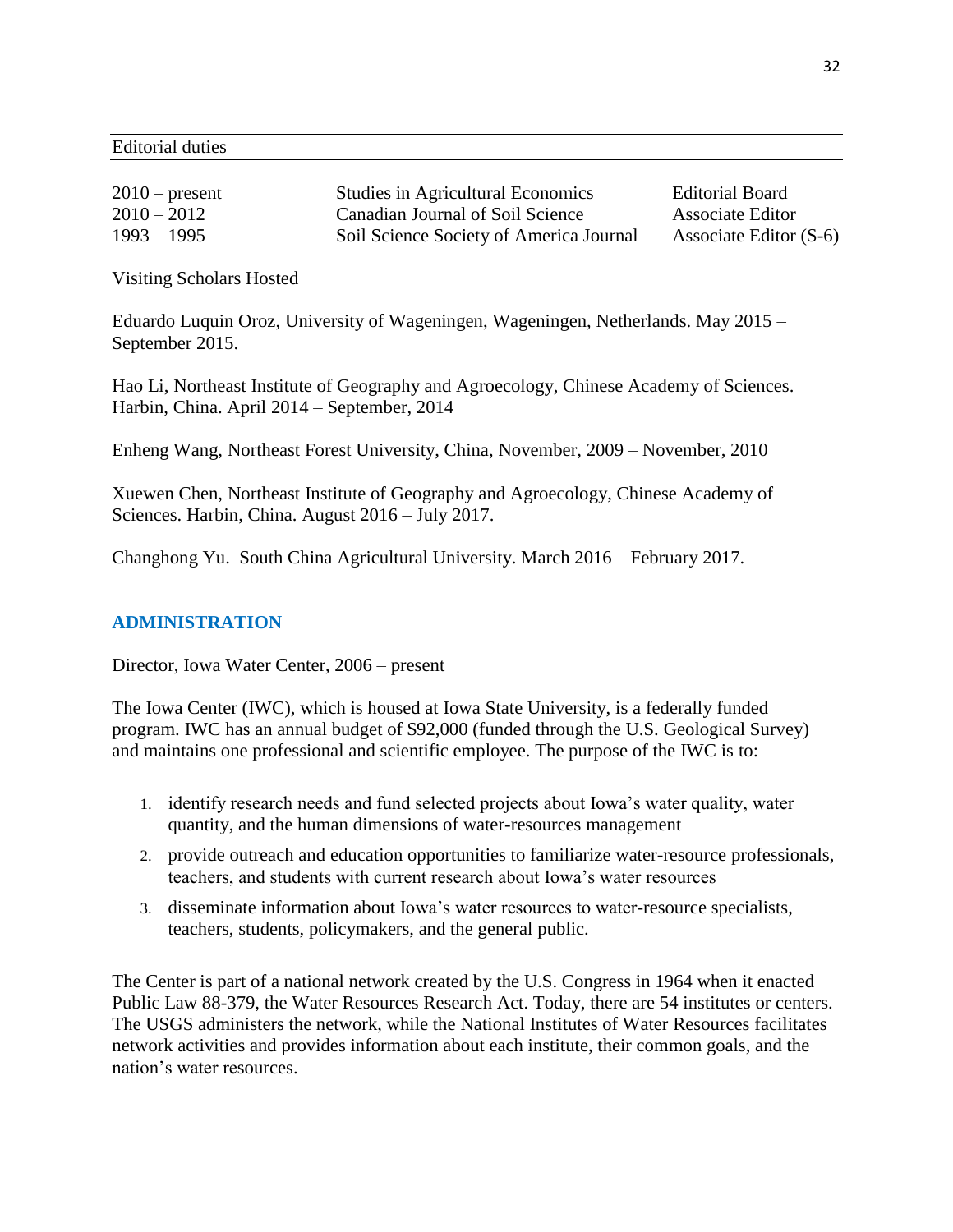#### **Leadership as Director of Iowa Water Center** (also included under Professional service)

| 2015          | President of the National Institute of Water Resources                                                          |
|---------------|-----------------------------------------------------------------------------------------------------------------|
| $2012 - 2013$ | Great Plains Regional representative for the National Institute of Water<br><b>Resources Board of Directors</b> |

### **Iowa Water Center Seed Grants**

- 1. **Institute Research Grants** [Section104 (b)] IWC administers an annual competitive statewide program to fund research that focuses on Iowa water resources problems. Funds available are set by the U.S. Congress and vary from year to year.
- 2. **National Research Grants** [Section 104 (g)] The USGS and the National Institutes for Water Resources jointly administer and set the priorities for this grant program. The focus is on regional and interstate water resources problems, which are typically the scope and interests of a single state.

#### **Outreach**

• Since 2006, the IWC has hosted an annual conference, The Iowa Water Conference, targeting soil and water resources in the state.



• IWC works with the Iowa State University Soil and Water Conservation Club to annually publish *Getting into Soil and Water*. The publication is distributed to Iowa high school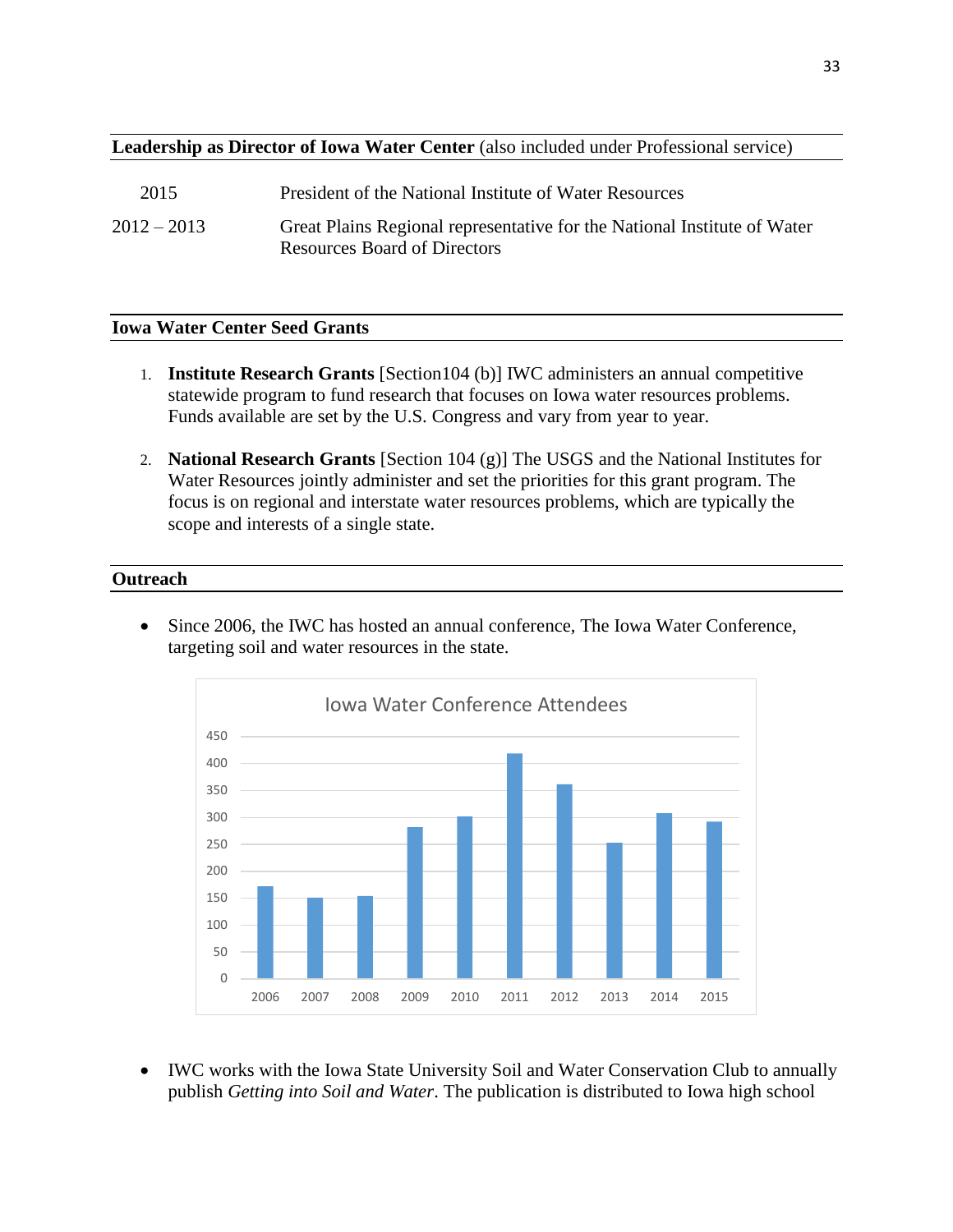science teachers, Iowa Water Conference attendees, NRCS offices, Extension offices, alumni of the Soil and Water Conservation Club, ISU administrative offices and potential students in Agronomy, Environmental Science, and Biosystem Engineering.

- o In 2014, this publication won the Soil and Water Conservation Society's Merit Award.
- o Publication can be found online at [http://www.swcc.stuorg.iastate.edu/getting](http://www.swcc.stuorg.iastate.edu/getting-into-soil-and-water/)[into-soil-and-water/](http://www.swcc.stuorg.iastate.edu/getting-into-soil-and-water/)
- Social Media
	- o Facebook 'likes': 193, Twitter followers: 420
- Bi-weekly newsletter, *News Flow*, subscriptions: 126
- Iowa Water Center details at:<http://www.water.iastate.edu/>

### **TEACHING**

#### **Classes taught**

#### **Iowa State University, Ames, IA**

Agronomy 594: *Workshop in Agronomy* (1 cr.); taught annually from 2010 to present; enrollment  $\sim$ 12 - 18

- Agronomy 554: *Advanced Soil Management* (2 cr.); taught odd calendar years from 1982 to present; enrollment: ~10.
- Agronomy 532*: Soil Management* (3 cr.); taught annually from 2004 to 2012; enrollment: ~18 - 24 enrollment.

#### **Karoly Robert College, Gyongyos, Hungary**

*Soil, Water, and the Environment*; taught annually between 1999-2007; enrollment: ~17 First class to be presented in English.

Topics ranging from agriculture and the environment, corn production and agriculture in Iowa; several courses taught between March 1-June 6, 1999; enrollment  $\sim$  12 – 20.

#### **Student club advising at ISU**

Agronomy Graduate Student Club, Co-advisor, 1990-present

Soil and Water Conservation Club, Advisor, 1985-present The club works with the Iowa Water Center to annually publish *Getting into Soil and*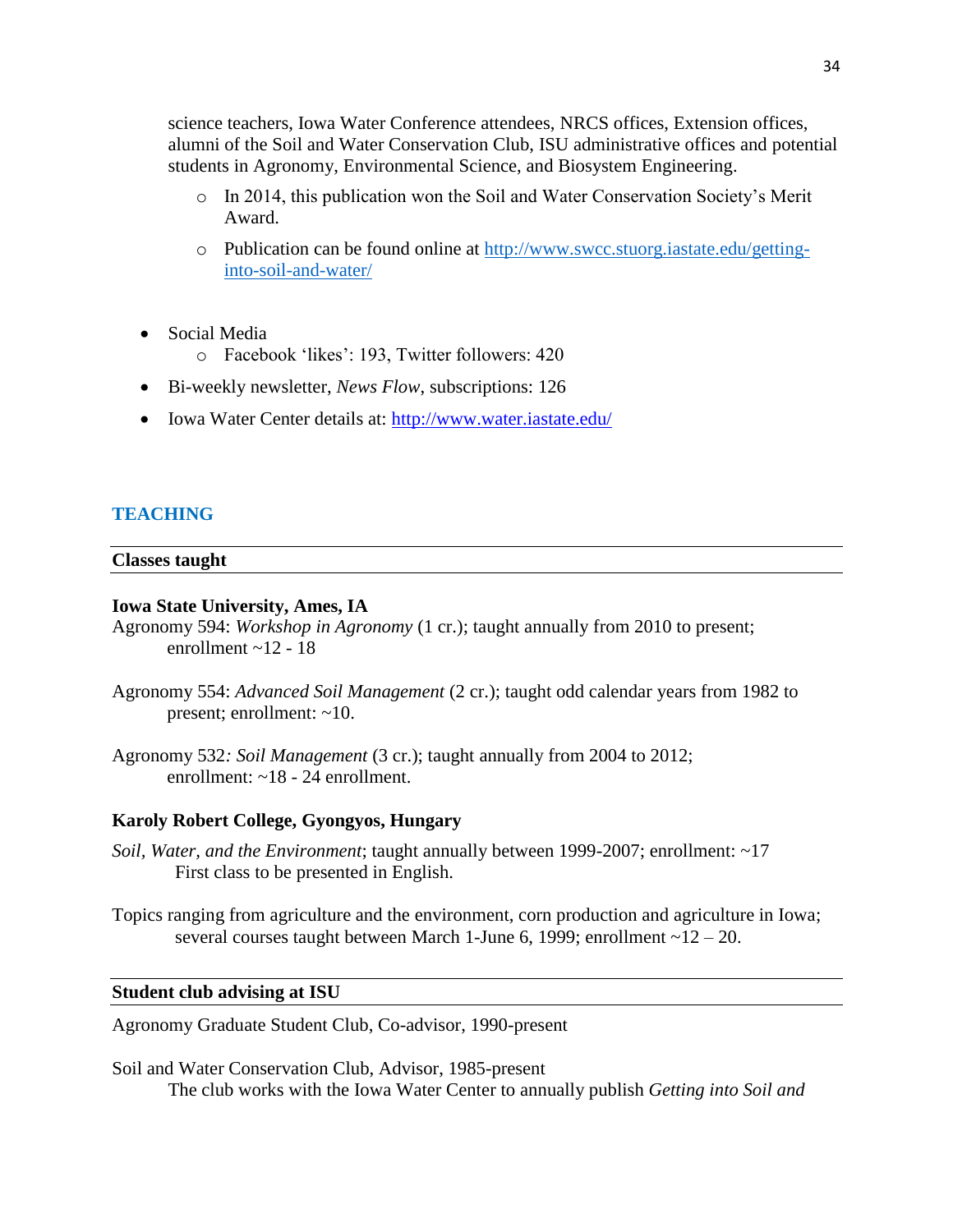*Water*, which is distributed to Iowa high school science teachers, Iowa Water Conference attendees, NRCS offices, Extension offices, alumni of the Soil and Water Conservation Club, ISU administrative offices and potential students in Agronomy, Environmental Science, and Biosystem Engineering. In 2014, this publication won the Soil and Water Conservation Society's Merit Award. Publication can be found online at: <http://www.swcc.stuorg.iastate.edu/getting-into-soil-and-water/>

#### **Advising**

*Name*, Degree; Funding source; Major; Expected or completed graduation date. Notes.

#### **Current (on campus, ISU) students as major professor:**

*Tim Sklenar*, Ph.D., USDA-NIFA Corn Cap, Agronomy, Expected Fall 2018 *Eric Moore, Ph.D., Minority Student Scholarship, Expected Fall 2018*

#### **Major professor (MS Agronomy Distance Program at ISU):**

Adam Gurr, Jonathan McWilliams, Amanda Schwartz-Harder, Maxine Levin, Nick Tiedt, Anthony Stirling (A.S. defended Fall 2014) Amanda Swartz (defending ???) Karolyn (defending ???) Jonathan McWilliams (defending Fall 2017?)

#### Currently serving on **~10 program of study committees at ISU**

#### **Previous students**

*Juliana Albertengo*. MS in Agronomy. (2017). Soil Health Indicators and Certification Schemes. *Heidi Dittmer.* M.S. Soil Science and Agricultural Education (2016). A soil science and conservation continuing education workshop for Iowa high school agriculture and

- science educators.
- *Joyce Lok, M.S. Sustainable Agriculture (2016). Cover crop impacts on soil quality during* Miscanthus x giganteus in Central Iowa.
- *Karl Gesch*, M.S. Soil Science and Environmental Science (2015). Quantifying uncertainty of measuring gully morphological evolution with close-range digital photogrammetry. *Won ISU Research Excellence Award*.
- *Tomorra Smith*, M.S. Environmental Science (2012). Effects of native perennial vegetation buffer strips on dissolved organic carbon in surface runoff from an agricultural landscape.
- *Krisztina Eleki*, Ph.D. Soil Management (2005). Estimating crop biomass removal (for energy production) effects on soil organic matter content.
- *Brian Gelder*, Ph.D. Soil Management, Ag and Biosystems Engineering (2007). Determining tractor tire design impacts on corn yield.
- *Mario Perez-Bidegain,* Ph.D (2007). Soil Management. Determining the effect of tillage systems on optimum planting date for corn and soybeans and evaluating these effects on corn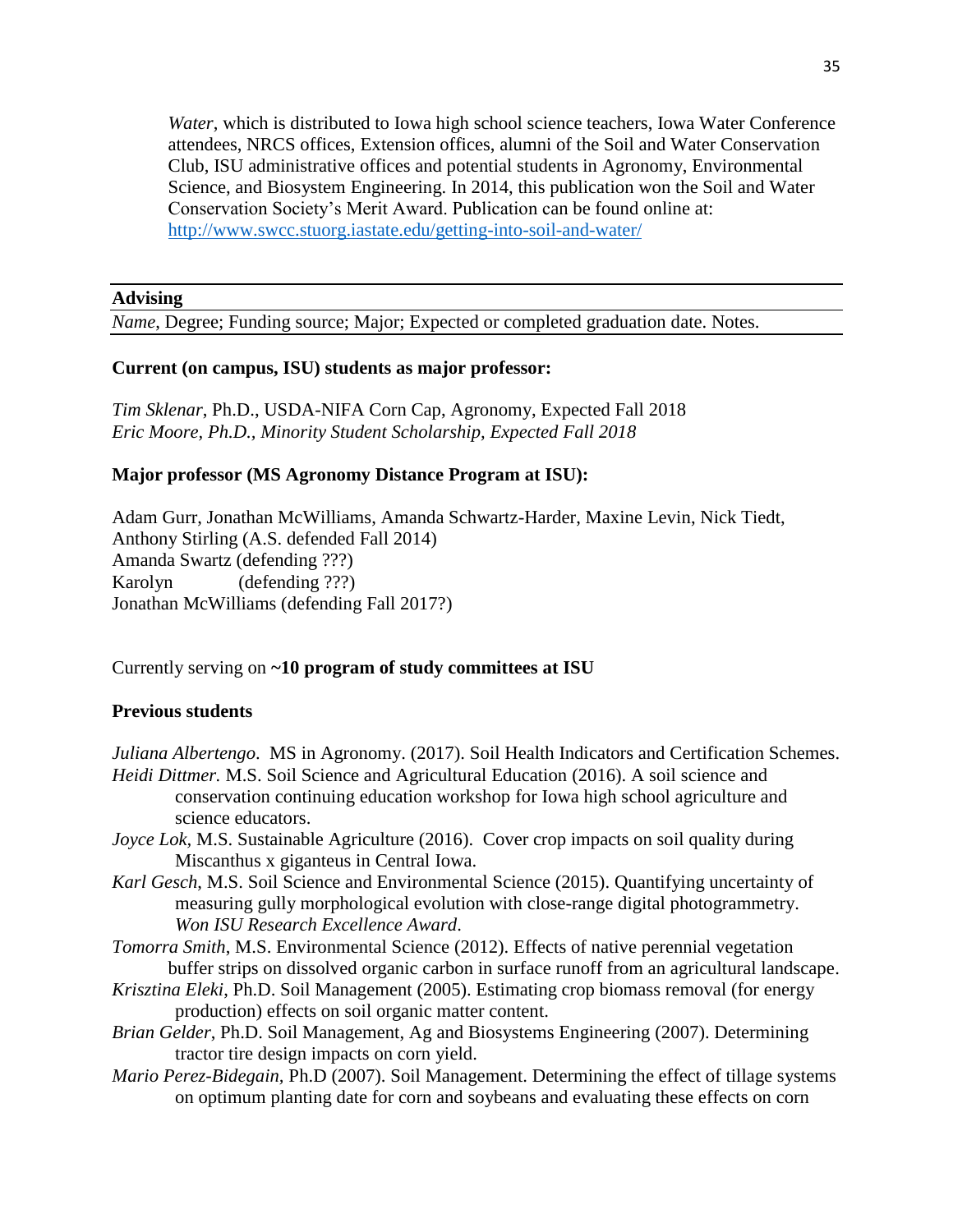and soybean yield.

- *Hillary Owen*, M.S. Soil Science (2005). Designing and developing a water runoff and soil erosion collection system for small plots and natural rainfall events.
- *Michael Keller*, M.S. Agronomy (2005).
- *Michael Janssen*, M.S. Agronomy (2005).
- *John Kost*, M.S. Soil Management (2003).
- *Brian Ritland*, M.S. Agronomy (2001).
- *Jerome Neppel*, M.S. Soil Management (2001). Rathbun Lake watershed assessment and water quality implications of switchgrass biomass production
- *Matt Harbur*, M.S. Soil Management (1998). Corn response to plant density and row spacing effects in a strip intercropping system.
- *Roberto Mier*, M.S. Soil Management (1998). Erosion of thawing soils.
- *Derrick Exner*, Ph.D. Soil Fertility (1997). Productivity and profitability of strip intercropping systems as implemented by agronomists and farmers.
- *Bret Berghoefer*, M.S. Soil Management (1996). Soybean protein and slope effects on soil detachment from raindrop impact.
- *Jane Froese*, M.S. Soil Management (1996). Erosion mechanics of thawing soils.
- *Urszula Choromanska*, M.S. (1996). Corn yield response to rotation effect, nitrogen rate application and position in a stripintercroppping system.
- *Jorge Sawchik*, M.S. (1994). Cropping system effect on spatial and temporal changes in soil properties.
- *Dana Dinnes*, M.S. (1994). Spatial relationships among plant species in a shelterbelt cropping system, and a simulated small grain with companion seeded berseem clover.
- *Keith Allen Kohler*, M.S. Soil Fertility (1993). Planting method, fertilization timing, and nitrogen dynamics in ridge till corn
- *Mohammadreza Ghaffarzadeh*, Ph.D. Soil Management (1993). Ridge characteristics as influenced by ridge building methods.
- *Komi Ahlidza*, M.S. Soil Management (1992). Ridge tillage effects on soil properties and yield of small grains.
- *Fernando Garcia*, Ph.D. Soil Management (1991). Strip position, tillage, and water regime effects on a strip intercropping rotation
- *Clay A. Robinson*, Ph. D. Soil Management (1991). Long term cropping system and nitrogen management effects on soil properties.
- *Joseph G. Benjamin*, Ph.D. Soil Physics (1989). Coupled heat and water flow in non-uniform soils; *Recipient of Research Excellence Award*.
- *Hugh Brown*, Ph.D. Soil Management (1989). Tillage and tractive device effects on soil physical properties.
- *Alan Blaylock*, Ph.D. Soil Fertility (1989). Nitrogen point injection in ridge till corn.
- *Derrick N. Exner*, M.S. (1987). Legume Interseeding into corn in Iowa.
- *Fernando Garcia Prechac*, M.S. (1986). Effect of compaction zones on corn root growth patterns, soil water depletion, and applied nitrogen uptake.
- *Hugh J. Brown*, M.S. (1985). The effect of soybean and corn residues on soil physical properties related to soil erodibility.
- *Kenneth N. Potter*, Ph.D. (1985). Surface conditions effect on energy exchange at the soil surface.
- *Ellen M. Craft*, M.S. (1984). A model to evaluate soil erosion effects on plant production.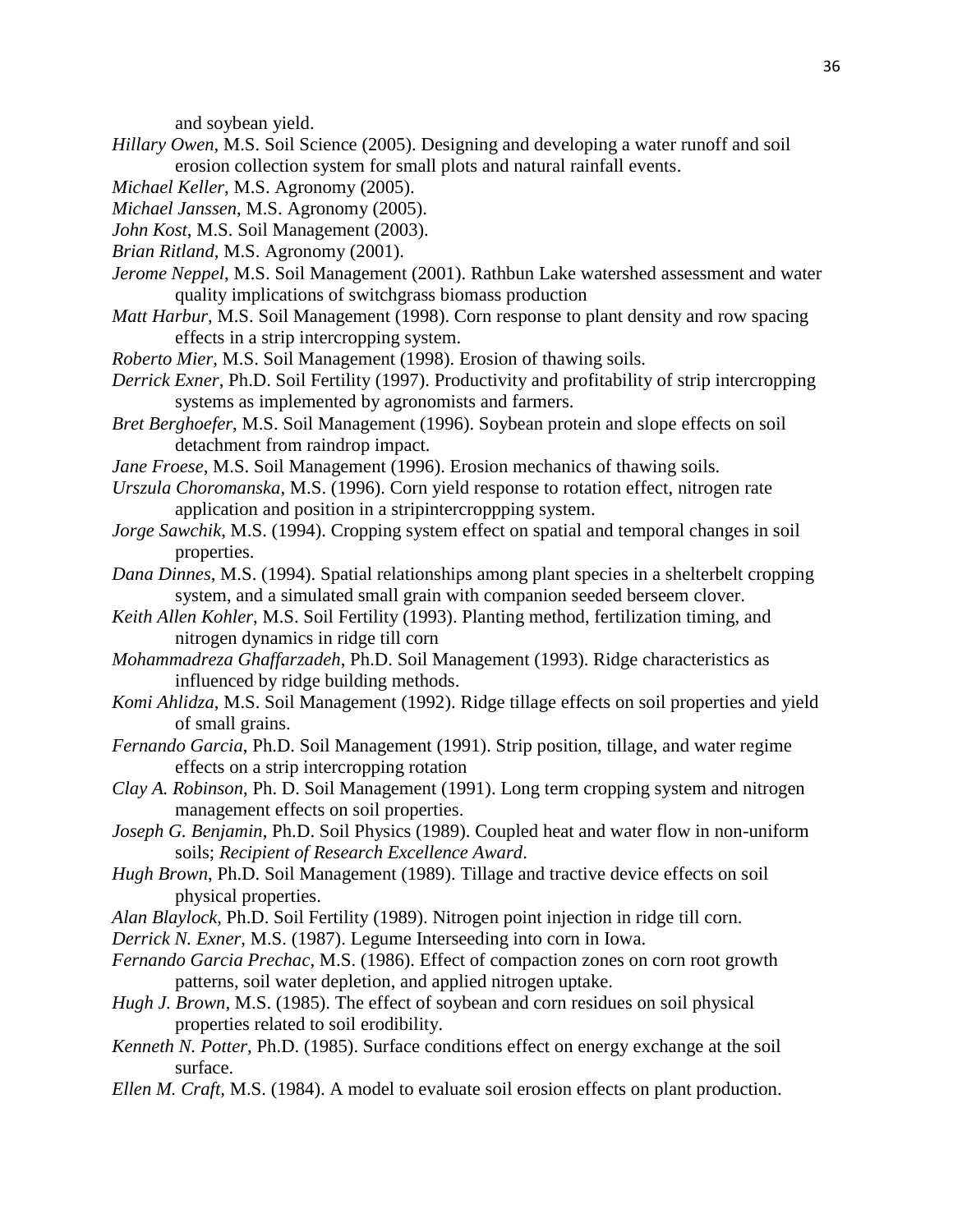- *Joseph G. Benjamin*, M.S. (1984). Tillage effects on shear strength and bulk density of soil aggregates
- *Robert L. Hill*, Ph.D. Soil Physics (1984) Tillage effects on soil mechanical properties
- *Kathy Ann Sperow*, M.S. (1983). Effects of crop rotation and nitrogen fertilization on corn grain and stover production.
- *Greg A. Yakle*, M.S. (1983). Two studies investigating the effects of corn plant residues on early corn growth.
- *Behshid Dalili*, M.S. (1982). Comparison of acephate diffusion rate and acephate uptake by plants as affected by soil water content.
- *Paul B. Francis*, M.S. (1981). Soil management effects on aggregate stability, aggregate bulk density and soil water tension change after raindrop impact.
- *Joan R. Davenport*, M.S. (1981). The effect of soil organic matter and fertilizer treatments on runoff water quality from three Clarion soils.

#### **Advising beyond ISU**

- Invited to advise 5 graduate students at Northeast Institute of Geography and Agroecology, Chinese Academy of Sciences, Harbin, China. Intensive advising and thesis editing was accomplished between August 3 – 14, 2013.
- Zsolt Gemesi, B.S. program for thesis development. Co-advisor. St. Istvans University, Hungary. 2002-2003.
- Piotra Burczyka, Ph.D. Committee member. Instytyty Melioracji i Uzytkow Zieloncyl Falenty, Poland. 1999.

#### **EXTENSION and SERVICE**

#### **Refereed publications (6)**

- 1. **Cruse, R.M**. and D. Friedman. 2014. *Soil erosion and sustainable biofuel production*. eXtension Communities of Practice.
- 2. **Cruse, R.M**. and D. Friedman. 2014. *Water use and sustainable biofuel production*. eXtension Communities of Practice.
- 3. **Cruse, R.M.** and M. Bomford. 2014. *Water quality in sustainable energy systems*. eXtension Communities of Practice.
- 4. **Cruse, R.M**., M. Bomford, and D. Friedman. 2014. *Residue cover in sustainable energy systems*. eXtension Communities of Practice.
- 5. **Cruse, R.M.** *Life cycle analysis for biofuels*. 2014. eXtension Communities of Practice.
- 6. Friedman, D. and **R.M. Cruse**. 2014. *Conservation tillage for sustainable energy*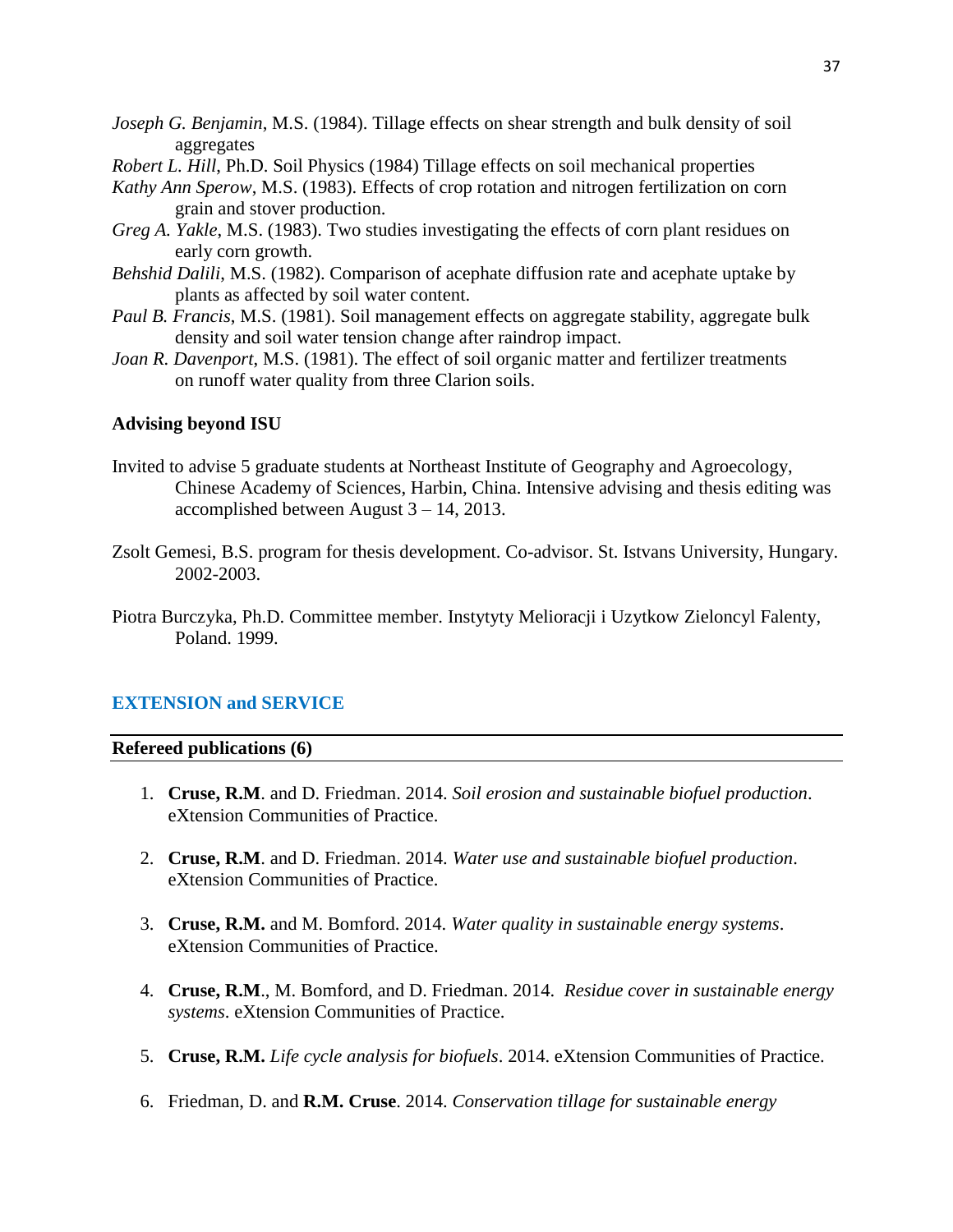*systems*. eXtension Communities of Practice.

#### **Presentations (56 since 2009)**

- 1. Cruse, Rick. June 29, 2017. Soil and water conservation challenges for Iowa. Ames Kiwanis. Ames, IA.
- 2. Cruse, Rick. June 28, 2016. Soil Quality and Farming Practices. Northeast Iowa Research Center field day.
- 3. **Cruse, Rick**. March 14, 2016. Threats to Water Quality: What does the future hold? Farmers Coop. Sioux Center, IA.
- 4. **Cruse, R.M.** March 31, 2015. ISUEO Crops Team Spring In-Service. Ames, IA.
- 5. **Cruse, Richard M.,** Brian Gelder, David James, and Daryl Herzmann. November 31, 2016. Daily Erosion Project: daily estimates of soil erosion and water runoff. Integrated Crop Management Conference. Ames, IA.
- 6. **Cruse, R.M**. February 23, 2015. How much soil erosion is really happening in Iowa And why is it important. ISU Extension Crop Fair. Ogden, IA.
- 7. **Cruse, R.M.** February 6, 2015. Soil erosion; How much is really occurring and why is it important. Iowa Conservation Education Coalition Diving into Networking Winter Workshop. Guthrie Center, IA.
- 8. **Cruse, R.M.** and Seth Dabney. February 5, 2015. Predicting Water Erosion: RUSLE2 and WEPP. American Society of Agronomy Erosion Webinar Series.
- 9. **Cruse, R.M.** January 22, 2015. Soil Health: What is soil erosion costing us? Practical Farmers of Iowa short course. Ames, IA.
- 10. **Cruse, R.M.** January 15, 2015. Soil erosion in Iowa: How much is really happening. Crop Advantage Series. Honey Creek Resort, Moravia, IA.
- 11. **Cruse, R.M.** January 15, 2015. How soil erosion happens/physics of soil erosion. Practical Farmers of Iowa short course. Ames, IA.
- 12. **Cruse, R.M.** January 15, 2015. How Can We Estimate Soil Erosion in Iowa (or even in your backyard)? Practical Farmers of Iowa short course. Ames, IA.
- 13. **Cruse, R.M.** September 17, 2014. Soil erosion rates in Iowa. ISU Extension Field Day. Fontenelle, IA.
- 14. **Cruse, R.M.** August 21, 2014. Soil erosion and water quality. Syngenta Soybean Seed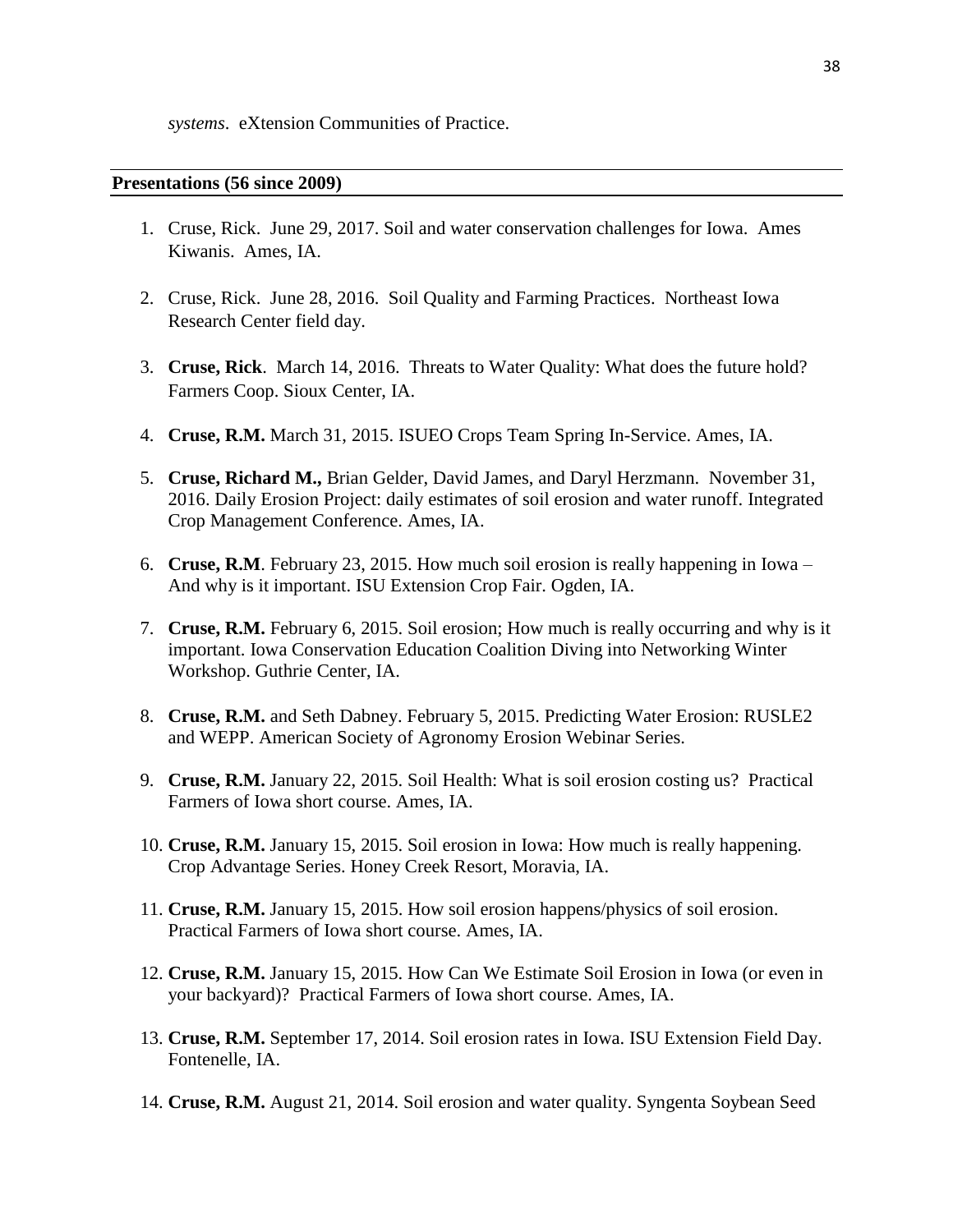Growers Workshop. Waverly, IA.

- 15. **Cruse, R.M.** August 20, 2014. Economics of soil health. "Soil Health: Do you know yours" workshop organized by NRCS. Waverly, IA.
- 16. **Cruse, R.M.** August 15, 2014. Crop production, tillage practices and soil and water conservation. Iowa Food Systems Council. Des Moines, IA.
- 17. **Cruse, R.M.** May 27, 2014. Iowa Daily Erosion Project. Webinar presentation, North Central Region Water Network.
- 18. **Cruse, R.M.** May 11, 2014. Our degrading soil resource. Adult Forum at Collegiate Presbyterian Church. Ames, IA.
- 19. **Cruse, R.M.** April 24, 2014. Food security and climate change. Perry High School Career Day. Perry, IA.
- 20. **Cruse, R.M.** April 16, 2014. Soil erosion: How much is really happening. Iowa Learning Farms Webinar Series.
- 21. **Cruse, R.M.** February 8. 2014. Soil erosion: How much is really occurring. Dallas County Soil and Water Conservation District Commissioners Annual Awards Dinner. Adel, IA.
- 22. **Cruse, R.M.** January 10, 2014. Soil Erosion: How much is really occurring. Crop Advantage Series. Iowa State University Extension. Burlington, IA.
- 23. **Cruse, R.M.** January 9, 2014. Soil Erosion: How much is really occurring. Crop Advantage Series. Iowa State University Extension. Mason City, IA.
- 24. **Cruse, R.M.** January 6, 2014. Soil erosion: How much is really occurring. Crop Advantage Series. Iowa State University Extension. Sheldon, IA.
- 25. **Cruse, R.M.** September 26, 2014. Soil Health: What is soil erosion costing us? Iowa Chapter of the Soil and Water Conservation Society Annual Meeting. Nevada, IA.
- 26. **Cruse, R.M.** August 7, 2014. Current research on soil erosion. Webinar for Agren.
- 27. **Cruse, R.M.** July 30, 2014. Soil erosion: how much is actually happening. Southfork Watershed Alliance Field Day. Iowa Falls, IA.
- 28. **Cruse, R.M.** March 18, 2014. Soil erosion: how much is actually happening. Building Soil Health for Productivity and Profit. NRCS Workshop. Lennox, IA.
- 29. **Cruse, R.M.** January 10, 2014. Soil erosion: how much is actually happening. Crop Advantage Series. Burlington, IA.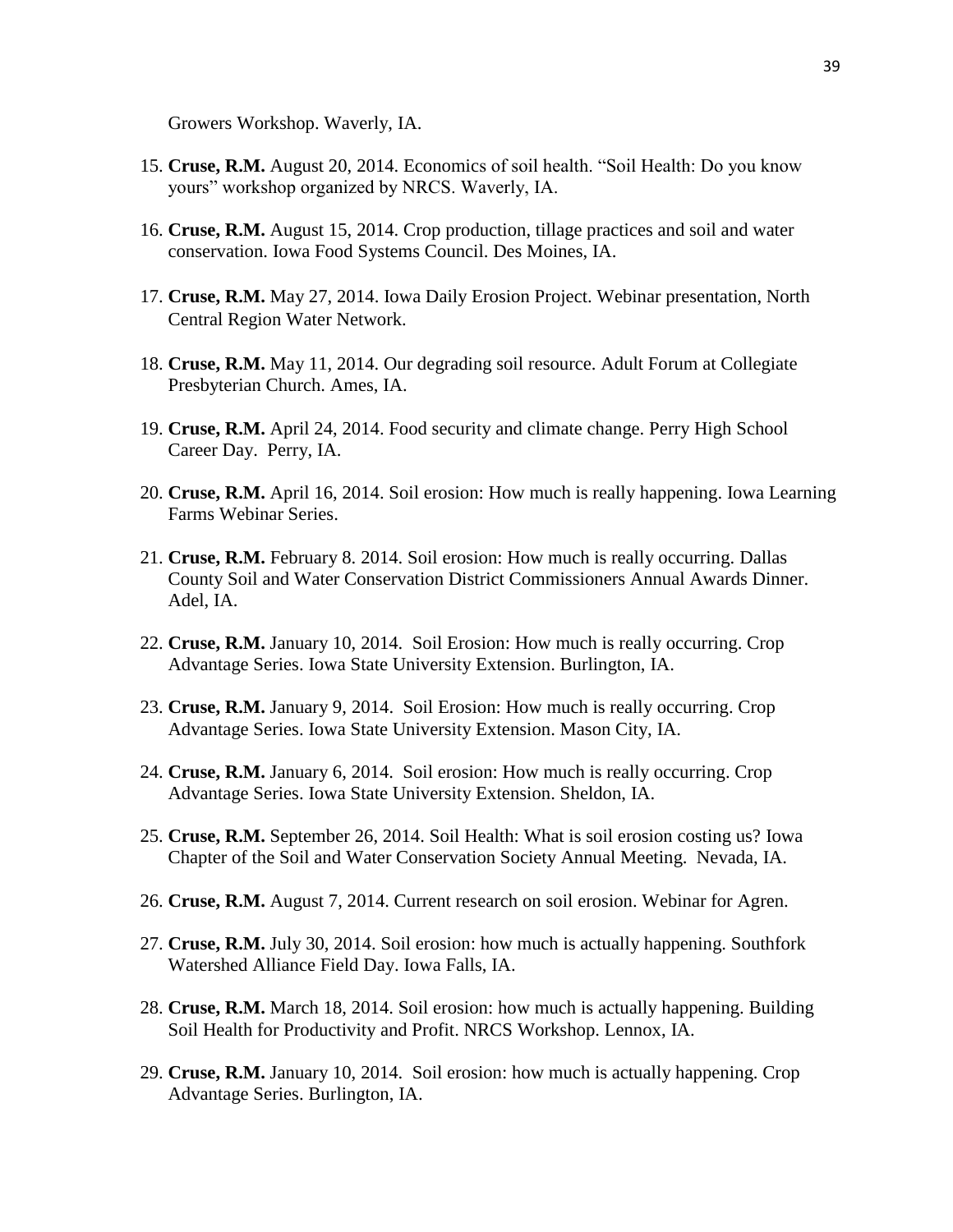- 30. **Cruse, R.M.** January 9, 2014. Soil erosion: how much is actually happening. Crop Advantage Series. Mason City, IA.
- 31. **Cruse, R.M.** January 7, 2014. Soil erosion: how much is actually happening. Crop Advantage Series. Sheldon, IA.
- 32. **Cruse, R.M.** November 12, 2013. Soil erosion, what are we missing? Presented at Iowa Learning Farms field day. Rick Juchem Farm. Plainfield, IA.
- 33. **Cruse, R.M.** December 6, 2012. Soil management options for drought conditions. The Farm News AG Show. Ft. Dodge, IA.
- 34. **Cruse, R.M.** November 26, 2012.Water education and ground water movement. Girl Scouts Troop 534. Grimes, IA.
- 35. **Cruse, R.M.** October 18, 2012. Losing ground. Ames League of Women Voters. Ames, IA.
- 36. **Cruse, R.M.** August 23 & 25, 2012. Groundwater Flow Model presentation. Farm Progress Show. Boone, IA.
- 37. **Cruse, R.M.** August 22, 2012. Tillage and Fertilizer Management. Northeast Iowa Field Day. Northeast Iowa Research Center. Nashua, IA.
- 38. **Cruse, R.M.** June 25-26, 2012. Eight hours of education for Agren's Conservation Farmer Certification Program. Lake City (4 hours) and Rockwell City (4 hours), IA.
- 39. **Cruse, R.M.** June 13, 2012. Are we losing ground? Capital Crossroads: looking forward. Des Moines, IA.
- 40. **Cruse, R.M.** May 11, 2012. Are we losing ground? Leadership Iowa. Shenandoah, IA.
- 41. **Cruse, R.M.** April 10, 2012. Water resources: Issues & opportunities. Sustainable Bioenergy Training Program of Extension Educators. Bradford Research Center. Columbia, MO.
- 42. **Cruse, R.M.** March 6, 2012. Are we really losing ground? Iowa Water Conference. Ames, IA. (Invited).
- 43. **Cruse, R.M.** February 8, 2012. Soil erosion What will the future bring. Lennox, IA. (Invited).
- 44. **Cruse, R.M.** January 26, 2012. Improving soil productivity for the future. Crop Advantage Series. Iowa City, IA. (Invited).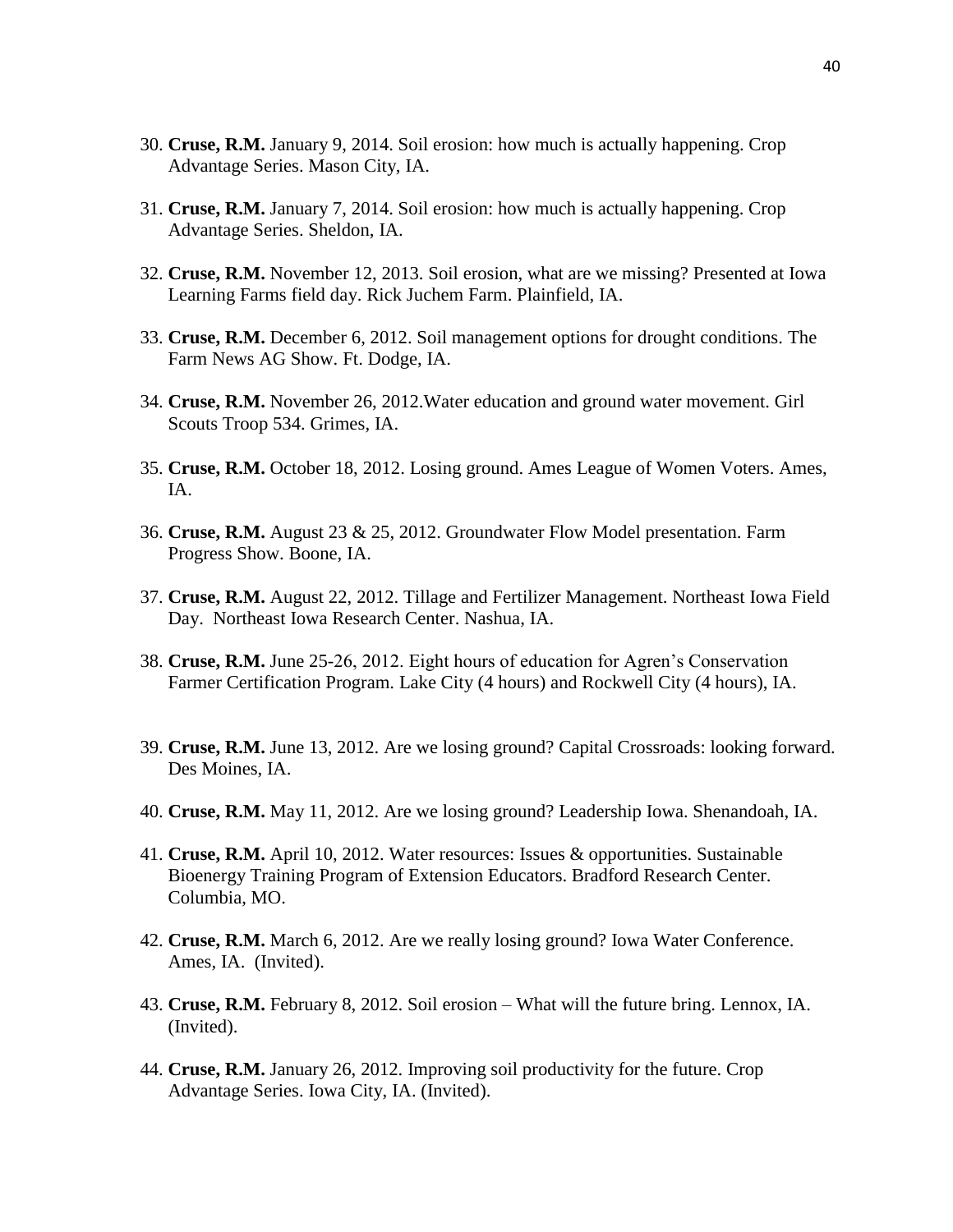- 45. **Cruse, R.M.** January 17, 2012. Soil erosion What will the future bring. Crop Advantage Series. Storm Lake, IA. (Invited).
- 46. **Cruse, R.M.** January 12, 2012. Soil conservation updates. Crop Advantage Series. Mason City, IA. (Invited).
- 47. **Cruse, R.M.** January 11, 2012. Soil erosion What will the future bring. Crop Advantage Series. Spirit Lake, IA. (Invited).
- 48. **Cruse, R.M.** January 6, 2012. Improving soil productivity for the future. Crop Advantage Series. Burlington, IA. (Invited).
- 49. **Cruse, R.M.** January 4, 2012. Soil erosion What will the future bring. Crop Advantage Series. Sheldon, IA. (Invited).
- 50. **Cruse, R.M.** November 30, 2011. Soil erosion what will the future bring. Integrated Crop Management Conference. Ames, IA. (Invited)
- 51. **Cruse, R.M.** August 17, 2011. Iowa Learning Farms Webinar, "Losing Ground." Ames, IA.
- 52. **Cruse, R.M**. and A. Daigh. May 12, 2011.Ground water eduction. Iowa Children's Water Festival. Ankeny, Iowa.
- 53. **Cruse, R.M.** and G. Takle. February 15, 2011. Climate change impacts on Iowa: Implication for agriculture and watershed management. Senate Natural Resources and Environment Committee, Iowa Legislature. Des Moines, IA.
- 54. **Cruse, R.M.** December 14, 2009. Infrastructure strategy for Iowa's future economy. Iowa Department of Natural Resources.
- 55. **Cruse, R.M.** February 26, 2009. Gulf of Mexico An Iowa connection. Iowa Learning Farms. Ames, IA.
- 56. **Cruse, R.M.** March 10, 2009. Soil and water: An Iowa vision. Iowa Water Conference. Ames, IA.
- 57. **Cruse, R.M**. March 3, 2009. Bioenergy impacts on soil and water. Iowa Roundtable on Sustainable Biomass. Ames, IA.

#### **Popular press coverage (recent examples)**

1. Conservation Chat. Iowa Learning Farms. Jacqueline Comito. October 29, 2015. [http://conservationchat.libsyn.com](http://conservationchat.libsyn.com/)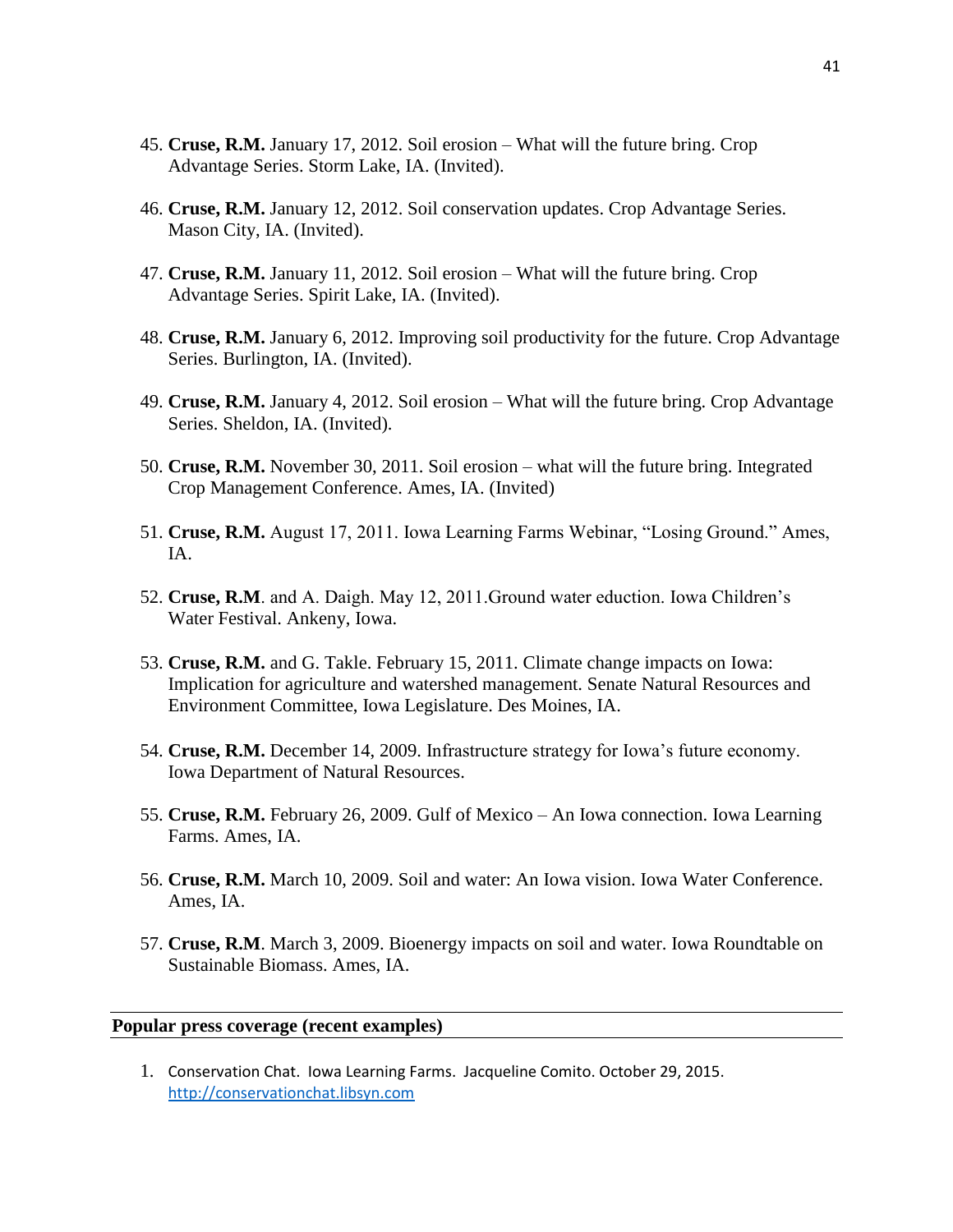- 2. Soil Sustainability, Livestock Sustainability Impact and Human Food Challenges with Rick Cruse. Jett Radio Podcast by Ted Shierer. April 2, 2015.
- 3. Rethink tolerable soil loss on your corn, soybean fields. Jim Ruen. Corn and Soybean Digest. March 6, 2015. [http://cornandsoybeandigest.com/tillage/rethink-tolerable-soil](http://cornandsoybeandigest.com/tillage/rethink-tolerable-soil-loss-your-corn-soybean-fields)[loss-your-corn-soybean-fields](http://cornandsoybeandigest.com/tillage/rethink-tolerable-soil-loss-your-corn-soybean-fields)
- 4. Urgent need to calculate costs of soil erosion. Cheryl Tevis. Agriculture.com. March 3, 2015. [http://m.agriculture.com/farm-management/urgent-need-to-calculate-costs-of](http://m.agriculture.com/farm-management/urgent-need-to-calculate-costs-of-soil_556-ar47910)[soil\\_556-ar47910](http://m.agriculture.com/farm-management/urgent-need-to-calculate-costs-of-soil_556-ar47910)
- 5. Water use priority after 2012 drought. Jeff DeYoung. Iowa Farmer Today. September 3, 2014. [http://www.iowafarmertoday.com/news/crop/water-use-priority-after](http://www.iowafarmertoday.com/news/crop/water-use-priority-after-drought/article_aa66eb76-3391-11e4-92c8-0019bb2963f4.html)[drought/article\\_aa66eb76-3391-11e4-92c8-0019bb2963f4.html](http://www.iowafarmertoday.com/news/crop/water-use-priority-after-drought/article_aa66eb76-3391-11e4-92c8-0019bb2963f4.html)
- 6. Study: Iowa lost 15 million tons of soil to erosion. Christopher Doering. Des Moines Register. August 4, 2014. <http://www.desmoinesregister.com/story/money/agriculture/> 2014/08/05/environmental-working-group-says-iowa-lost-million-tons-soilerosion/13609603/
- 7. An annual \$1 billion loss from soil erosion  $\&$  what an Iowa farmer is doing about it. Ben Kieffer and Emily Woodbury. Interview for Iowa Public Radio program "River to River". May 8, 2014. [http://iowapublicradio.org/post/annual-1-billion-loss-soil-erosion-what](http://iowapublicradio.org/post/annual-1-billion-loss-soil-erosion-what-iowa-farmer-doing-about-it)[iowa-farmer-doing-about-it](http://iowapublicradio.org/post/annual-1-billion-loss-soil-erosion-what-iowa-farmer-doing-about-it)
- 8. Erosion estimated to cost Iowa \$1 billion in yield. Donelle Eller. Des Moines Register and AP. May 3, 2014. [http://www.desmoinesregister.com/story/money/agriculture/](http://www.desmoinesregister.com/story/money/agriculture/%202014/05/03/erosion-estimated-cost-iowa-billion-yield/8682651/)  [2014/05/03/erosion-estimated-cost-iowa-billion-yield/8682651/](http://www.desmoinesregister.com/story/money/agriculture/%202014/05/03/erosion-estimated-cost-iowa-billion-yield/8682651/)

Examples of selected outlets publishing this story include:

- a. News & Observer: [http://www.newsobserver.com/2014/05/04/3835489/erosion](http://www.newsobserver.com/2014/05/04/3835489/erosion-may-cost-iowa-farmers.html)[may-cost-iowa-farmers.html](http://www.newsobserver.com/2014/05/04/3835489/erosion-may-cost-iowa-farmers.html)
- b. Omaha World Herald: [http://www.omaha.com/apps/pbcs.dll/article?AID=/](http://www.omaha.com/apps/pbcs.dll/article?AID=/%2020140505/NEWS/140509254/1707)  [20140505/NEWS/140509254/1707](http://www.omaha.com/apps/pbcs.dll/article?AID=/%2020140505/NEWS/140509254/1707)
- c. Connect Tristates.com: [http://www.connecttristates.com/news/](http://www.connecttristates.com/news/%20story.aspx?id=1039845#.U3s73fldWSo)  [story.aspx?id=1039845#.U3s73fldWSo](http://www.connecttristates.com/news/%20story.aspx?id=1039845#.U3s73fldWSo)
- d. World News (WN.com): [http://article.wn.com/view/2014/05/05/](http://article.wn.com/view/2014/05/05/%20Erosion_may_cost_Iowa_farmers_1_billion_each_year/)  [Erosion\\_may\\_cost\\_Iowa\\_farmers\\_1\\_billion\\_each\\_year/](http://article.wn.com/view/2014/05/05/%20Erosion_may_cost_Iowa_farmers_1_billion_each_year/)
- e. Washington Times: [http://www.washingtontimes.com/news/2014/may/4/erosion](http://www.washingtontimes.com/news/2014/may/4/erosion-may-cost-iowa-farmers-1-billion-each-year/?page=all)[may-cost-iowa-farmers-1-billion-each-year/?page=all](http://www.washingtontimes.com/news/2014/may/4/erosion-may-cost-iowa-farmers-1-billion-each-year/?page=all)
- f. Turkeyriver.org : [http://turkeyriver.org/erosion-estimated-to-cost-iowa-1-billion](http://turkeyriver.org/erosion-estimated-to-cost-iowa-1-billion-in-yield/)[in-yield/](http://turkeyriver.org/erosion-estimated-to-cost-iowa-1-billion-in-yield/)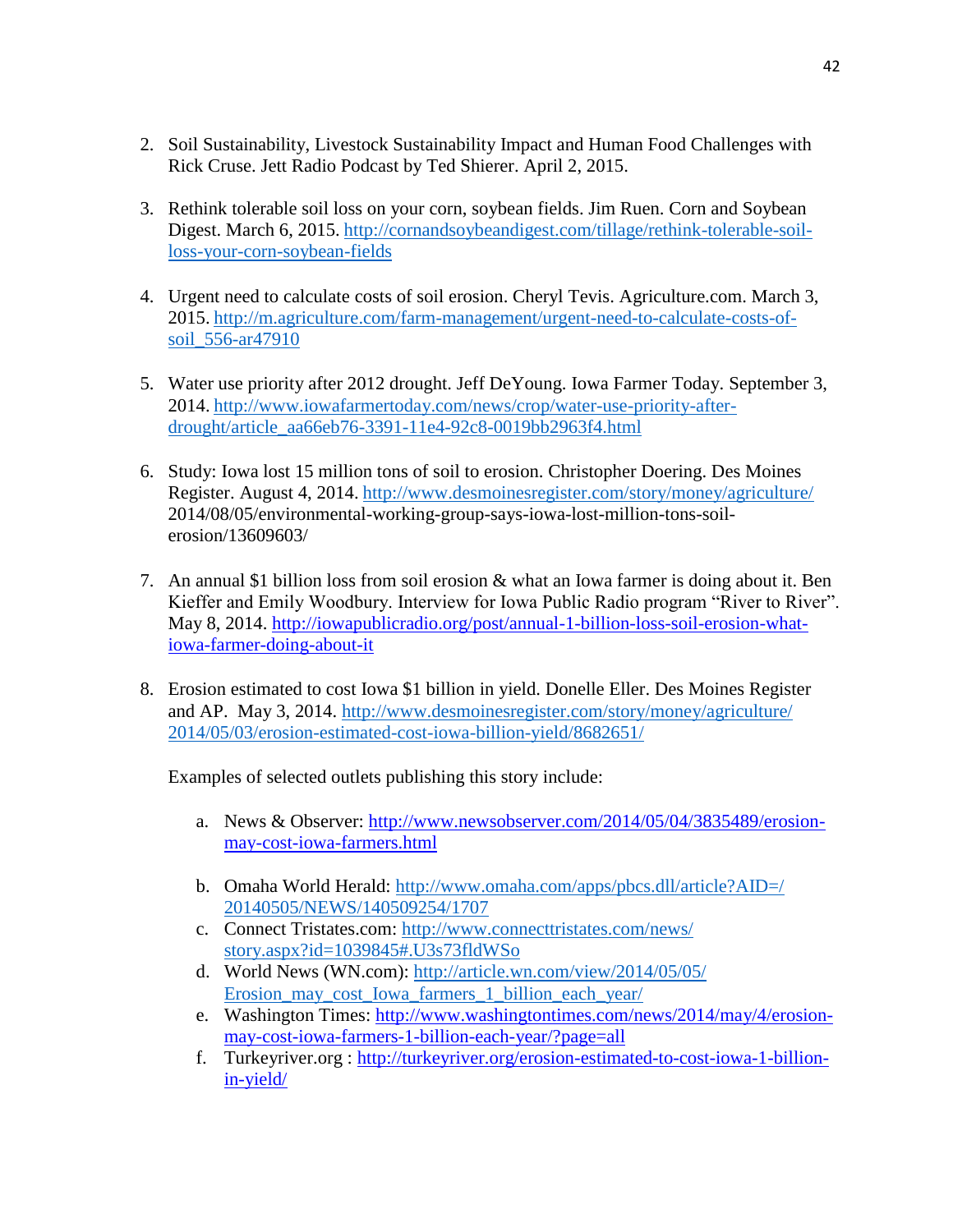- 9. Measuring erosion became his mission. Donnelle Eller. Des Moines Register. April 29, 2014. [http://www.desmoinesregister.com/story/money/agriculture/2014/04/29/rick-cruse](http://www.desmoinesregister.com/story/money/agriculture/2014/04/29/rick-cruse-measuring-erosion/8491841/)[measuring-erosion/8491841/](http://www.desmoinesregister.com/story/money/agriculture/2014/04/29/rick-cruse-measuring-erosion/8491841/)
- 10. Iowa is getting sucked into scary vanishing gullies. Tom Philpott. Mother Jones. February 7, 2014. [http://www.motherjones.com/tom-philpott/2014/02/iowas-vaunted](http://www.motherjones.com/tom-philpott/2014/02/iowas-vaunted-farms-are-losing-topsoil-alarming-rate)[farms-are-losing-topsoil-alarming-rate](http://www.motherjones.com/tom-philpott/2014/02/iowas-vaunted-farms-are-losing-topsoil-alarming-rate)
- 11. Spring planting with record warmth. Charity Nebbe. Interview for Iowa Public Radio program "Talk of Iowa**."** March 20, 2012.
- 12. Downstream a documentary addressing farming practices and water quality. Erica Blair. 2012.<http://vimeo.com/56096224>
- 13. Etats-Unis La Corn Belt Côte-d'Ivoire Réinvestir perd du terrain. Isabelle Boucq. La France Agricole. September 16, 2011. [http://www.lafranceagricole.fr/archive/article/](http://www.lafranceagricole.fr/archive/article/%20etats-unis-la-corn-belt-cote-d-ivoire-reinvestir-perd-du-terrain-FA340102005.html)  [etats-unis-la-corn-belt-cote-d-ivoire-reinvestir-perd-du-terrain-FA340102005.html](http://www.lafranceagricole.fr/archive/article/%20etats-unis-la-corn-belt-cote-d-ivoire-reinvestir-perd-du-terrain-FA340102005.html)
- 14. Levee blast means lost year for Missouri farmers (and variations there of). Michael J. Crumb, Assoicated Press. May 5, 2011. Six examples of outlets where this story ran:
	- a. NBC News: [http://www.nbcnews.com/id/42921838/ns/business](http://www.nbcnews.com/id/42921838/ns/business-us_business/t/levee-blast-means-lost-year-missouri-farmers/#.VVyeQrlViko)[us\\_business/t/levee-blast-means-lost-year-missouri-farmers/#.VVyeQrlViko](http://www.nbcnews.com/id/42921838/ns/business-us_business/t/levee-blast-means-lost-year-missouri-farmers/#.VVyeQrlViko)
	- b. Deseret News: [http://www.deseretnews.com/article/700132919/Levee-blast](http://www.deseretnews.com/article/700132919/Levee-blast-means-lost-year-for-Missouri-farmers.html?pg=all)[means-lost-year-for-Missouri-farmers.html?pg=all](http://www.deseretnews.com/article/700132919/Levee-blast-means-lost-year-for-Missouri-farmers.html?pg=all)
	- c. Pittsburg Post Gazette: [http://www.post](http://www.post-gazette.com/news/nation/2011/05/06/Floodwaters-strip-farms-of-topsoil/stories/201105060157)[gazette.com/news/nation/2011/05/06/Floodwaters-strip-farms-of](http://www.post-gazette.com/news/nation/2011/05/06/Floodwaters-strip-farms-of-topsoil/stories/201105060157)[topsoil/stories/201105060157](http://www.post-gazette.com/news/nation/2011/05/06/Floodwaters-strip-farms-of-topsoil/stories/201105060157)
	- d. Successful Farming Gate: [http://www.sfgate.com/news/article/Missouri-farms](http://www.sfgate.com/news/article/Missouri-farms-damaged-in-flood-control-blasts-2372697.php)[damaged-in-flood-control-blasts-2372697.php](http://www.sfgate.com/news/article/Missouri-farms-damaged-in-flood-control-blasts-2372697.php)
	- e. Yahoo News: [http://news.yahoo.com/levee-blast-means-lost-missouri-farmers-](http://news.yahoo.com/levee-blast-means-lost-missouri-farmers-202700071.html)[202700071.html](http://news.yahoo.com/levee-blast-means-lost-missouri-farmers-202700071.html)
	- f. U.S. Business News on MSNBC: [http://www.msnbc.msn.com/id/42921838/ns/business-us\\_business/](http://www.msnbc.msn.com/id/42921838/ns/business-us_business/)
- 15. Soil erosion threatens Iowa agriculture. Kathleen Masterson. Harvest Public Media. April 12, 2011. [http://harvestpublicmedia.org/article/519/soil-erosion-threatens-iowa](http://harvestpublicmedia.org/article/519/soil-erosion-threatens-iowa-agriculture/5)[agriculture/5](http://harvestpublicmedia.org/article/519/soil-erosion-threatens-iowa-agriculture/5)
- 16. High prices sow seeds of erosion. William Neuman. New York Times. April 12, 2011
- 17. Turning farmland into wetland may lower flood risk, but it's a difficult choice in Iowa. Kate Wells (Harvest Public Media). Interview for National Public Radio program "All Things Considered**."** February 1, 2011. [http://harvestpublicmedia.org/article/389/turning-](http://harvestpublicmedia.org/article/389/turning-farmland-wetland-may-lower-flood-risk-it%E2%80%99s-difficult-choice-iowa/5)